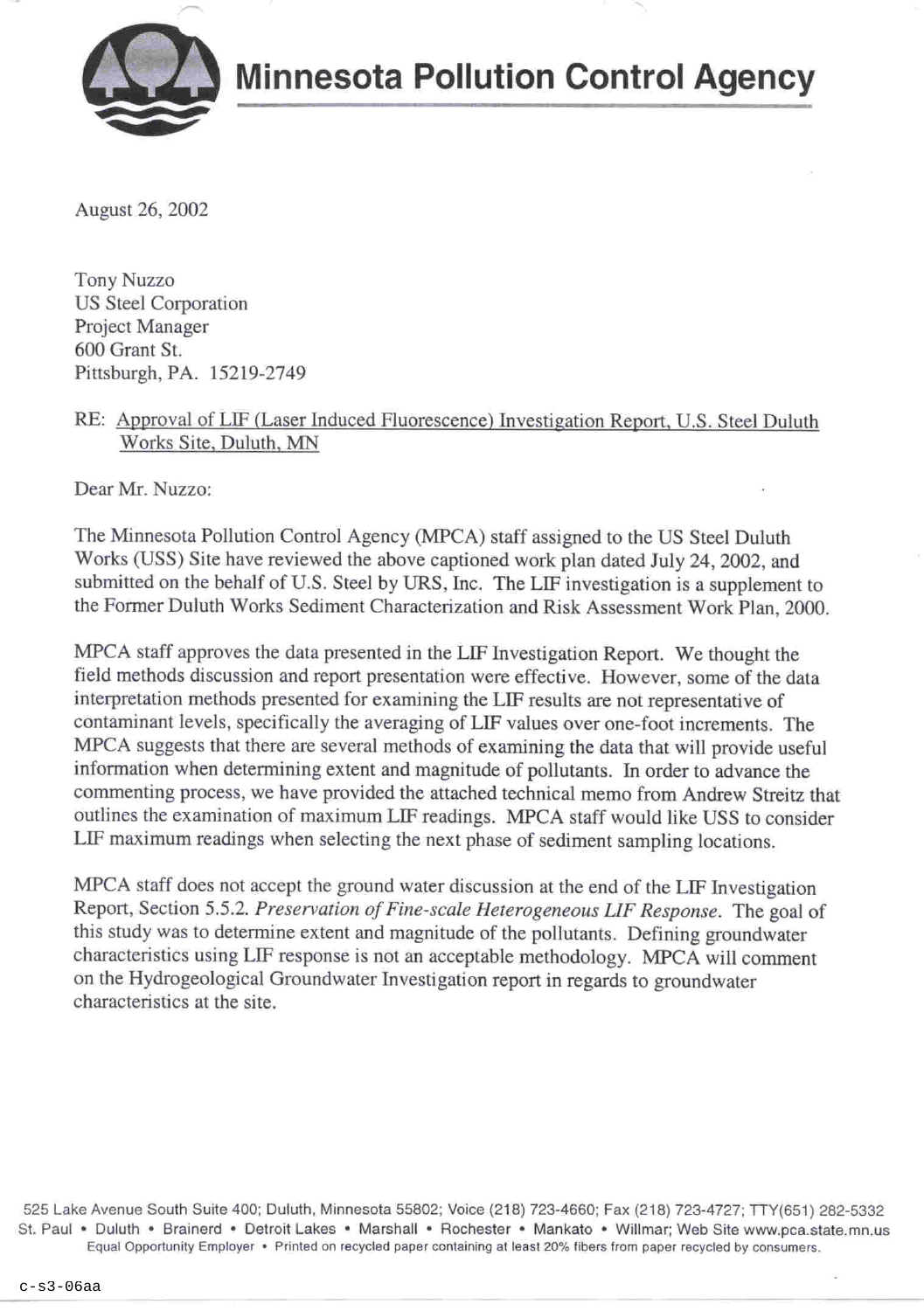Mr. Tony Nuzzo Page 2 August 26, 2002

In a July meeting, the MPCA and USS discussed having a meeting to propose sediment sampling locations. Due to scheduling conflicts, the meeting has been tentatively scheduled for September in coordination with a public meeting (last two weeks of September). To move this process along, MPCA staff suggests USS submit purposed sediment sampling locations in advance of the meeting in order to have a working meeting to discuss details. The goal of the meeting would be to finalize sediment sampling locations in order to work towards completion of the Former Duluth Works Sediment Characterization and Risk Assessment Work Plan and commence field sampling this winter.

Your cooperation is appreciated.

If you have any questions or comments, please contact Susan Johnson at (218) 725-7762 or Andrew Streitz at (218) 723-4929.

Sincerely,

Susan Johnson Project Leader Northern Response and Assessment Unit Majors and Remediation Division

 $SI:AS:pp$ 

Enclosure

Cc: Dean Stockwell, URS, Inc. Margaret Zak, USS Corp. Anne Moore, MPCA, Duluth

**Andrew Streitz Technical Analyst** Northern Response and Assessment Unit Majors and Remediation Division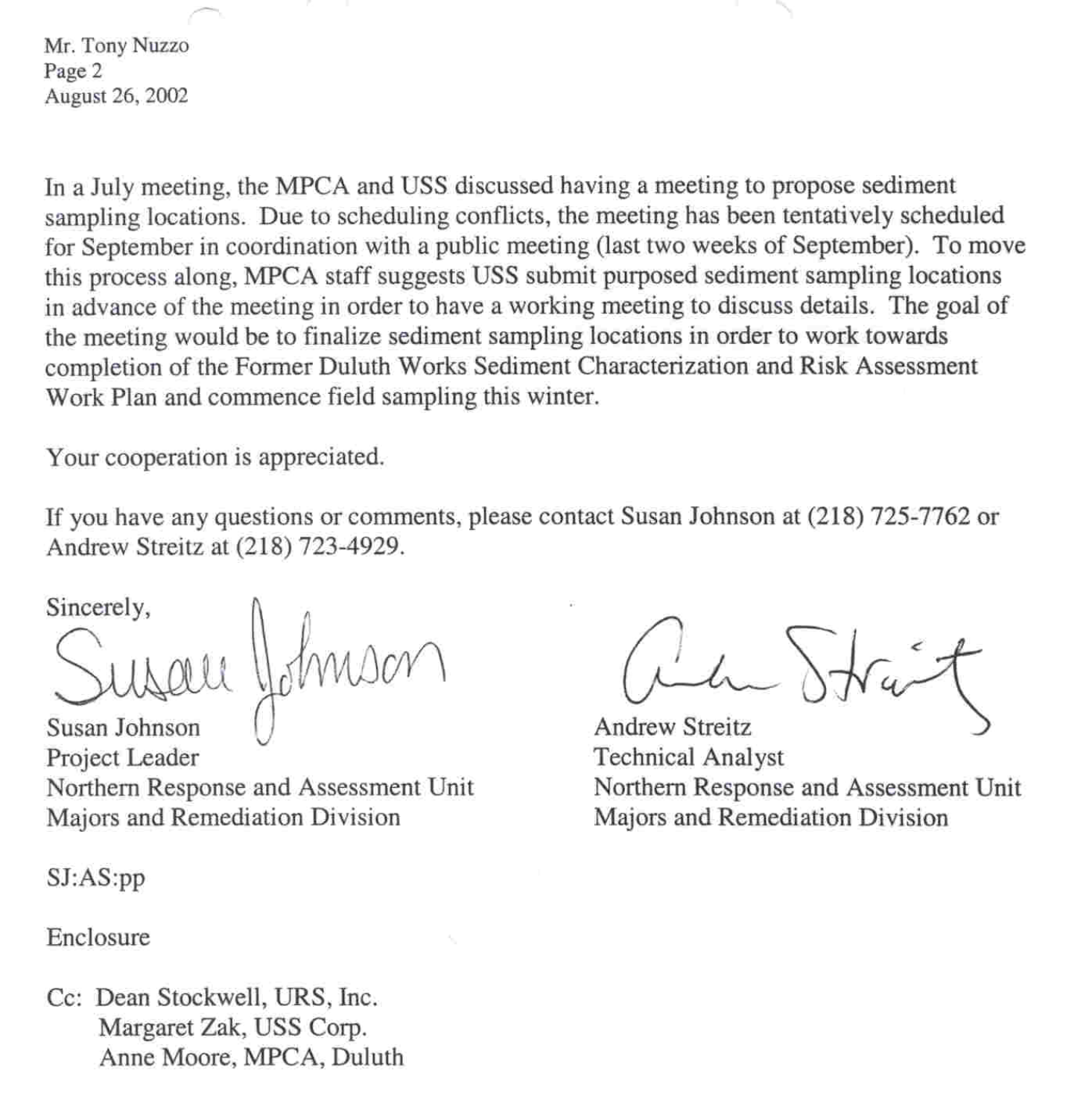# FORMER DULUTH WORKS LIF INVESTIGATION REPORT

*Prepared for* U.S. Steel 600 Grant Street Pittsburgh, PA 15219-2749

July 24, 2002

# *URS Corporation*

700 South Third Street Suite 700 Minneapolis, Minnesota 55415 (612) 370-0700 3608USS218/50568-387-0200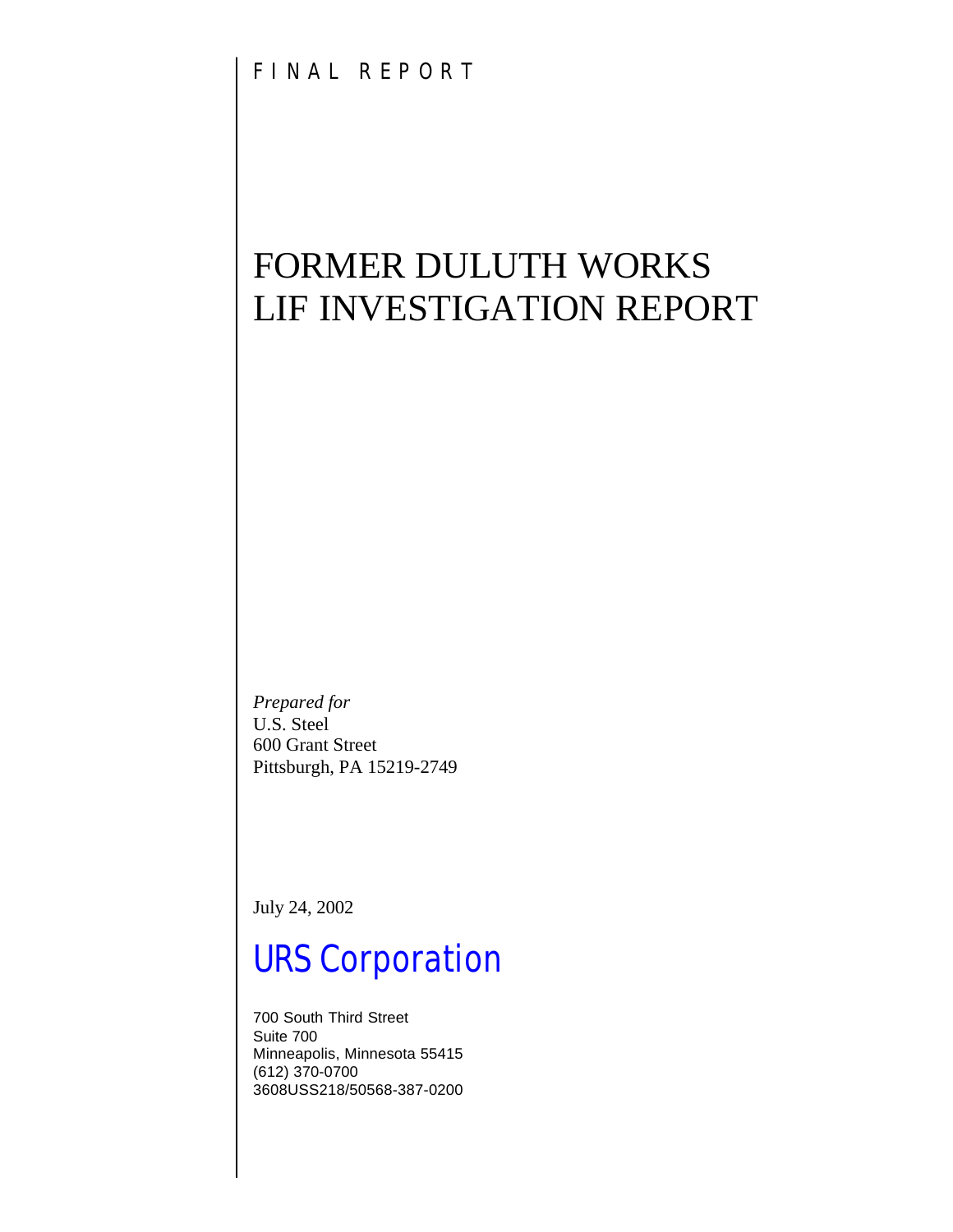| 1.1.<br>1.2<br>1.3<br>1.4.             |                                                                                                                   |  |
|----------------------------------------|-------------------------------------------------------------------------------------------------------------------|--|
| 2.0                                    |                                                                                                                   |  |
| 2.1<br>2.2<br>2.3                      |                                                                                                                   |  |
| 3.0                                    |                                                                                                                   |  |
| 3.1<br>3.2<br>3.3<br>3.4.<br>3.5       |                                                                                                                   |  |
| 4.0                                    |                                                                                                                   |  |
| 4.1<br>4.2<br>4.3<br>4.4<br>4.5<br>5.0 |                                                                                                                   |  |
|                                        |                                                                                                                   |  |
| 5.1<br>5.2<br>5.3<br>5.4<br>5.5        | 5.1.1<br>5.1.2<br>5.1.3<br>5.1.4<br>5.1.5<br>5.1.6<br>5.1.7<br>5.2.1<br>5.2.2<br>5.3.1<br>5.3.2<br>5.5.1<br>5.5.2 |  |
| 6.0                                    |                                                                                                                   |  |
| 7.0                                    |                                                                                                                   |  |

 $\mathbf{i}$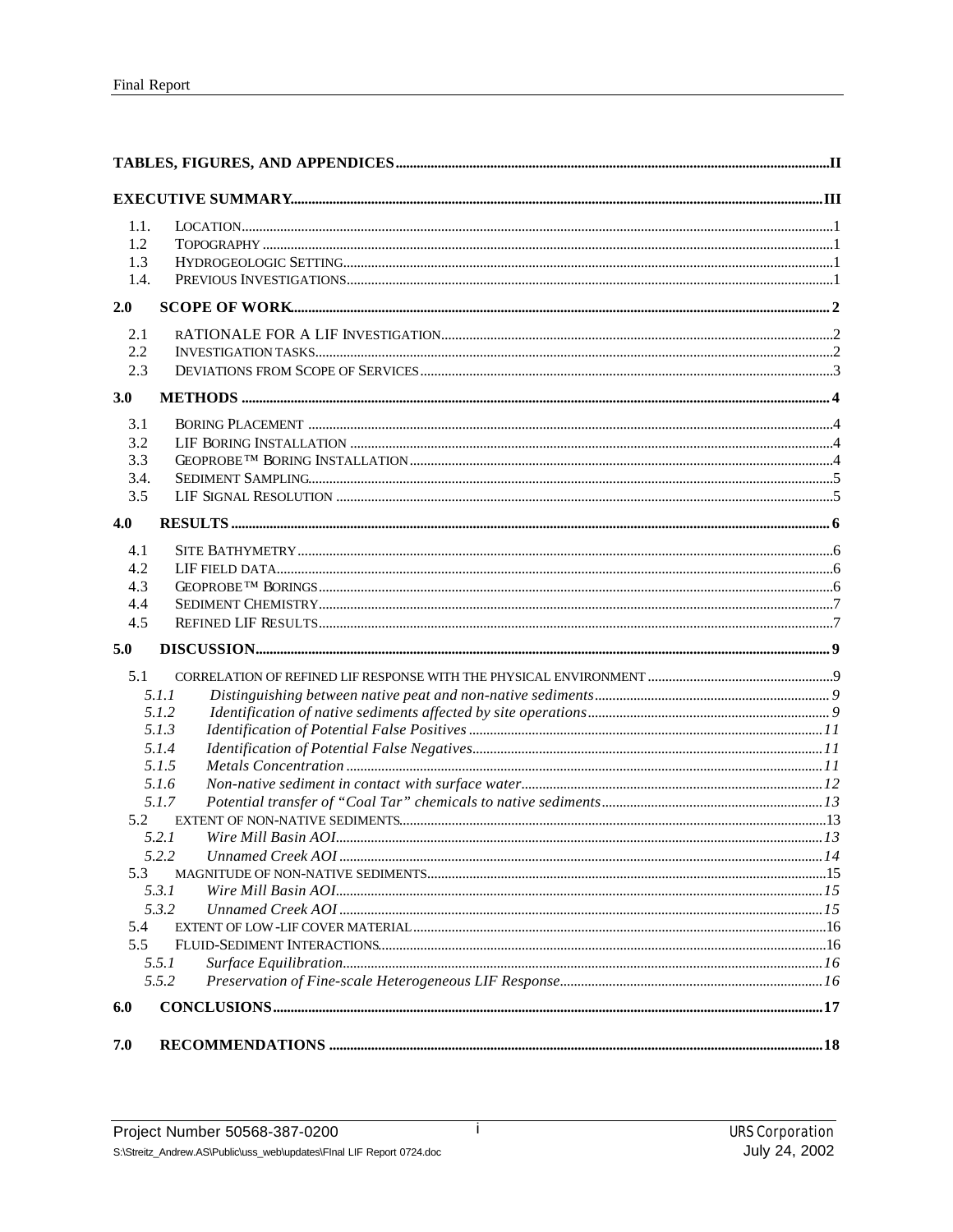# **Tables, Figures, and Appendices**

#### **Tables**

| Table 1 | Sample Location, UTM Coordinates, Ice Thickness, Depth to Sediment |  |  |
|---------|--------------------------------------------------------------------|--|--|
|         | and Sediment Consistency                                           |  |  |
| T11A    | $\mathbf{m}$ . $\mathbf{m}$ . $\mathbf{m}$                         |  |  |

Table 2 Total Metals Concentrations

## **Figures**

| Figure 1 | Site Location Map |
|----------|-------------------|
|----------|-------------------|

- Figure 2 General Site Map
- Figure 3 2000 Bathymetry Study Cross-Section, Wire Mill Basin
- Figure 4 2000 Bathymetry Study Cross-Section, Unnamed Creek
- Figure 5 LIF Boring Locations
- Figure 6 Bathymetry Results
- Figure 7 G-6 contact between non-native sediments and peat, 6.13 feet beneath sediment surface
- Figure 8 Contour Map, Highest Coal Tar LIF Response
- Figure 9 Contour Map, Depth of Highest Coal Tar LIF Response
- Figure 10 Contour Map, Highest Coal Tar LIF Response, 0 2 feet
- Figure 11 Contour Maps, Average LIF Reponses, 0 to 10 feet
- Figure 12 Contour Map, Cover Thickness
- Figure 13 J-48 Boring Log and associated LIF results
- Figure 14 FVD plot, F-12
- Figure 15 LIF versus arsenic concentrations
- Figure 16 Wire Mill Basin Cross-Section, with LIF results
- Figure 17 Unnamed Creek Cross-Section, with LIF results

## **Appendices**

- Appendix A Dakota Technologies Report
- Appendix B LIF Fluorescence versus Depth (FVD) Plots
- Appendix C Boring Logs
- Appendix D Analytical Laboratory Results
- Appendix E Waveform-specific FVD Plots
- Appendix F CD-ROM disk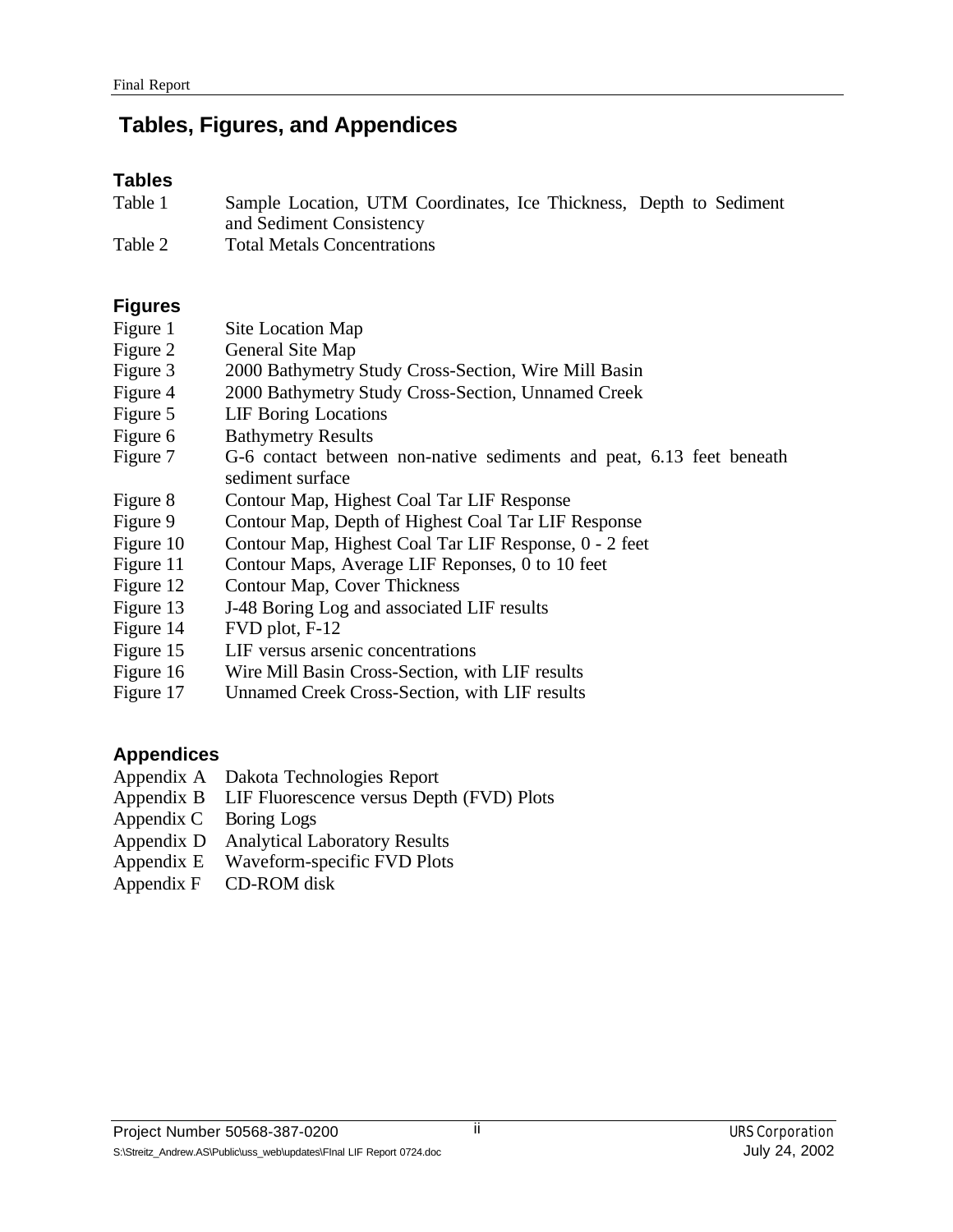# **Executive Summary**

A laser-induced fluorescence (LIF) study of native and non-native sediments in the St. Louis River, Duluth, Minnesota, was conducted to identify the horizontal and vertical extent and relative magnitude of chemicals in sediments associated with historical activity at the United States Steel (USS) Duluth Works Site. A total of 189 sample locations were investigated in the Unnamed Creek and Wire Mill Basin Areas of Interest (AOIs). Depth-to-sediment measurements at each location established a site bathymetry consistent with previous studies and charts. The location of LIF borings and Geoprobe sediment core borings at 13 nodes within the 200 foot sample grid demonstrated that an elevated LIF response was primarily associated with two sediment types: non-native sediments (e.g. coal tar with polyaromatic hydrocarbons (PAHs)) and native peat. The material in each sediment that fluoresced (PAHs in the coal tar and organic acids in the peat) produced resolvable waveform signals that could be identified and separated within each raw LIF response.

The consistency of the LIF results with the established conceptual model of the Site supports the utility of the LIF technique in delineating the AOIs. The "coal tar" and "peat" signals are typically distinct, except for a few locations where impacted peat layers were identified (in some cases with sediment core evidence). The resolved "coal tar" LIF response can be contoured at each AOI with magnitude decreasing as the distance from the shore increases. The highest LIF responses are in areas adjacent to the presumed source areas (Wire Mill Pond and the mouth of Unnamed Creek). The thickness of "surface-down" low LIF response layers, presumed to generally be native cover sediments, increases as distance from shore increases, with thickness contours that roughly parallel the shoreline. Elevated raw LIF responses at lower depths (greater than seven feet) and at the margins of the AOIs were generally related to native peat sediments.

Comparison of the LIF responses in each of the AOIs suggest that the relative magnitude of PAHs associated with non-native sediments is higher in the Wire Mill Basin AOI. The Wire Mill Basin AOI also displays a larger areal extent, although the Unnamed Creek AOI displays deeper "coal tar" sediments (greater than 12 feet, compared with less than six feet deep in Wire Mill Basin AOI). Most of the AOIs are covered with a layer of low-LIF "cover" material that ranges from 0.5 to more than two feet in thickness. In locations where sediment cores document non-native sediments at the surface, a low and relatively "flat" LIF response in the upper 0.5 to 1.5 foot interval is interpreted to represent equilibration and PAH release to the environment through bioturbation and exchange with surface water.

Collection and laboratory analysis of sediment samples suggests that the LIF response is generally a good proxy indicator for elevated metal concentrations at the Site. Correlation of LIF response and PAH concentration will be assessed during the magnitude and extent and risk assessment sampling. LIF may be less reliable as an indicator when non-native sediment is at the sediment surface, since the PAHs responsible for the LIF response are more mobile than metals. In these areas, the LIF technique may suggest lower metals concentrations than what is actually present. The lack of good correlation at two locations was attributable to the difficulty in assigning cored sediment depths when incomplete recovery was obtained.

The LIF results can also be used to qualitatively evaluate the magnitude of vertical fluid flow through the native and non-native river sediments, even though this was not an established study goal. In almost all of the samples, the boundaries between low-LIF zones and elevated LIF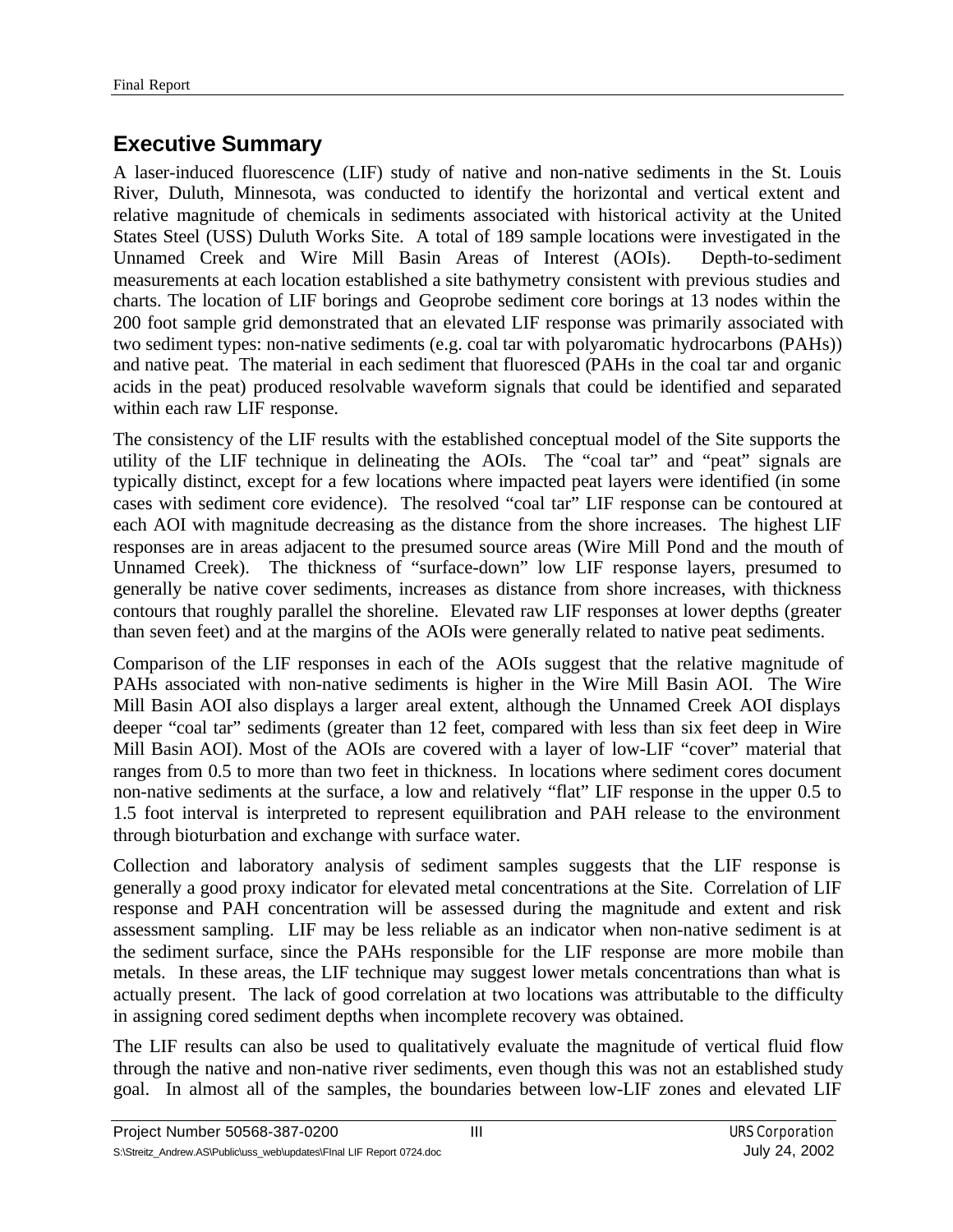zones are sharp and distinct. Within the elevated LIF zones associated with coal tar, the fluorescence versus depth (FVD) plots display high peaks and valleys, with variations of more than 50% of total signal response occurring over a few tenths of inches. This strong heterogeneity in the LIF response within the non-native sediments, and the sharp divide between high and low-LIF intervals is consistent with an environment in which there is relatively little exchange of material between adjacent layers, suggesting vertical fluid flow.

The success of the LIF technique in bounding the relative magnitude and extent of non-native sediments in the AOIs will allow each of the sample locations to be categorized based on relative risk. The LIF technique will also allow portions of the Site to be eliminated from further consideration, once a correlation has been established between LIF response and PAH concentrations. It is recommended that the relative magnitude of LIF response in the upper two feet of sediments, the thickness of non-native sediment layers within the upper two feet of sediments, and the amount of cover sediments (indicated by low-LIF response from surfacedown) be used to group each of the sample locations into low, medium and high risk groups for the purposes of a focused risk-based analytical and toxicological investigation at a limited (18 to 24) number of sample stations. It is further recommended that the documented extent of chemicals in sediments be confirmed by additional limited collection and analysis of sediment samples from the margins of each AOI.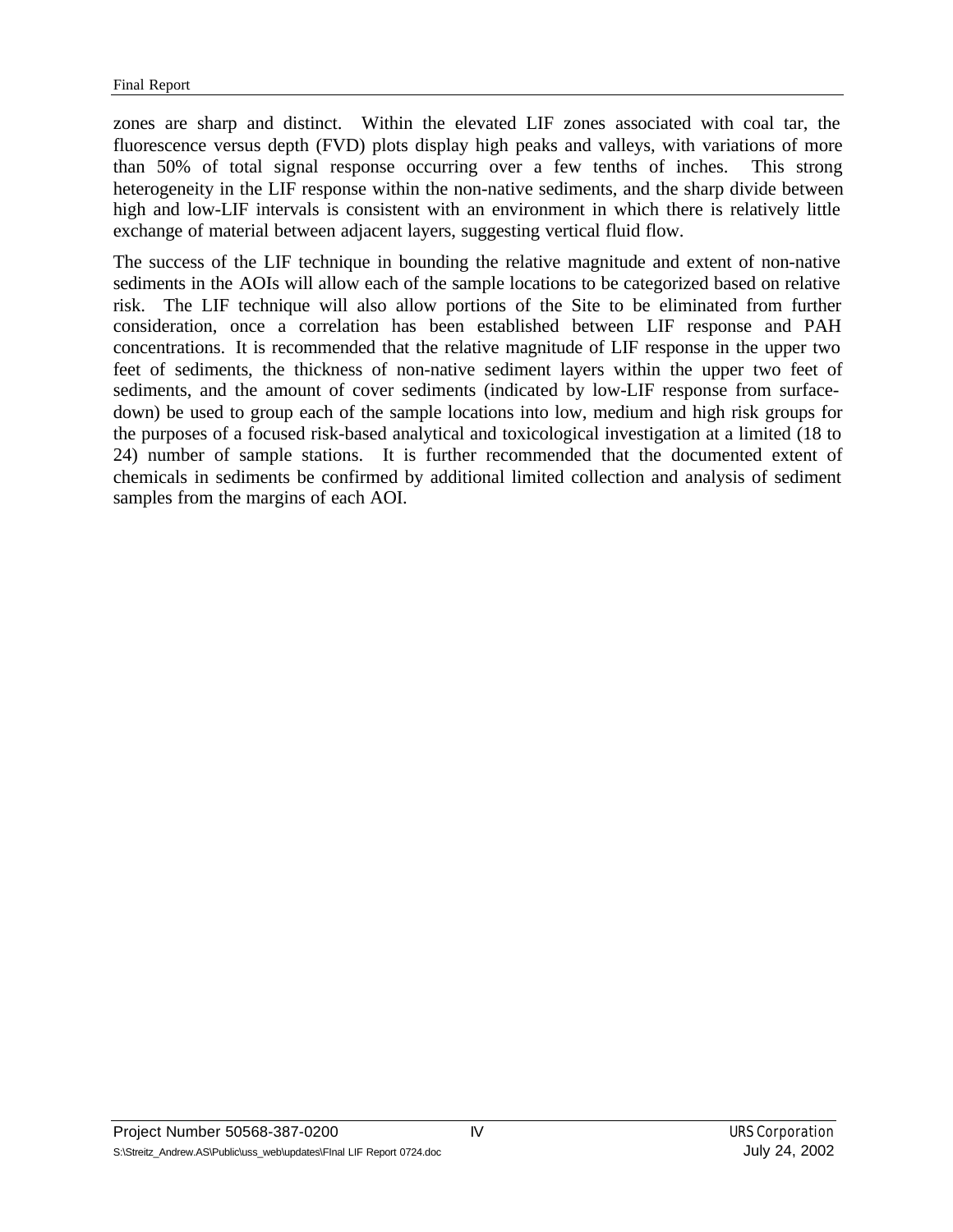# **1.0 Introduction**

## **1.1. LOCATION**

The United States Steel Corporation (USS) Duluth Works Site (Site) is located in Sections 34 and 35, T49N, R15W, and Sections 2 and 3, T48N, R15W in the southern portion of the city of Duluth in St. Louis County, Minnesota. The Site location is shown in Figures 1 and 2. The Site is adjacent to the St. Louis River, which discharges into Lake Superior approximately three miles downstream of the Site. A small stream, referred to as the Unnamed Creek, flows through the northern portion of the Site and discharges to the St. Louis River. The Site is bounded by Morgan Park to the north, the St. Louis River (also called Spirit Lake) to the east, and Duluth Missabe and Iron Range Railroad property to the west and south. The two Areas of Interest (AOIs) that have not been closed at the Site are near-shore sediments located within the St. Louis River due east of the mouth of the Unnamed Creek and Wire Mill Pond locations (Figure 2).

The Site is comprised of approximately 600 acres. USS built the former steel-making facility in 1907 which consisted of a fully integrated steel manufacturing plant with coke production, iron and steel making, casting, primary rolling and roughing, hot and cold finishing, and galvanizing. The operation closed in 1979.

# **1.2 TOPOGRAPHY**

A U.S. Geological Survey topographic map (USGS – West Duluth, 1954 - Photorevised 1969 - Figure 1) indicates that the Site elevation ranges from 600 to 670 (National Geodetic Vertical Datum of 1929) feet above mean sea level (amsl). The majority of the Site is fairly flat, and sits on a bluff above the St. Louis River (Spirit Lake) and the Unnamed Creek. Surface storm water at the Site drains to the Unnamed Creek and to the St. Louis River. The Unnamed Creek flows in a northeasterly direction.

# **1.3 HYDROGEOLOGIC SETTING**

The Site is underlain by two distinct Quaternary hydrogeologic units (Barr 1984). The majority of the Site, located on the bluff, rests on thick lacustrine silt and clay deposits associated with Glacial Lake Duluth (USGS 1979, MGS 1982). In contrast, thinner layers of reworked glacial sediments underlie the Unnamed Creek, St. Louis River and their associated banks. This distinct stratigraphy is the result of a period of low lake levels (approximately 400 feet MSL) in the ancestral Lake Superior. This led to the creation of deeply incised canyons through which the Unnamed Creek and St. Louis River flowed as they discharged to the lake. As lake levels subsequently rose to current surface elevations, approximately 200 feet of reworked glacial sediments were deposited under and along the Unnamed Creek and St. Louis River.

The bedrock geology of the Site consists of the Duluth Complex; a complex of early Precambrian rocks that include multiple intrusions of gabbroic anorthosite, troctolite, gabbro, anorthosite and felsic rocks (Sims 1970).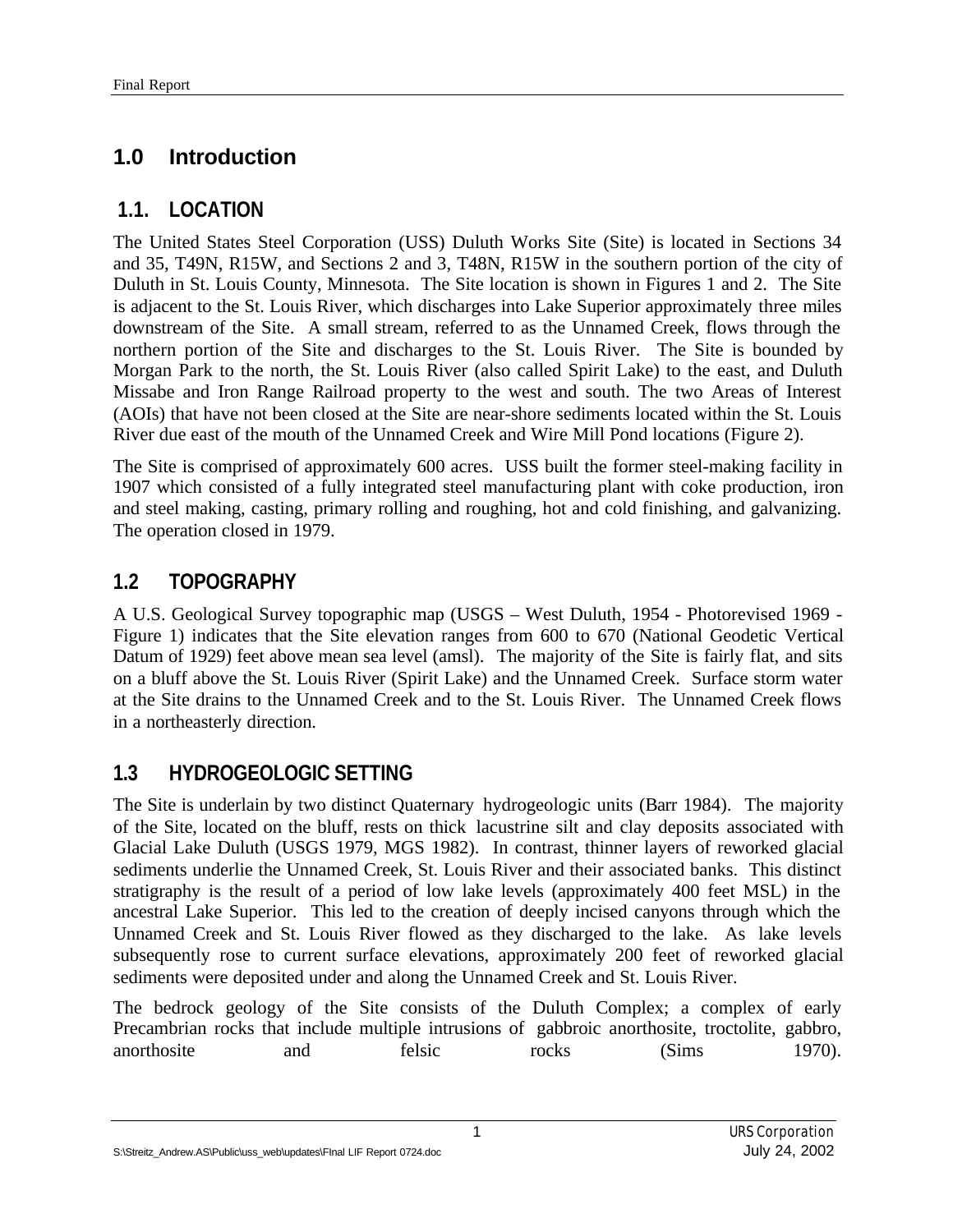Fill material encountered during subsurface investigations at the Site consists of sand, clay, gravel, cinders, fragments, and other materials. The characteristics and depth of the fill material vary throughout the Site. While fill depths are restricted to a few feet over most of the Site, portions of the bluff area south of Unnamed Creek have been historically extended with 30 to 40 foot layers of fill.

The native sediments present beneath the fill material consist of red-brown clay underlain, and at times interbedded, with a fine to medium sand (Barr 1986). The clay unit depth varies from 2 to 48 feet beneath the ground surface (dependent on thickness of fill), and the thickness ranges from 2 to 32 feet. Beneath the clay unit are deposits of sand and gravel. Groundwater is generally found at 27 to 31 feet below the ground surface.

Groundwater in the lacustrine deposits beneath the Site discharges to the St. Louis River. Groundwater monitoring wells installed from previous investigations in the main upland area are screened above river level, which is very nearly the same as the level of Lake Superior, normally 601 feet above mean sea level (amsl). These wells show the water table at elevations of 620 to 625 feet within 1,000 feet of the riverbank, with the water table sloping steeply toward the river (Geraghty and Miller, 1995). Seeps have been noted along the lower portion of the embankment near the river. These seeps are likely produced by a thick clay layer that impedes shallow groundwater flow towards the St. Louis River.

## **1.4. PREVIOUS INVESTIGATIONS**

The lateral extent of non-native sediments data has previously been obtained from a bathymetric survey of the AOIs conducted in the Spring of 2000 (see Section 2.2 of the Work Plan) and a previous remedial investigation (Barr Engineering, December 1986). The sediment data collected in 2000 indicated that a layer of non-native sediment approximately two feet thick occurs up to 1,400 feet east of the mouth of Unnamed Creek and up to 1,000 feet east of the mouth of the Wire Mill Pond (Figures 3 and 4).

As noted in the Work Plan, the sources of non-native sediments in the two AOIs were different as follows:

- In the Unnamed Creek AOI, non-native sediments are assumed to have been derived from coking operation wastes.
- In the Wire Mill Pond AOI, non-native sediments were discharged from the Wire Mill area via an 84 inch diameter combined stormwater and process wastewater sewer. No clearly defined source material has been identified.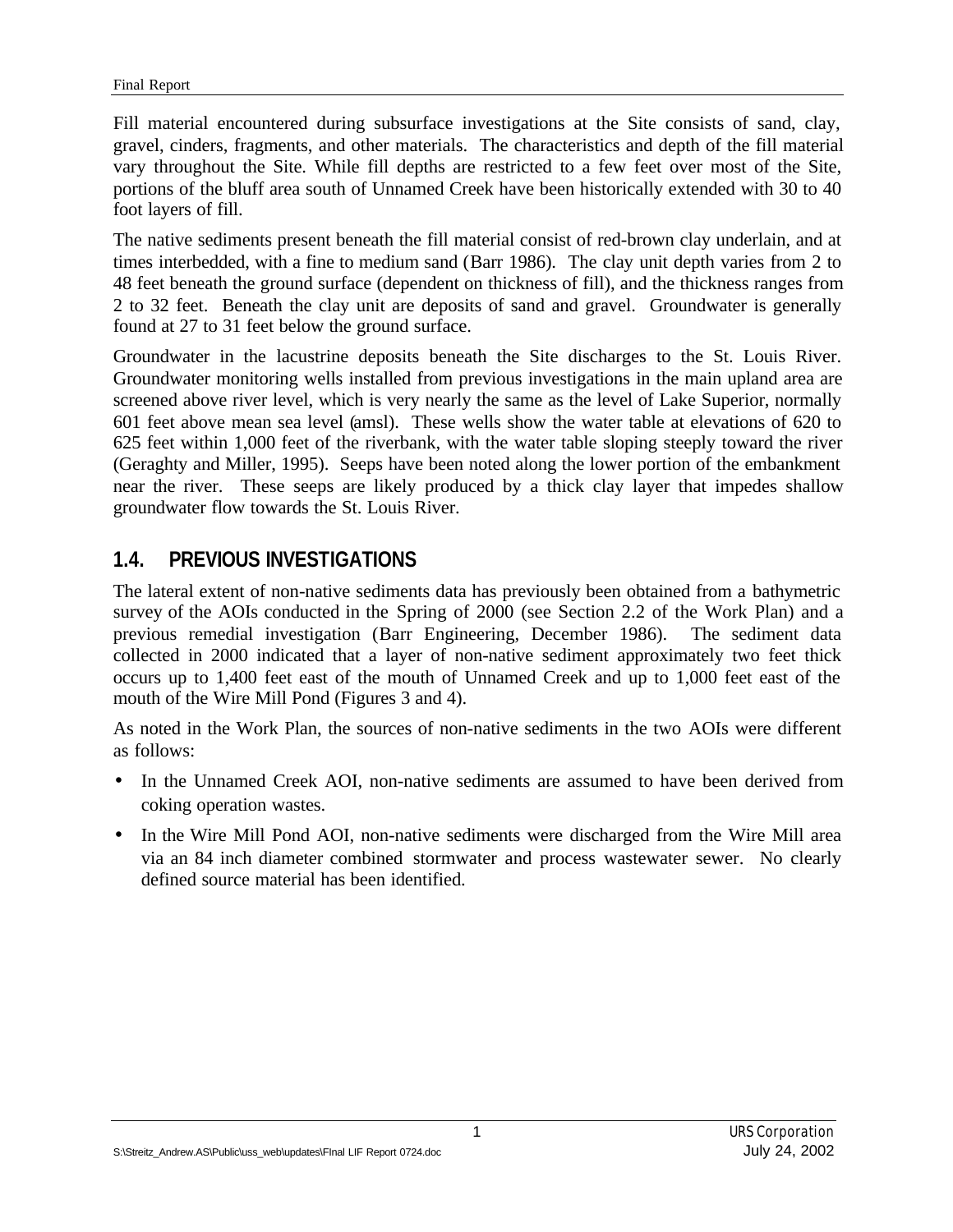# **2.0 Scope of Work**

## **2.1 RATIONALE FOR A LIF INVESTIGATION**

On March 5, 2002, URS submitted to the Minnesota Pollution Control Agency (MPCA) the Former Duluth Works Sediment Characterization and Risk Assessment Work Plan – LIF Sampling and Analysis Plan Supplement (Supplement). This Supplement incorporated comments from a February 25, 2002 conference call between the MPCA, URS and USS. This Supplement was an amendment to the Project Approach and the Sampling and Analysis Plan presented in the draft Former Duluth Works Sediment Characterization and Risk Assessment Work Plan dated September 29, 2000 (Work Plan). This Supplement described a MPCA proposed approach that uses laser-induced fluorescence (LIF) as a screening tool to delineate the extent of chemicals in sediments at the Site. The MPCA approved the Supplement with conditional amendments on March 11, 2002.

Use of the LIF screening technology changes the key objectives of the Project Approach and the Sampling and Analysis Plan portions of the Work Plan. The LIF approach more thoroughly delineates the horizontal and vertical extent of non-native sediment chemicals in the AOIs than the nature and extent sampling proposed in the Work Plan. By implementing this approach, it was expected that a reduction of nature and extent/risk assessment sampling requirements could be made from the 65 locations indicated in the Work Plan to approximately 18 to 24 locations.

## **2.2 INVESTIGATION TASKS**

The Scope of Services outlined within the MPCA-approved Supplement included the following tasks:

- Completion of a Site-Specific Health and Safety Plan;
- Construction of a GIS-surveyed grid of 210 LIF sampling points within the 2 AOIs;
- Advancement of a LIF sensor into the sediment at each sampling point to a minimum of two feet beyond no LIF response, with an anticipated maximum depth of ten feet;
- Completion of 20 Geoprobe™ sediment borings, and field characterization of retrieved sediments;
- Collection of one to two samples from each Geoprobe™ boring for laboratory analysis of Resource Conservation and Recovery Act (RCRA) metal concentrations; and,
- Completion of this report, including:
	- $\triangleright$  Plotting and graphical presentation of sediment boring data by location relative to the St. Louis River and surrounding topography;
	- ÿ Geoprobe™ boring and LIF logs;
	- $\triangleright$  Analysis of the correlation between RCRA metals and LIF response;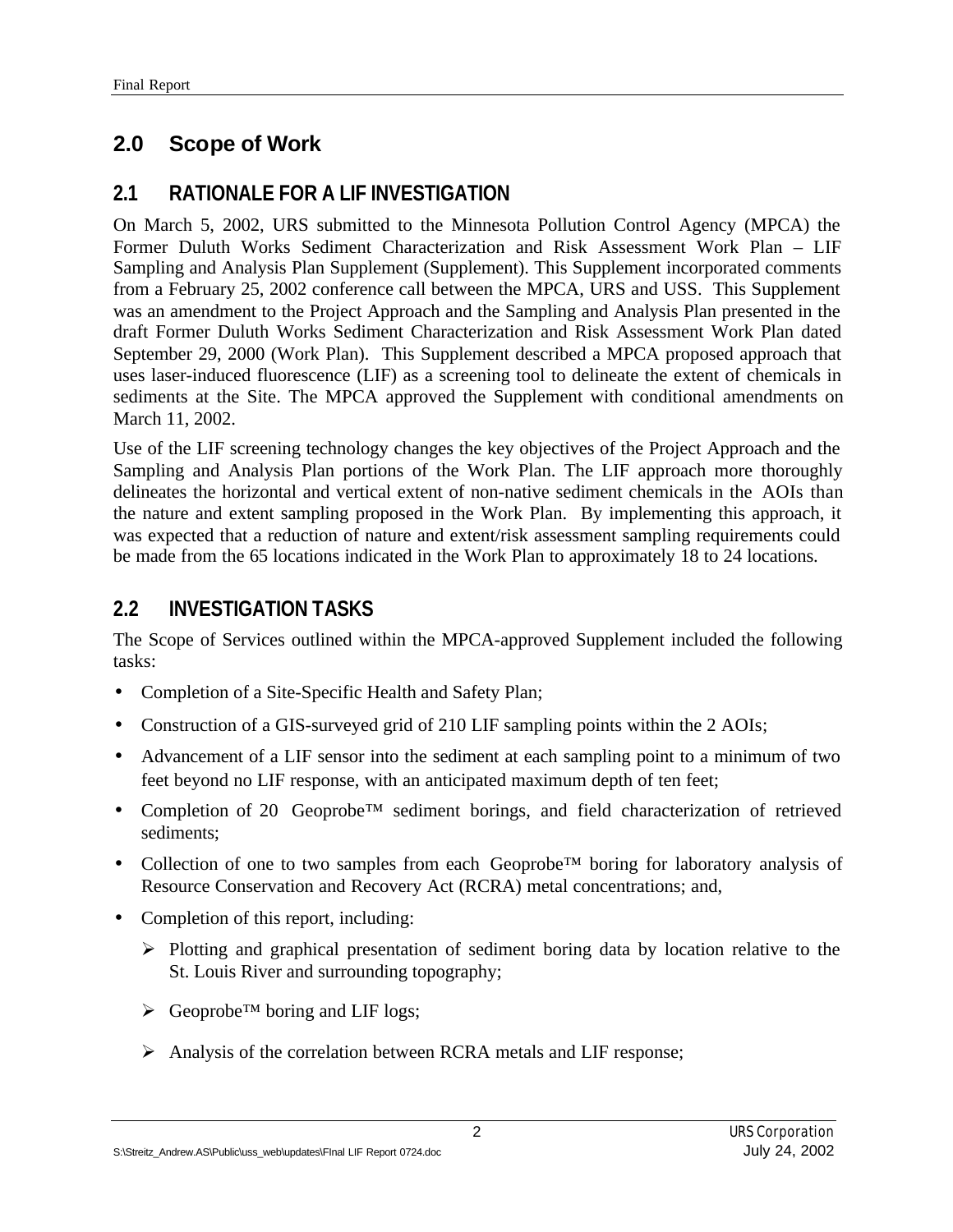- $\triangleright$  Potential revision to the Site conceptual model based on the newly obtained data; and,
- $\triangleright$  Identification of criteria that should be used to identify sample locations with similar levels of potential risk.

#### **2.3 DEVIATIONS FROM SCOPE OF SERVICES**

The approved scope of work included 20 Geoprobe borings and a sampling grid of 210 node points. Field conditions, safety issues associated with ice thickness, and the task of extending LIF traverses until background levels were obtained led to deviations from the approved scope of work.

The LIF investigation was conducted using a Geoprobe drill rig that was mounted on either a two-ton truck or a skid-steer vehicle that weighed approximately 500 pounds. The weight difference was important; while the truck rig required a minimum of 24 inches of ice, the skidsteer could work on thinner ice (down to ten inches thick). The truck was used for as many sampling locations as possible, since it was much faster to operate (top speed of the skid-steer was 1.5 mph). However, ice conditions only permitted truck use for 14 of the sample points, less than what was anticipated. This reduced the number of borings performed each day.

The total time available for field work was also limited by safe ice limitations. The start of Spring thaw, particularly noted in the last few days, significantly thinned the ice in the shallow estuary areas; the skid-steer rig partially broke through the ice a few hundred feet from shore on the last day of sampling.

A total of 189 LIF borings were completed. Some of the locations sampled were outside of the established nodal grid, following the work plan task of extending traverse lines until background LIF levels were reached. Metals samples were collected from 13 boring locations, rather than the 20 identified in the work plan. Facing time constraints, additional LIF borings were made rather than collecting additional metals samples at fewer LIF sample locations.

Field decisions on drilling locations and sample collection were made with approval in the field from the MPCA, whose staff were on Site during a good portion of the field program. Based on the results obtained, it is our opinion that the deviations from the established scope of work did not adversely affect the sampling program, limit the usefulness of the data obtained, or require remobilization to finish the grid next year.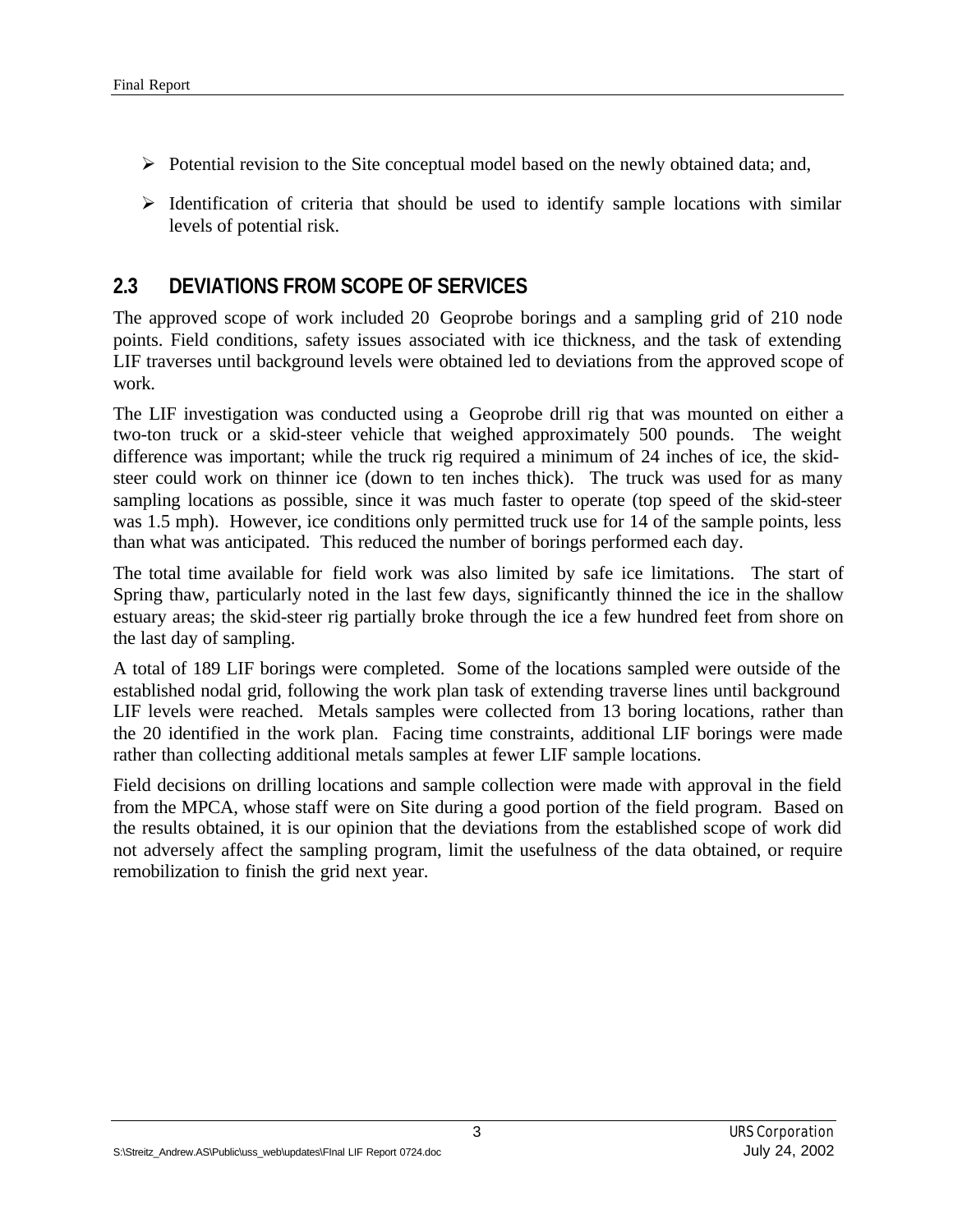# **3.0 Methods**

## **3.1 BORING PLACEMENT**

LIF boring locations were selected based on a 200-foot by 200-foot grid overlaying the AOIs and a 400-foot by 400-foot grid overlaying the area between the AOIs. A total of 210 nodes were originally identified within this grid. During the course of the field investigation, additional data points were added that were outside this grid for delineation purposes, and several nodes within the Unnamed Creek portion of the grid were not sampled, due to time constraints and/or unsafe ice. Figure 5 displays the grid and identifies those node points that were sampled. Figure 5 also plots the locations of the cross-section previously prepared (Figures 3 and 4). Table 1 contains the Universal Transverse Mercator (UTM) locations for each LIF boring location. Global positioning system (GPS) satellite equipment was used to place each boring within two meters of the described field location. Each boring location was flagged at the start of the field investigation. The location of borings added to the sample grid during the field investigation was identified within two meters of accuracy with use of a measured tape and triangulation (i.e. locating a point along intersecting grid diagonals) and were resurveyed with GPS as time and equipment allowed.

# **3.2 LIF BORING INSTALLATION**

LIF borings were completed on ice, using either a truck-mounted or track-mounted, skidsteerdriven Geoprobe™ operated by Dakota Technologies, Inc. (DTI). At each LIF boring location, a power auger was used to bore an eight-inch diameter hole through the ice. The ice depth, depth to sediments and firmness of the sediments was measured for each boring (Table 1). The LIF sensor was then pushed into the sediment to a minimum of two feet beyond no LIF response (above background). DTI's Operating Procedures for LIF analysis is contained in Appendix A.

# **3.3 GEOPROBE™ BORING INSTALLATION**

Geoprobe™ borings were completed at selected LIF boring locations to correlate LIF response with sediment type and to collect sediment samples to be analyzed for RCRA metals. The Supplement called for sediment borings at ten locations with low LIF response (probable native sediment) and ten locations with high LIF response (probable non-native sediment). The sampling plan and data collection methods are provided in the Supplement, and summarized below.

Sediment cores were retrieved in four-foot long acetate sleeves by the Geoprobe™, and processed on the ice surface. The sleeves were cut lengthwise along opposite sides using a utility knife, without cutting significantly into the sediment core itself. Once the liner wall was cut and removed, a tape measure was extended beside the core, starting at the top end. Digital photographs of the core were taken with a small label to identify the core.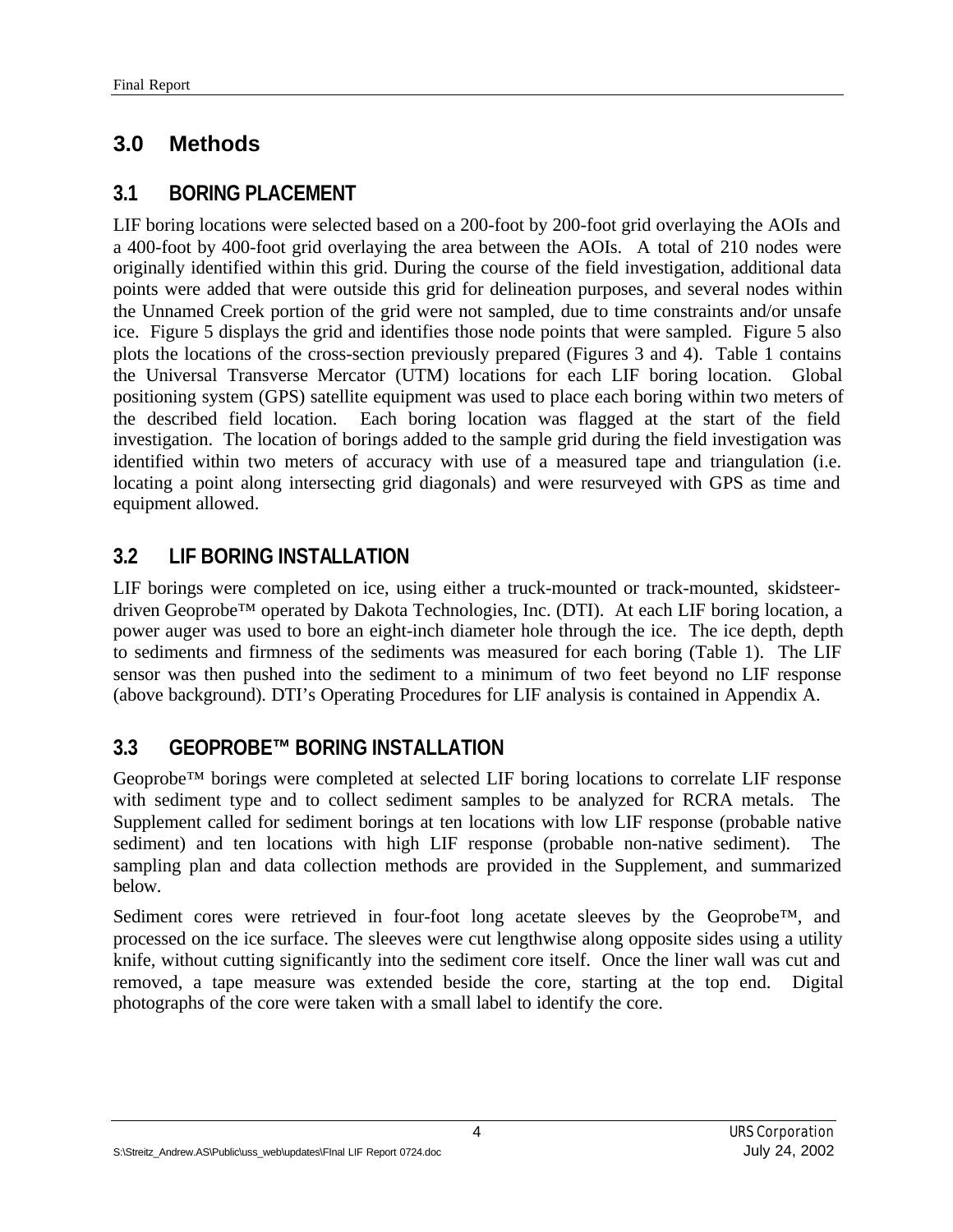## **3.4. SEDIMENT SAMPLING**

Six-inch long sample intervals were marked. Sediment samples from a specific interval were collected with a clean, stainless steel spoon or spatula. A representative sample was placed in the proper analytical container, labeled, and preserved on ice. A chain of custody form was completed and included with each batch of samples submitted to the laboratory for analysis of the eight Resource Conservation and Recovery Act (RCRA) total metals and percent solids. The chain of custody form contained the sample identification, sample container type and number, date and time of sample collection, sample matrix type, and date and time of change in sample custodian. A copy of the completed chain of custody form(s) was included with each analytical laboratory data report. Investigation derived waste (IDW) generated from the Geoprobe™ sampling process was containerized in a 55-gallon steel drum. IDW from the LIF process consisted of wipes used to clean the shock-protected optical cylinder.

## **3.5 LIF SIGNAL RESOLUTION**

DTI provided URS with color printouts of the fluorescence versus depth (FVD) plots in the field. Once field work was completed, a full set of FVD plots was provided electronically. URS compiled the boring log information collected at the 13 locations where sediments were retrieved, and identified locations and depth intervals where non-native sediments were observed. DTI used this compiled sediment information to facilitate resolution of the raw LIF response into the component constituents. The methods used in resolving the signal are provided in the DTI Report (Appendix A).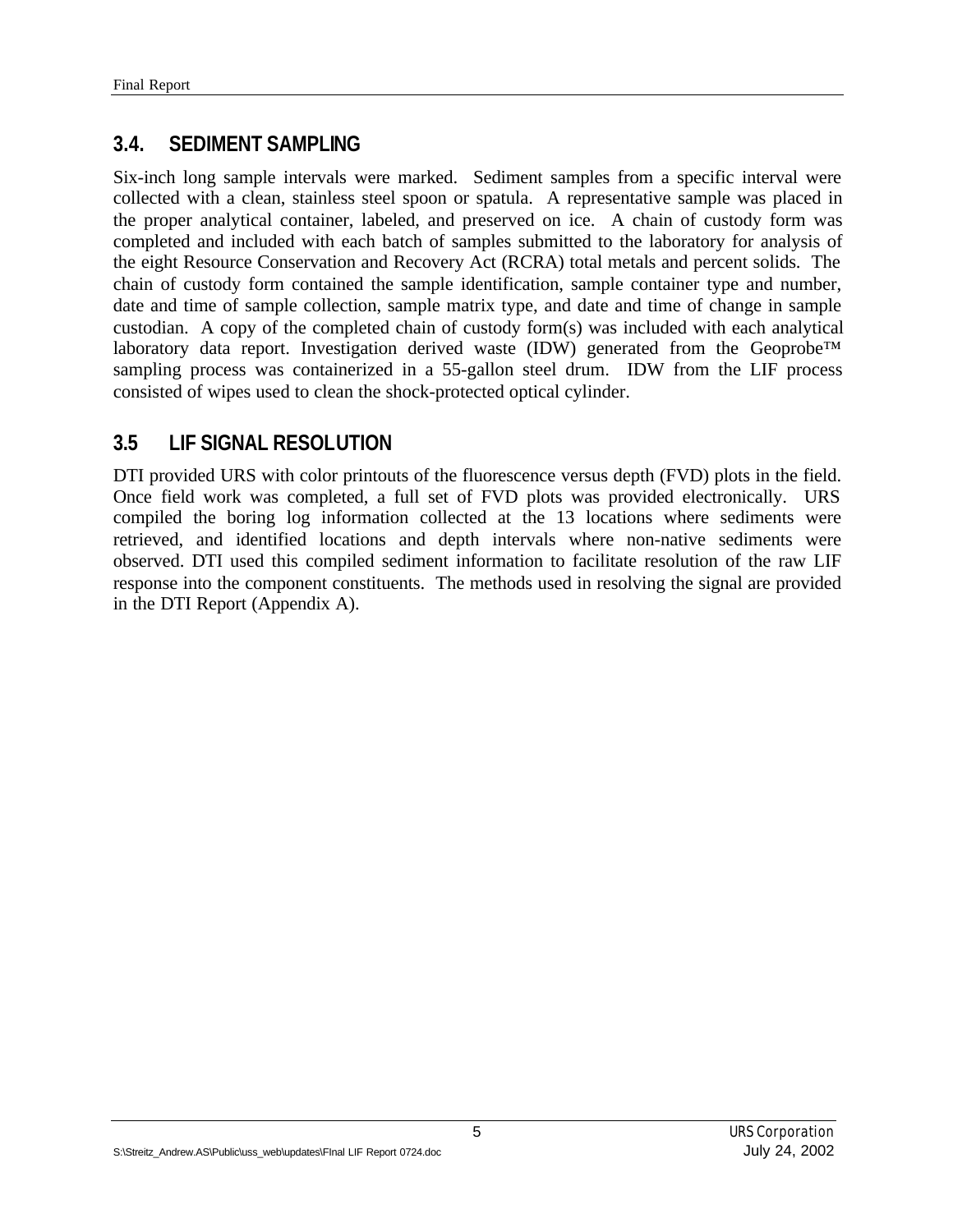# **4.0 Results**

## **4.1 SITE BATHYMETRY**

The depth to sediment information (Table 1) was used to create a bathymetric map of the area of investigation. Figure 6 displays the interpolated sediment depths, and compares these results with published topographic information and the latest Electronic Navigation Chart (ENC) data from the National Oceanic and Atmospheric Administration (NOAA).

There is generally good agreement between the bathymetric data sets. The interpolated bathymetric map displays an area of relatively deep water north of the Wire Mill Basin and immediately east of the former water station. This area was reportedly dredged as a water intake area during historic Site operations. Deeper water in the southeastern and northern portion of the Site appear to correspond with the active river channel and historic dredged channel, respectively. Areas with relatively shallow water are located east of the Wire Mill Pond and mouth of the Unnamed Creek. There is also a shallow zone approximately 1,000 feet east of the Wire Mill Pond that may correspond to a sand bar location.

The simple interpolation methods produced false sediment depths along the shoreline; the railroad tracks, for example, are present and above the river surface. However, it is also noted that the USGS topographic map incorrectly displays the shoreline in the Unnamed Creek Area; all of the LIF data points were collected on river ice, even though the topographic map suggests that some were taken on dry land.

## **4.2 LIF FIELD DATA**

A LIF profile was developed at 189 boring locations across the Site. LIF probe depths ranged from eight to 20 feet within sediments (i.e. not including water depths). LIF measurements were obtained at approximately 0.1 foot intervals; more than 20,000 data points were obtained from the boring locations.

A FVD plot for each sample location is provided in Appendix B. Each FVD plot displayed on the second of two plots for each location shows the total fluorescence intensity (TVI) at a given depth and displays discrete colors to readily represent the waveform shapes that are associated with the fluorescence.

## **4.3 GEOPROBE™ BORINGS**

Geoprobe<sup>™</sup> borings were completed at 13 locations, with boring depths ranging from four to 20 feet beneath sediment surface (bss). Detailed boring logs are provided in Appendix C. A representative digital photograph of a portion of the sediment core from Sample Location G-6 is provided in Figure 7.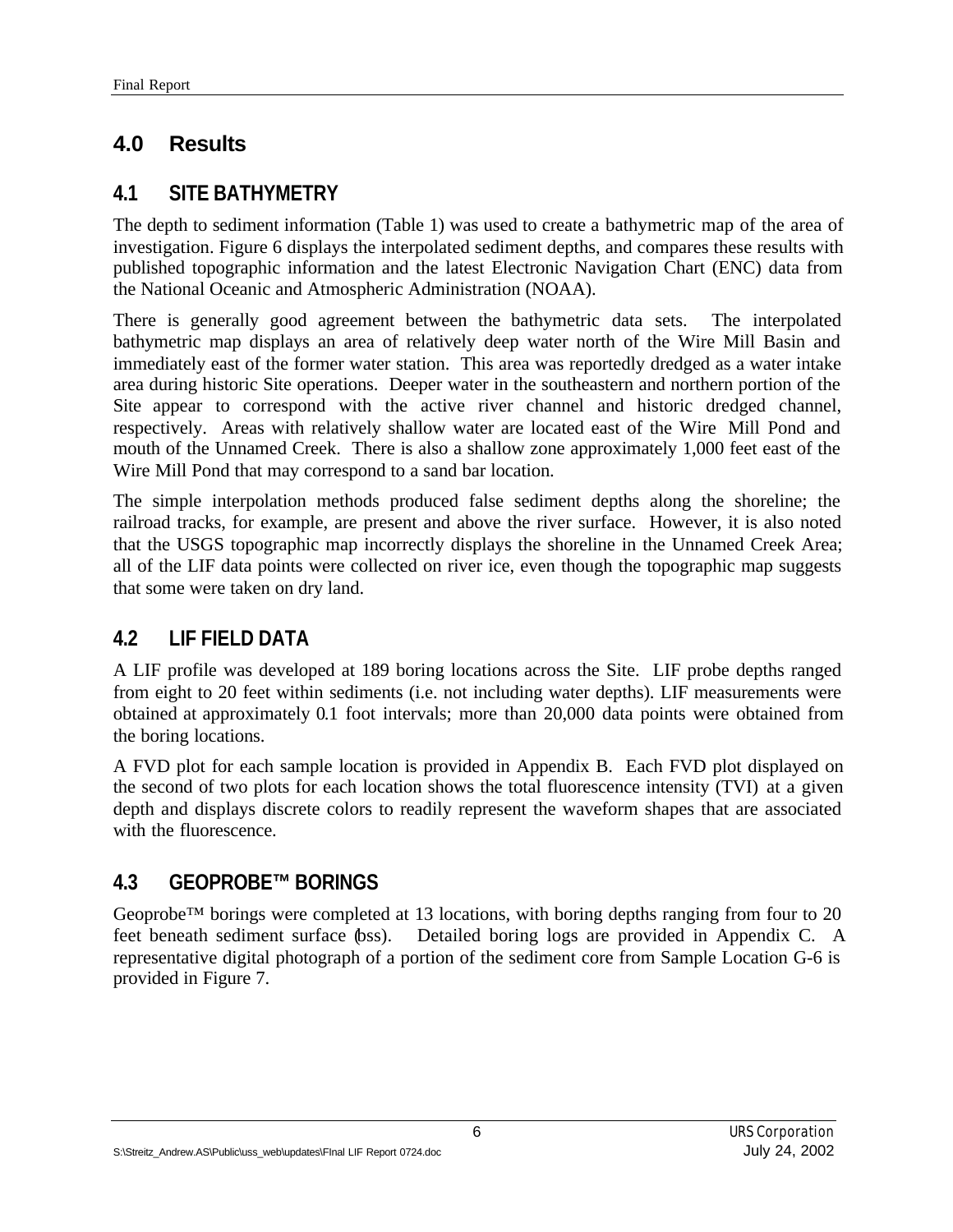## **4.4 SEDIMENT CHEMISTRY**

A total of 21 sediment samples (including one duplicate) were collected from 13 sample locations. Seven borings that displayed both low LIF and high LIF responses were sampled within both of these response zones. Laboratory analytical results for the eight RCRA total metals and percent solids are provided in Appendix D; a summary of results for each of the samples is provided in Table 2.

In addition to the analytical results, Table 2 presents the field description of each sediment type sampled and also provides information about the total LIF response associated with each of the intervals sampled. Two responses are provided; the highest "coal tar" LIF response for a data point within the depth interval and the average response for all data points within the depth interval.

# **4.5 REFINED LIF RESULTS**

Changes in the color assigned to LIF responses in the FVD plots (Appendix B) over depth may qualitatively indicate different types of fluorescing material. That different types of material may be responsible for the LIF response is also suggested by waveform plots provided at distinct depths. These plots are generated by LIF probe software protocols that can be used to distinguish chemicals producing different waveform patterns. For example, many of the waveforms plotted distinct peaks at three of the four collectors (2, 3 and 4), with the peak at channel 3 higher than the channel 2 peak, which is higher in turn than the channel 4 peak. DTI field personnel indicated that this pattern was similar to the waveform generated when a sample of coal tar was used to test the potential applicability of the technique for the Site. In contrast, a waveform pattern in which the channel 2 peak was nearly as great or greater than the channel 3 peak was also observed at the Site.

DTI, using the methods described in Appendix A, refined the raw total LIF response into six distinct components:

- Three "coal tar" signals;
- Two "peat" signals; and,
- A "background" signal.

The identification of these signals as either "coal tar" or "peat" does not indicate what is fluorescing - these are the signals most often encountered in peat and coal tar zones as identified from sediment cores.

Appendix B displays the resolved LIF responses for each of the 189 boring locations, as well as the distinct waveforms associated with each of the "coal tar" and "peat" signals. These plots were provided directly from DTI.

Given the interest in determining the magnitude and extent of chemicals associated with nonnative sediments, it was elected to simplify data presentation by presenting the sum of the three "coal tar" signals and the sum of the two "peat" signals rather than presenting the five distinct signals separately.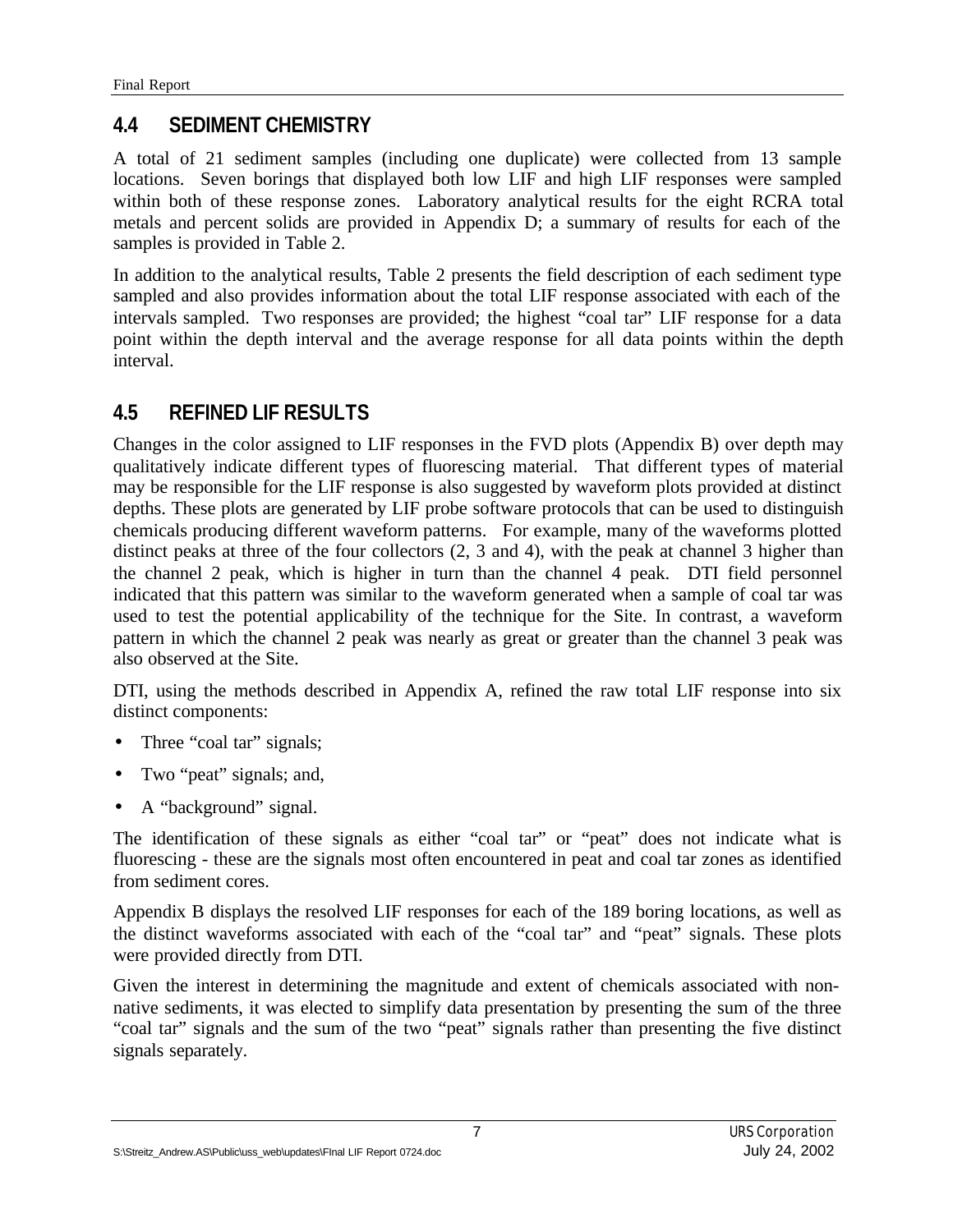Figures provided in Appendix E display plots of fluorescence versus depth for summed "coal tar" and "peat" signals in their correct relative position within the sample grid. The depictions on these 13 individual figures are combined into a single PowerPoint figure provided in Appendix F. Note that within each plot, depth increases along the x-axis, rather than down the y-axis. This rotation in view emphasizes a correlation between sample locations in the same column, parallel to stream flow direction. Red lines at the two-foot depth intervals have been added to facilitate correlation between adjacent sheets and to provide a reference point for visually assessing depth within the sediment column. Appendix F also contains an Excel database containing all of the raw and refined LIF results (more than 20,000 data points) on a CD-ROM disk. This CD-ROM disk also contains the original data files provided by DTI, as well as the JPEG files depicting each FVD plot.

Figure 8 contours the highest summed coal tar LIF response obtained at each sample station, while Figure 9 contours the correlative depth at which this high response was recorded. Given the emphasis in the Work Plan on the upper two feet of the sediment column, Figure 10 contours the highest coal tar LIF response within the zero to two-foot interval at each station.

Figures 11.1 through 11.10 plot the summed coal tar LIF response in one-foot increments to a depth of ten feet. While some LIF borings were advanced to greater sediment depths, there are too few data points to warrant contouring beyond ten feet bss, and the significance of LIF response beyond this depth is, from a risk standpoint, low.

Figure 12 contours the shallowest depth at which a summed coal tar LIF response greater than 0.3% was recorded. This measurement roughly approximates the thickness of a low-LIF cover layer within the two AOIs. Twenty-nine sample locations were not included in this contoured plot because they did not display a summed coal tar LIF response greater than 0.3% in any portion of its sediment column.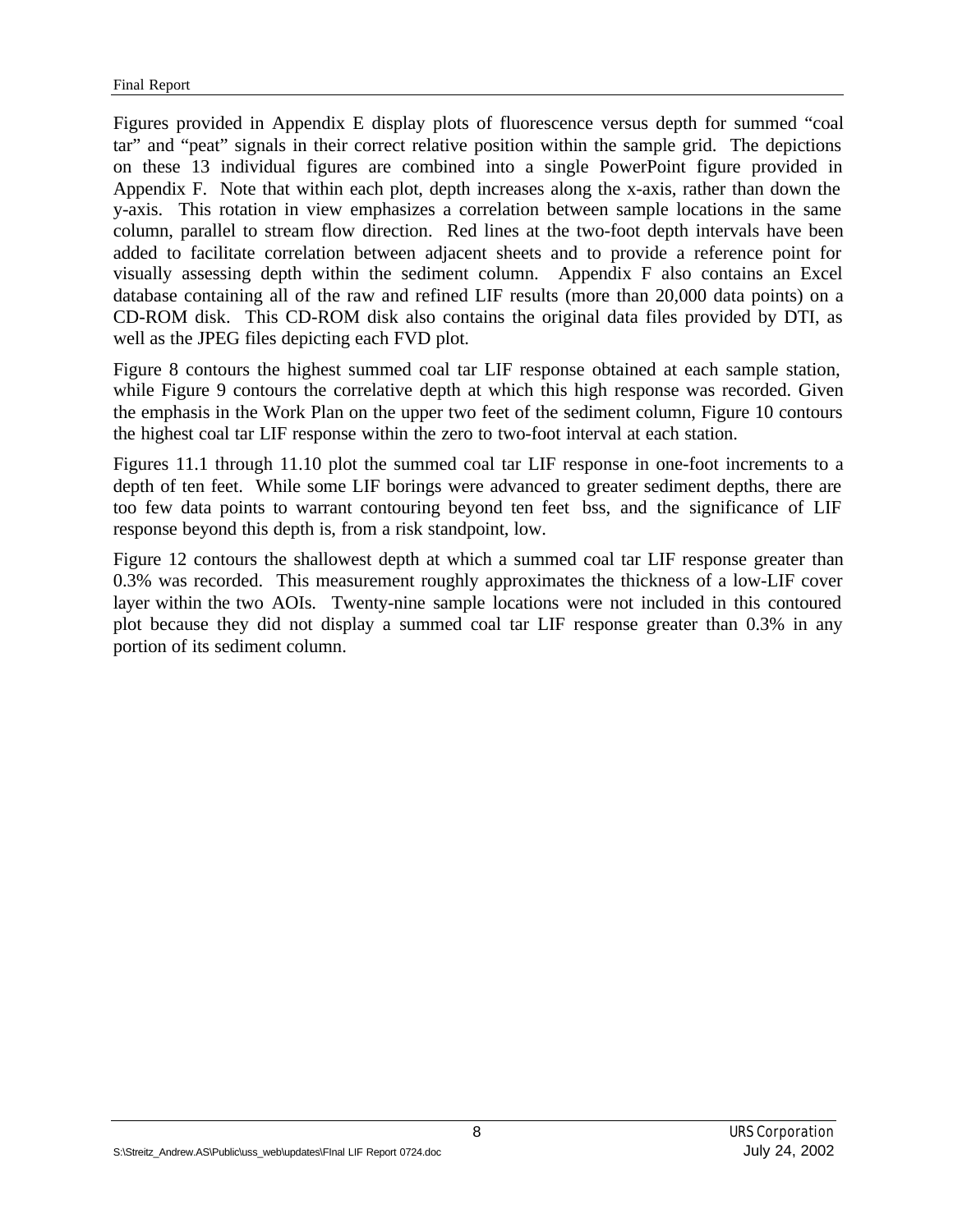# **5.0 Discussion**

## **5.1 CORRELATION OF REFINED LIF RESPONSE WITH THE PHYSICAL ENVIRONMENT**

The correlation of sediment type with LIF response supports the identification of distinct waveforms by DTI, and permits identification of the horizontal and vertical limits of non-native sediments by tracking the summed coal tar response, rather than the total LIF response. The relative consistency between the FVD plots of neighboring sample locations, particularly in the Wire Mill Basin AOI, also lends confidence to the correlation of LIF response and stratigraphy at locations where sediment cores were not retrieved.

#### **5.1.1 Distinguishing between native peat and non-native sediments**

One of the main goals of the LIF investigation was to delineate the horizontal and vertical extent of non-native sediments within each of the AOIs. LIF had been successfully used at other sites to distinguish areas of impacted and non-impacted sediments, and preliminary testing by DTI had shown that a coal tar sample from the Site returned an 18% response.

The LIF technique readily identifies petroleum hydrocarbons. The LIF response in coal tar is attributed to the presence of napthalene and other PAHs. However, it has been shown that native sediments, like peat, also fluoresce. Given the presence of peat layers and other organic matter logged in borings across the Site (in particular, the piezometers installed on-shore adjacent to the two AOIs), there was interest in whether any coal tar-related material could be distinguished, using LIF techniques, from native sediments that have not been influenced or associated with the Site.

A comparison of the LIF response for the various "coal tar" and "peat" waveforms with correlative sediments retrieved in the Geoprobe borings demonstrates excellent correlation between LIF response and sediment type. For example, Figure 13 combines the boring log for location J-48 with the FVD results for summed coal tar and peat signals. The sediment core displayed non-native sediments (black silt with a petroleum sheen and odor) from 0 to 3.3 feet, and fibrous organic matter free of sheen or odor (peat) from 4 to 8 feet bss. The associated LIF plot displays separated coal tar and peat response that exactly match the sediment core. A similar sediment stratigraphy and correlated LIF response is displayed at G-6 (Figure 7).

#### **5.1.2 Identification of native sediments affected by Site operations**

The identification of native sediments that have been potentially affected by Site operations is facilitated by the resolution of the total LIF response into separate responses from material associated with coal tar and peat. This study documented the existence of coal tar and peat material at sample locations F-12, L-6, and L-8. Descriptions of F-12 and L-6 are provided below.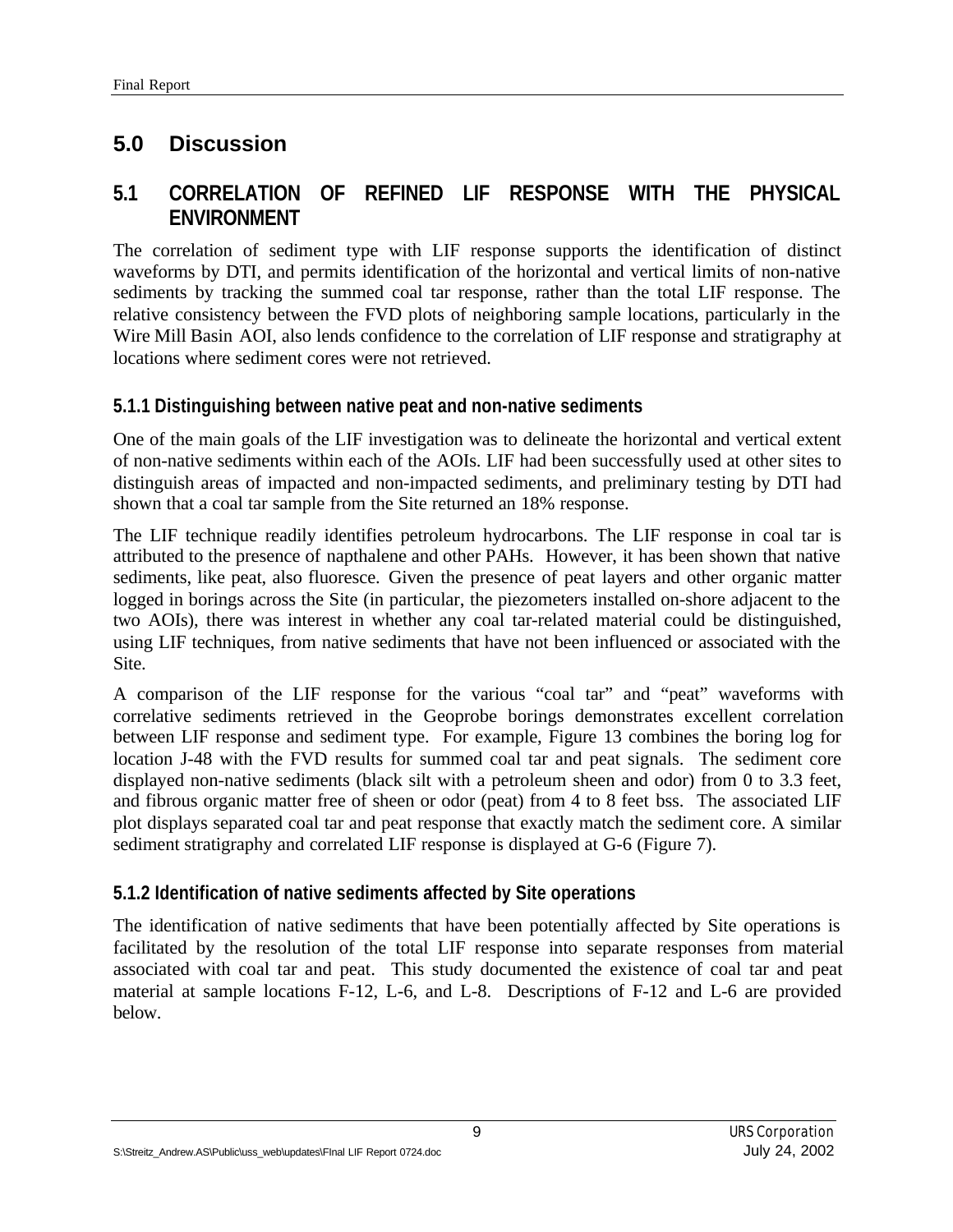## *5.1.2.1. Sample Location F-12*

Boring location F-12 is located just off the shoreline, approximately 600 feet north and downstream from the mouth of the Wire Mill Pond. At this location, a 4.5-foot layer of fine grained, well-sorted brown sand overlies a 3.0-foot thick interval of petroleum-stained material. This interval apparently contains non-native material and is a mixture of thin layers of peat, black sand and black silt. The two distinct peat intervals that were identified at this location were 0.5 feet and 0.35 feet thick; the thicker interval contained fibrous organic material, while the thinner interval contained mollusk shells. The thinner interval is underlain by a brown sandy silt with some organic material.

Two sediment samples were collected from location F-12. Sample F-12a was collected from the well-sorted sand between two and three feet bss, while sample F-12b was collected from the petroleum-stained zone, between 6.5 and 7.0 feet. The sediment in this interval was black sandy silt and black silty sand. As shown in Table 2, sample F-12b, from the zone of petroleum-stained sediments, has distinctly higher chromium, lead, mercury and zinc concentrations, and a lower percentage of solids. Sample F-12a displays, in contrast, metals concentrations that are relatively low.

The LIF response obtained at this sampling location is shown in Figure 14. The total LIF response, the sum of the three coal tar responses and the sum of the two peat responses are plotted against depth. The LIF response correlates almost perfectly with the boring log, an observation particularly noteworthy given the 77% recovery in the eight feet of sediment core. A total response of less than 1% is logged from 0 to 5 feet bss and from 7.5 to 12 feet bss (the LIF was advanced four feet further than the sediment core). This correlates well with the 4.5 feet of well-sorted sand on top and the brown sandy silt logged below the area of petroleum staining. Within the area of sediment staining (5.5 to 7.25 feet) the LIF response is elevated, with a total signal greater than 10% at 6.1 feet. This total response, however, is the sum of both coal tar and peat responses. The peat signal reaches a maximum at six feet depth, exactly at the midpoint of the logged 0.5-foot layer of petroleum-stained black fibrous organics (peat). While the peat and coal tar signals track over most of the interval, the match is not perfect. At 7.1 feet the coal tar signal displays a minor peak with a value of 3.55%; at that same interval, the peat signal is close to zero. This correlates well with a black silty sand layer logged between 6.7 and 7.2 feet.

## *5.1.2.2. Sample Location L-6*

At sample location L-6, non-native sediment was logged from the top of sediments to 1.4 feet, overlying a 0.9-foot thick peat layer. A petroleum sheen was logged from 1.15 to 1.95 feet, an interval that overlaps the boundary between non-native sediment and peat. The correlative LIF response over this interval displays distinct coal tar and peat peaks with overlapping shoulders; the coal tar peak is highest at 1.35 feet, while the peat peak is highest at 1.91 feet. The overlapping shoulder of coal tar in the upper portion of the peat layer corresponds with the petroleum sheen. It is possible that material associated with the non-native sediments migrated into the upper portion of the peat layer. If so, the absence of a coal tar LIF response or petroleum sheen across the entire peat layer suggests that the downward migration of this material was limited.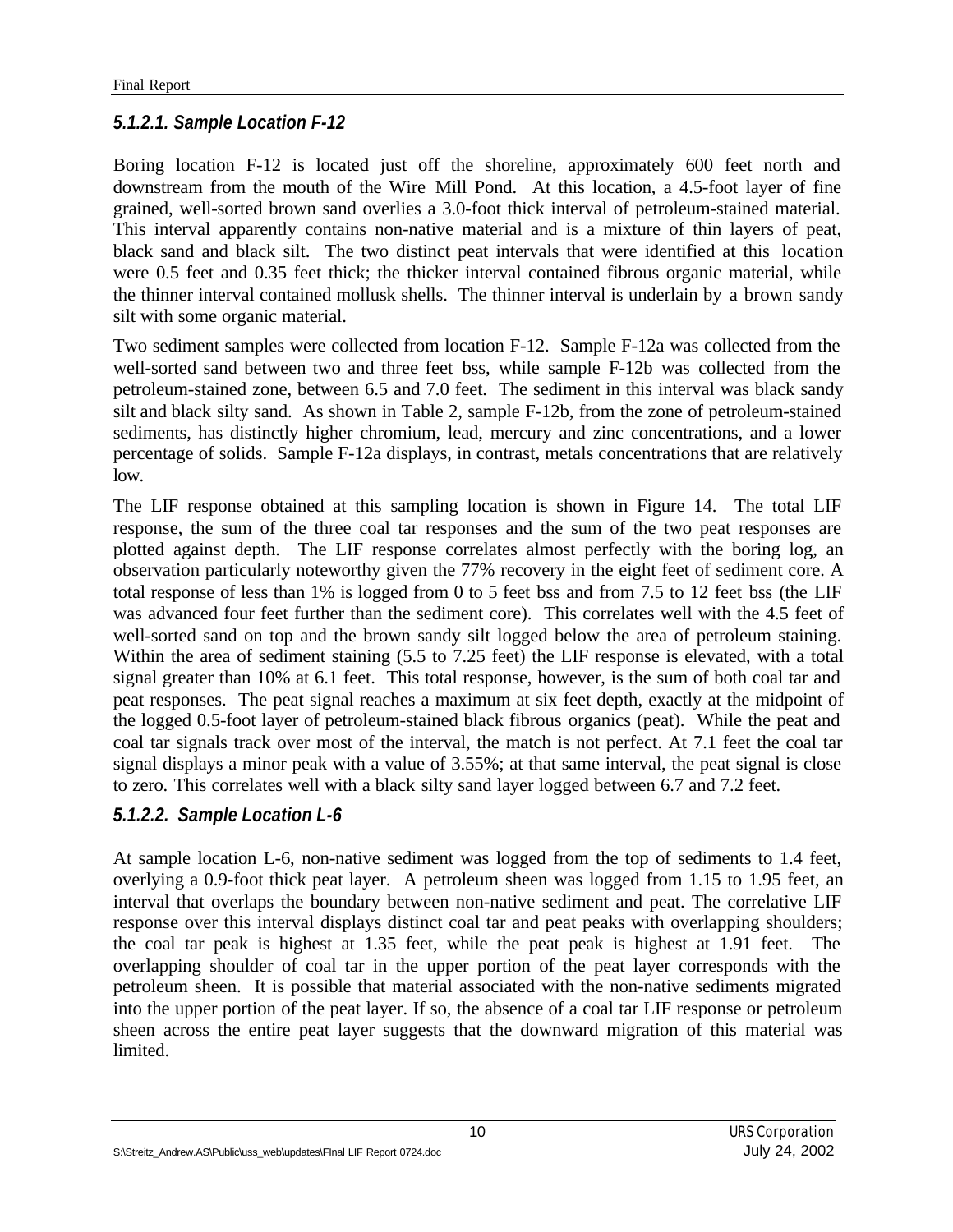## **5.1.3 Identification of Potential False Positives**

Two sample locations (F-66 and O-50) displayed elevated LIF responses that could not be correlated with the retrieved sediments. In both instances, however, there was poor recovery (less than 1.5 feet of sediment from a four foot core), and extremely soft sediments, which hampers the preparation of accurate boring logs. In all other sediment core locations, an elevated LIF response over more than a few tenths of a foot was always associated with non-native sediments in the sediment core. Thus, the lack of correlation in these two sample locations is believed to be due to the inability to accurately identify the interval represented by the partial core that was retrieved.

There are also several locations at the margins of each AOI (e.g. G-0, P-16, U-30) where the covariance of relatively small (i.e. less than 1%) peat and coal tar signals over identifiable depth intervals (i.e. more than 0.5 feet) is observed. At these locations, the peat signal is typically greater by a factor of two or more. It may be that these locations are not associated with coal tar or are influenced by coal tar material, and that the coal tar signal reflects the limitations of the LIF signal resolution technique. If true, these locations represent false positives. The confirmation of sediment types and their associated risk will be considered in the next phase of data gathering.

## **5.1.4 Identification of Potential False Negatives**

Petroleum sheens and odors were noted in portions of nine of the 13 sediment core locations. Every instance of petroleum staining or sheens or petroleum odor correlates with an elevated coal tar LIF response. In this case, a definite correlation can be made between LIF response and these visual and olfactory indications of a non-native sediment; there were no "false negatives" with respect to these signs.

In some of the sample locations, a discrete sediment unit that displayed petroleum sheens or staining only did so over a portion of its depth interval. In these instances, the LIF response tracked more closely with the petroleum staining and smell than with physical sediment characteristics. Sediment sampling and PAH analysis of discrete portions of this type of sediment will be conducted during the risk-analysis portion of the project to evaluate whether the LIF response and associated visual signs are correlated with all or some portion of the chemical constituents associated with the non-native sediments. Two possible explanations for these observations are provided in Sections 5.1.6 and 5.1.7.

## **5.1.5 Metals Concentration**

A secondary goal of this study was to determine whether there was a correlation between elevated LIF response and elevated metals concentrations in sediments. The "coal tar" displays an elevated LIF response due to the presence of PAHs, but since coal tar also often displays elevated metals concentrations relative to native sediments it was possible that LIF could serve as a proxy indicator for elevated metals.

Table 2 displays metals concentrations and associated LIF response (both raw and sum of coal tar signals). The relationship between metals concentrations and the highest and average LIF response recorded in the correlative sediment interval was examined. The results suggest that average coal tar LIF response more closely correlates with metals concentrations. There appears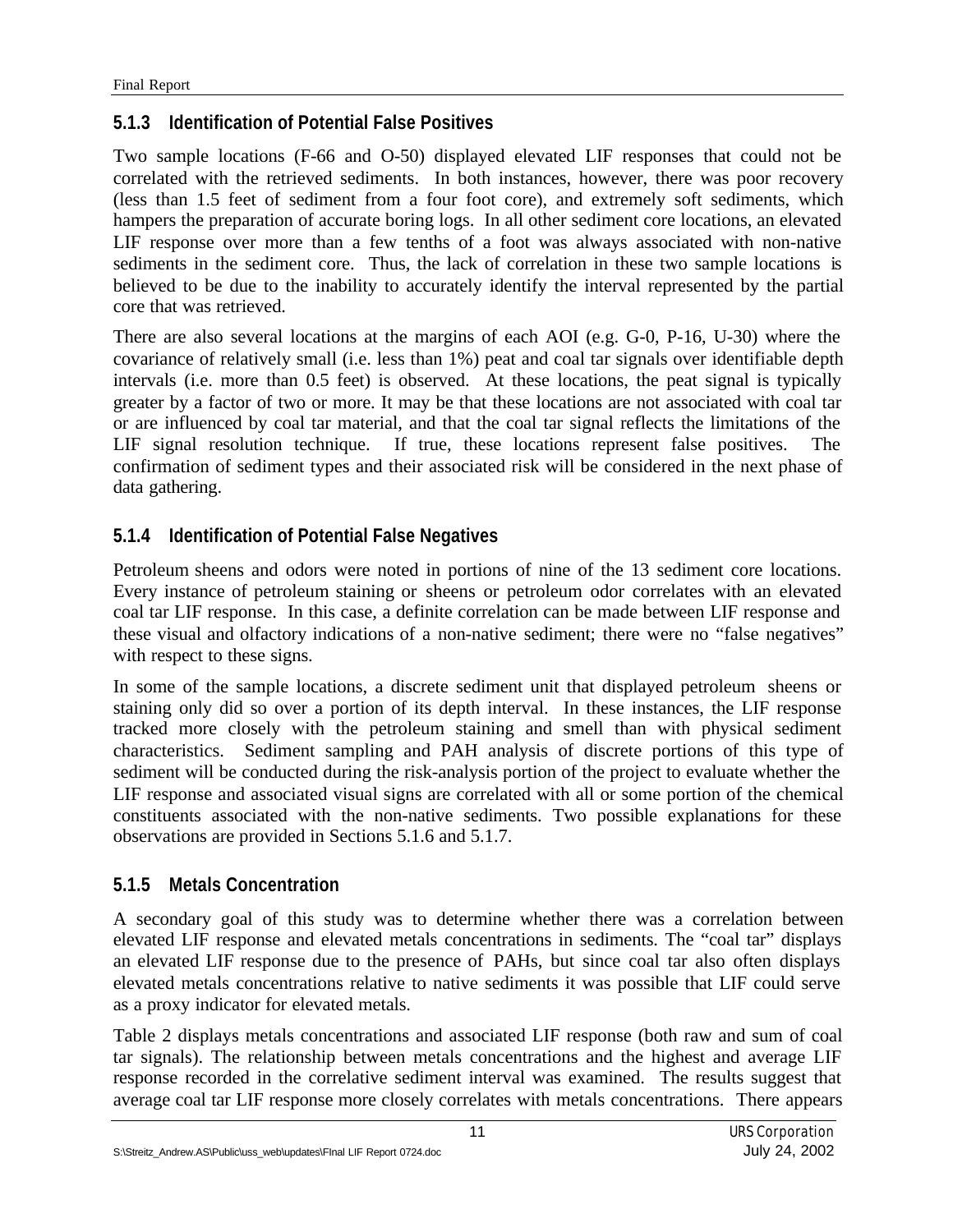to be a good correlation when average LIF response is plotted against individual metals (Figure 15); for example arsenic (15a), copper (15b), lead (15c) and mercury (15d).

The three sample groups identified in Figure 15 display a correlation of metals and LIF response that is consistent with the conceptual Site model. Native sediments have low coal-tar LIF responses and low metals concentrations, and plot as a group near each graph's origin. Nonnative sediments that display a petroleum sheen or staining generally display the highest LIF response and highest concentrations for a given metal. Between these two groups are non-native sediments that lack a petroleum sheen. The values for this group's plots are intermediate. The metals concentrations of non-native sediments without staining are higher than native sediments, but lower than correlative values for petroleum-stained non-native sediments. This suggests a direct correlation between petroleum staining and both LIF response and metals concentrations.

#### **5.1.6 Non-native sediment in contact with surface water**

As noted above, a few samples of non-native sediment near the sediment surface displayed low LIF responses and lower metals concentrations relative to material at lower depth within the same sediment unit. Sample location D-56 provides the best example of this observation. A black silt was identified from the top of sediments to a depth of 3.3 feet. A coal tar odor was noted from 1.5 to 3.35 feet (i.e. the base of the black silt). The underlying sediment was a gray clayey sand that lacked an odor. Two samples of the black silt were collected for metals analysis: D-56a (zero to 0.5 feet) and D-56b (2.5 to 3.0 feet). D-56b was within the interval that displayed a petroleum odor.

The metals concentrations from D-56a and D-56b are both elevated, as shown in Table 2. The percentage of solids in these samples also inversely correlates; samples with elevated metals concentrations (relative to naturally-occurring concentrations) have percent solids that ranged from 40 to 50%, while native sediments are all greater than 50% solids.

Based on the sediment characteristics and the elevated metal concentrations, it is reasonable to assume that these samples came from the same unit of non-native sediment. However, the LIF response within this unit is stratified in a manner that tracks with the coal tar odor. The 14 LIF observations between zero and 1.5 feet have an average summed coal tar response of 0.32%, while the average LIF response for the 22 observations within the interval with a coal tar odor was 1.1%. The difference is even greater when the LIF interval is narrowed to the intervals sampled for metals; 0.01% from zero to 0.5 feet, and 2.8% from 2.5 to 3.0 feet.

It appears that material within the upper portion of this layer of non-native sediment does not contain the constituents that generate the coal tar LIF response and also displays lower metals concentrations. A possible explanation for this observation is bioturbation and loss of chemicals to the environment. This would not be surprising; the relative mobility of petroleum-related compounds when compared to metals is well-documented, and attributed to the higher solubility and degradation rates of petrochemical constituents. The mechanism for PAH mobility in the upper margins of a non-native sediment at the river bottom is also readily identifiable. As noted by Riebe (1988), "Bioturbation, the normal life-cycle activities of benthic organisms, leads to mixing and redistribution of contaminants and sediments in the upper layer. The chemical migration rate within the bioturbated zone is typically much faster than in other portions of a cap."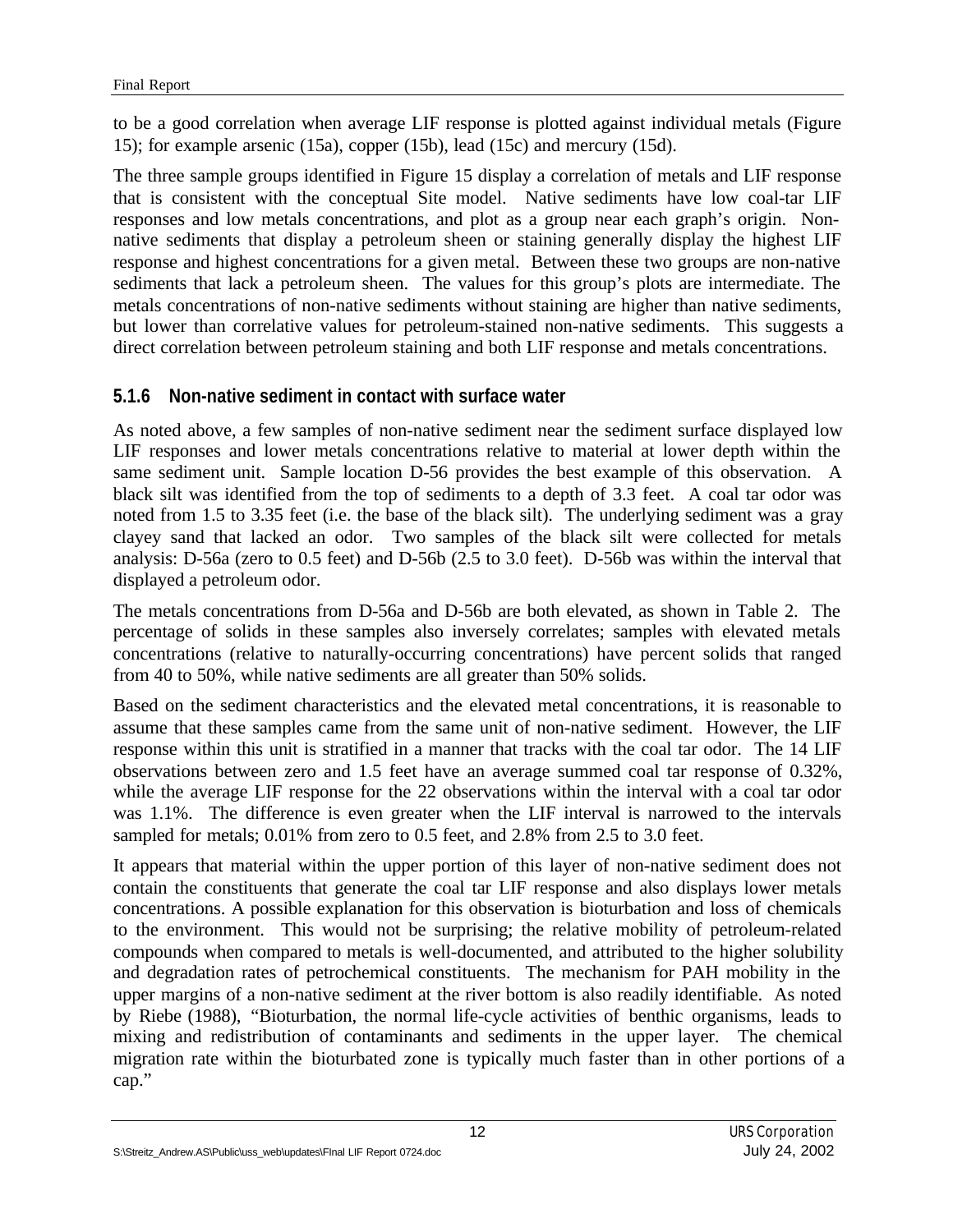(Reible, 1998. Guidance for Subaqueous Capping of Contaminated Sediments: Appendix B: Model for Chemical Containment by a Cap.)

#### **5.1.7 Potential transfer of "Coal Tar" chemicals to native sediments**

While bioturbation and equilibration with river water might explain the lack of elevated LIF response and lower metals concentrations in the upper portions of non-native sediment, this mechanism cannot readily explain the presence of a "coal tar" LIF response in what appear to be native sediments. For example, at sample location L-6, described in Section 5.1.2.2, an elevated coal tar LIF response was observed in the upper portion of a peat layer that underlies non-native sediment. A petroleum sheen was also observed in this portion of the peat. Given the continuity of this petroleum-stained peat with the rest of the peat layer, it is not likely that the petroleumstained peat was "deposited" during Site operations (unless it was generated near shore, and displaced and deposited by a storm event). More likely, the peat unit was in place within the river sediments and the chemicals were secondarily introduced. Given the observation of petroleum sheen, this material may have been PAH-bearing fluid that displaced porewater in the native sediments. Alternatively, the agent could have been fine-grained non-native sediment material that was mixed or otherwise co-mingled with the upper peat layer.

Possible support for this concept comes from the comparison of the sediment core results obtained in 2000 (Figures 3 and 4) with the LIF results. Figure 16 compares the LIF response obtained at sample locations on or near the Figure 4 cross-section of the Wire Mill Basin with the stratigraphy interpreted from the 2000 sediment core and bathymetry study. There is relatively good agreement between the two studies, with this notable exception; the zones of elevated coal tar LIF response extend to greater depths than the observed base of non-native sediments. This difference ranges from 0.5 to two feet. In contrast, the thickness of native oversediment layers and the top of the non-native sediment correlate well between the two studies.

# **5.2 EXTENT OF NON-NATIVE SEDIMENTS**

## **5.2.1 Wire Mill Basin AOI**

The coal tar LIF response in sample locations within the Wire Mill Basin indicates a single, relatively uniform layer of non-native sediments that is approximately 1,400 feet wide and 2,000 feet long at greatest extent (i.e. row 12 and column I, respectively). This layer of non-native sediments appears to be oval in shape, with a northeast-southwest orientation. The thickness of this layer gradually decreases from three to four feet thick nearest shore to less than two feet at its lateral extent. The depth of the elevated coal tar LIF response zone increases as distance from shore increases. This observation is supported by Figure 9, which contours the depth at which the maximum coal tar LIF response was recorded.

The consistency in the size, shape and depth of the elevated coal tar LIF response within this area of non-native sediments suggests a common depositional process over a fixed period of time. These features are consistent with the conceptual Site model presented in the Work Plan.

The upstream, or southern extent of non-native sediments is depicted in the FVD plots along rows 0 and 2 of the sample grid. At sample locations such as F-2, H-2 and J-2, the "coal tar" and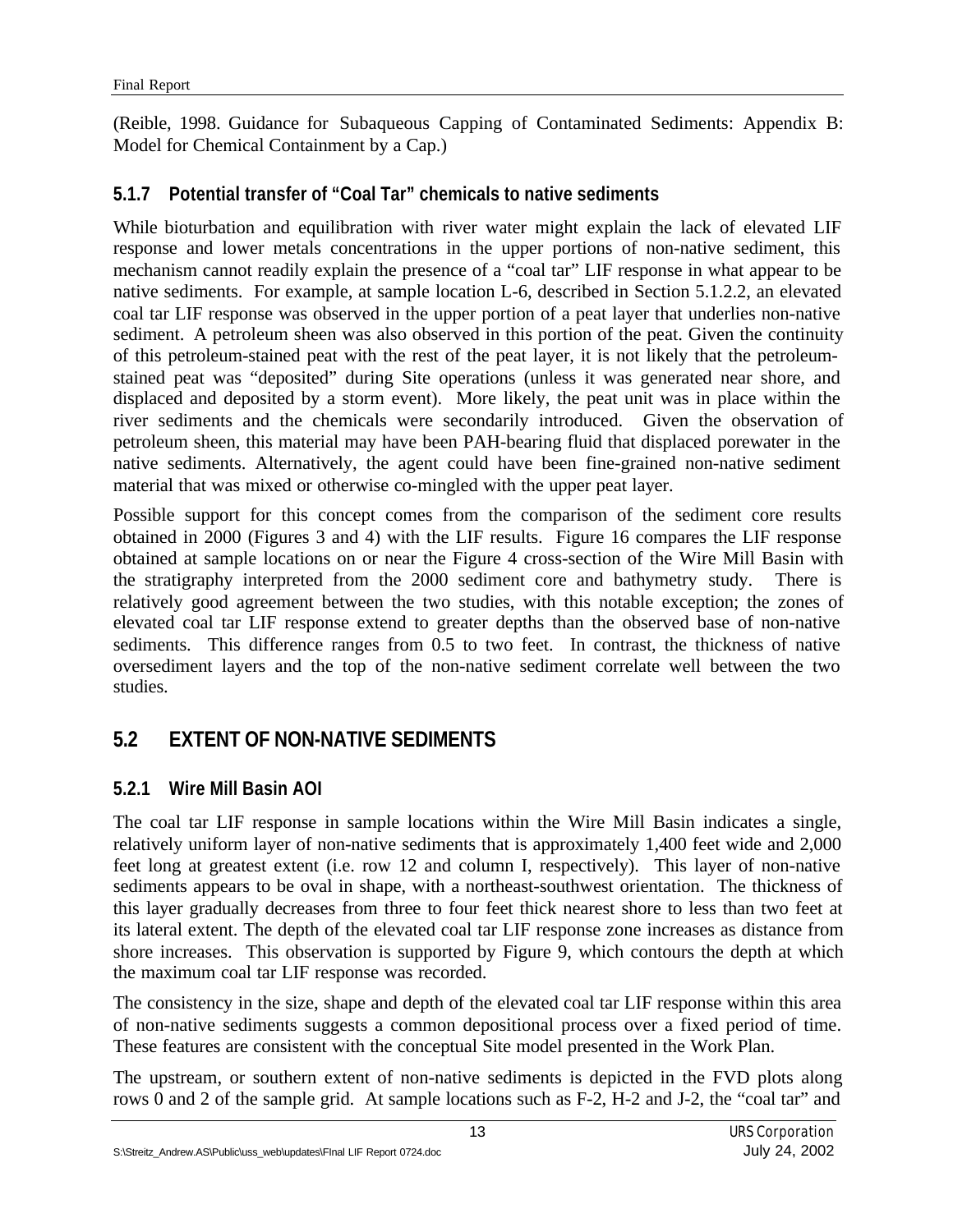"peat" signals roughly co-vary, with the peat signal greater than the coal tar signal. The close tracking of the two summed signals at locations such as H-2 could represent an exact match in fluorescence response (e.g. PAH-impacted peat), but is more likely an artifact of the signal resolution process.

At location L-2, a sediment core contained a brown silt from zero to two feet, and sand from two to four feet. The brown silt unit contained a clam shell and lacked any visual or olfactory evidence of chemicals in sediments. The metals concentrations within the two to 2.5-foot interval were low, and representative of native sediment. While the LIF response suggested both "peat" and "coal tar" in the upper few inches of the sediment, neither were observed in the core.

The strong difference in FVD plots between these locations and sample locations immediately to the north are consistent with an upstream edge of non-native sediments bounded by these locations. This "upstream" edge moves to the north and downstream as the distance to shore increases, to become the lateral edge of non-native sediments at locations K-4, M-6, O-8 and O-10.

The downstream extent of non-native sediments within the Wire Mill Basin is, based on the observational data, approximately 1,600 feet downstream from the Wire Mill Pond, and 2,000 feet from the upstream extent. Borings I-22, J-22, K-22 and M-22 display zones of elevated coal tar LIF response that are consistent with adjacent borings upstream while the correlative borings I-26, K-26 and M-26, located downstream, do not.

Other borings within the intermediate area between the Wire Mill Basin and Unnamed Creek AOIs display somewhat anomalous readings that are not consistent with those observed in either AOI. At sample locations in the area bounded by E-30, G-38, I-32 and K-30, the thickness of the zone with elevated coal tar LIF response is often greater, and displays peak values at greater depths. For example, the high LIF reading at G-38 occurs at eight feet; a sharp peak was recorded at six feet depth in E-30. In addition, there is relatively poorer correlation between adjacent points.

#### **5.2.2 Unnamed Creek AOI**

The extent of non-native sediments within the Unnamed Creek AOI is represented by low coal tar LIF response in sample locations C-62, H-58, and L-50. The southern bound of non-native sediments is the constructed spit of land adjacent to the mouth of Unnamed Creek. This fanshaped area is consistent with the Site conceptual model of deposition of non-native sediments transported by stream flow. The area of non-native sediments is approximately 1,600 feet long and 1,800 feet wide.

The total LIF response measured in sample locations to the north and east of this zone appears, once resolved, to be primarily the response of peat. This peat signal occurs either alone, without a "coal tar" response (e.g. H-68, K-66) or over the same depth intervals with a small "coal tar" signal, as was seen in upstream locations at the Wire Mill Basin AOI.

The Unnamed Creek depth intervals with elevated coal tar LIF response are much greater than what is observed at the Wire Mill Basin AOI, particularly in the southwest.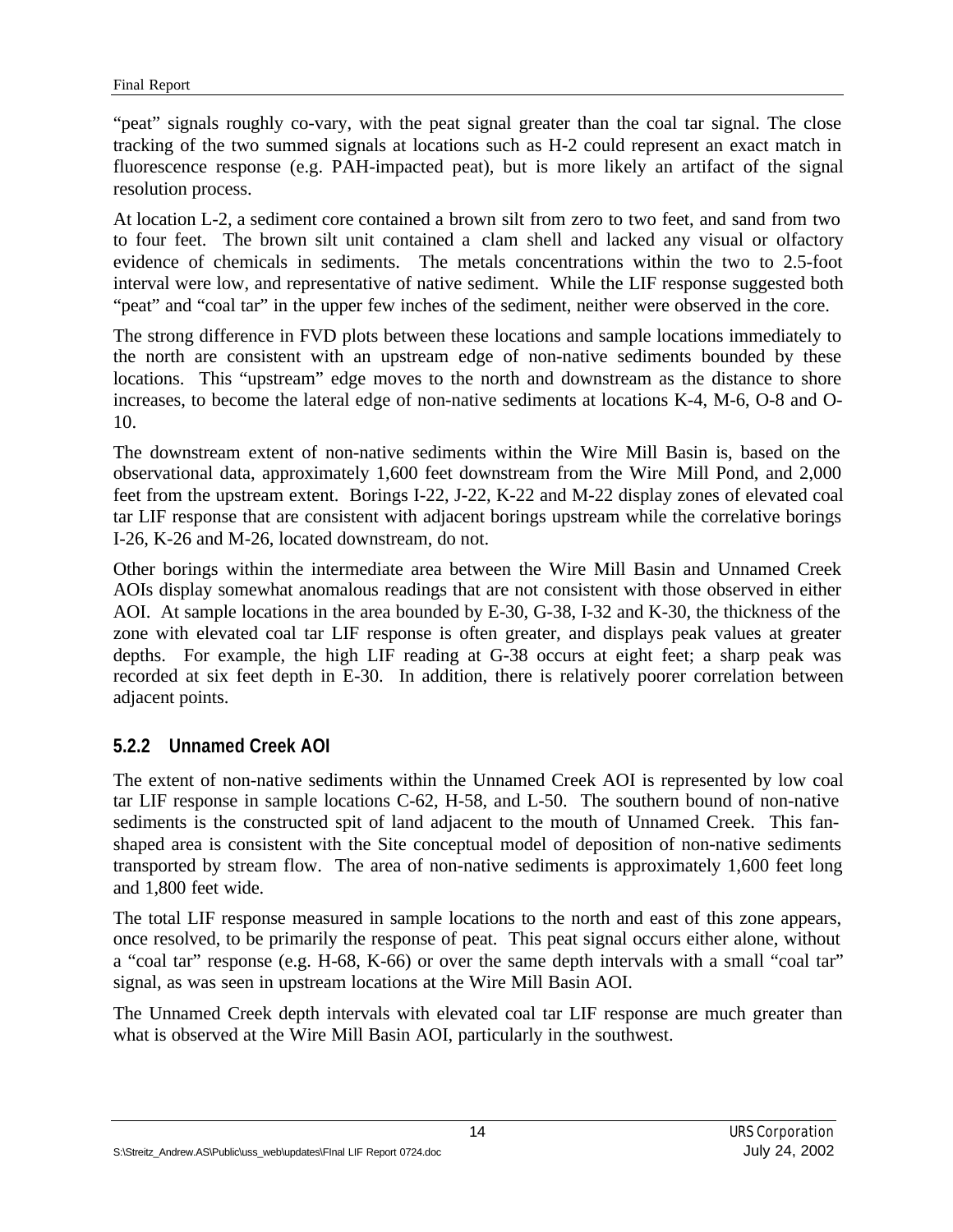While most of the non-native sediments are located within the upper four feet of the Wire Mill Basin AOI, most non-native sediments are located at depths greater than four feet in this part of the Unnamed Creek AOI (bounded by B-50, D-52, G-48 and F-42). In addition, the apparent thickness of non-native sediment zones is greater in this portion of the Unnamed Creek AOI, with four to five feet thickness more common than the two foot thickness most apparent in the Wire Mill Basin AOI.

 The differences in non-native sediment depths and layer thickness may reflect the differences in sources and depositional histories identified in the Work Plan. While these differences are worth noting, they should not affect the evaluation of risk associated with non-native sediments, which is based on bioavailability within the upper two feet (or less) of surface sediments.

## **5.3 MAGNITUDE OF NON-NATIVE SEDIMENTS**

A sample of coal tar associated with the Site was examined by DTI in the lab for its florescence response prior to field investigations. An 18% total response was achieved under these controlled conditions with a "pure" sample. The elevated LIF response associated with coal tar obtained in the field was consistently less than this response, ranging from zero to 11.48 percent (L-12, 2.92 feet).

## **5.3.1 Wire Mill Basin AOI**

Elevated coal tar LIF responses in the Wire Mill Basin AOI can be contoured in a "bulls-eye concentration distribution, with highest concentrations observed in the center (e.g. L-12 and K-14). Figure 8 plots the highest concentration, regardless of depth, and Figures 11.1 through 11.10 all display this concentration gradient. The highest values of 10.5% (K-14) and 11.5% (L-12) were recorded at greater than two foot depth within the sediments. In fact, more than half (109 of 189) of the high coal tar LIF responses at individual sample locations were recorded at depths greater than two feet.

Figure 10, which contours the coal tar LIF response within the upper two feet of each sample location, shows the same type of "bulls-eye" concentration distribution, but with lower concentrations and a center that is farther to the southwest. This is consistent with the Site bathymetry and the figures in Appendix E that show a "layer" of elevated coal tar LIF that occurs at greater depth intervals from southwest to northeast.

## **5.3.2 Unnamed Creek AOI**

The observed total LIF responses and the summed coal tar LIF responses in the Unnamed Creek were significantly lower than values obtained in the Wire Mill Basin. The contours shown in Figure 8 are centered near the mouth of the Unnamed Creek, consistent with the Site conceptual model of chemicals in sediments. The majority of the maximum coal tar responses plotted in Figure 8 within the Unnamed Creek occur at depths greater than two feet. As a result, there is no regular distribution of concentrations depicted when the zero to two foot interval values are plotted (Figure 10). Only a handful of sample locations in the Unnamed Creek AOI display coal tar signals that are above 2% in the upper two feet.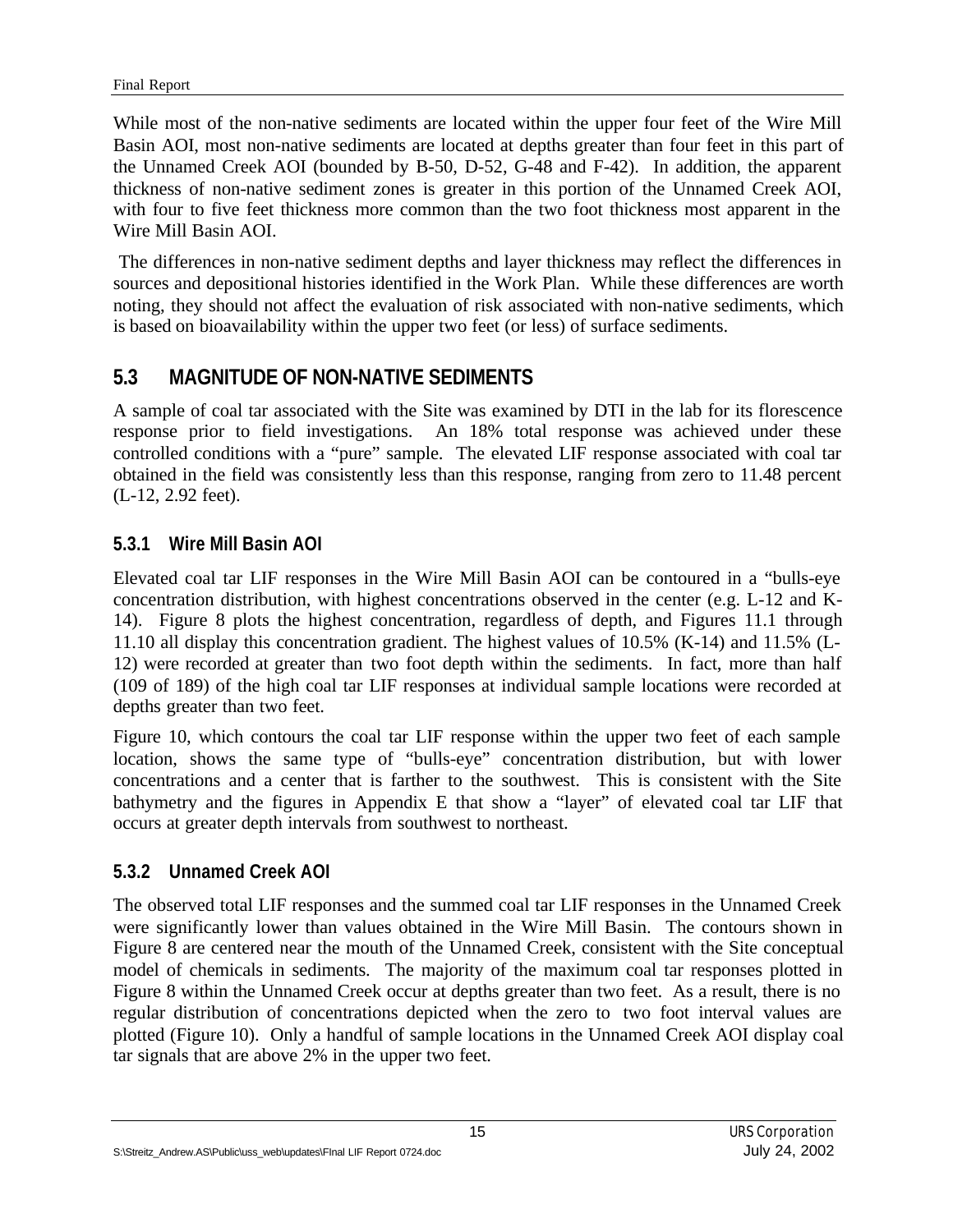# **5.4 EXTENT OF LOW-LIF COVER MATERIAL**

The existence of native-sediment cover over much of the non-native sediments within the two AOIs was previously documented (see Section 2.2 of Work Plan). The data collected during this LIF study supports the presence of cover sediments.

One would predict that a LIF FVD plot at a location with a cover layer of non-impacted native sediments would display a uniformly low LIF response from the sediment surface down to the top of the non-native sediment layer. The underlying layer of non-native sediments would then be likely to display a LIF response that was both higher in intensity and more heterogeneous. The depth interval of this uniformly low LIF response zone would vary from node to node, based on the variation in cover thicknesses.

A cover layer of sediment overlying non-native material was documented in some of the sample locations with sediment cores. Sample location L-8 is a prime example; a 06 foot layer of yellowish brown sand overlays a 1.4-foot thick layer of petroleum-stained gray silt.

Figure 11 contours the depth at which the first coal tar LIF signal greater than 0.3% was obtained. This can be considered a rough and quick estimate of cover thickness. Figure 11 shows that the thickness of cover sediments (or other low LIF material) increases as the distance from shore increases, consistent with the Site conceptual model. Figure 16 and Figure 17 compare the LIF responses along the cross-section displayed in Figures 3 and 4. These results also suggest that sediment cover increases as distance from shore increases. Figure 17 is noteworthy in that it provides evidence of low LIF cover thickness near the shore, in an area depicted by the 2000 study as not covered with native sediments.

# **5.5 FLUID-SEDIMENT INTERACTIONS**

## **5.5.1 Surface Equilibration**

The recognition of a low and homogeneous LIF response in the upper portions of some nonnative sediment layers suggests that a low LIF response at the river bottom may reflect a surface exposure of non-native sediments whose LIF response has been attenuated by bioturbation or equilibration with surface water.

The non-native sediments with low LIF response at the surface appear to have released much of the PAHs responsible for the LIF peaks In this sense, this upper zone may have become a low-PAH cap for underlying non-native sediments with higher PAH concentrations.

## **5.5.2 Preservation of Fine-scale Heterogeneous LIF Response**

The LIF results can also be used to evaluate the magnitude of vertical fluid flow through the native and non-native river sediments, even though this was not an established study goal. In almost all of the samples, the boundaries between overlying low-LIF zones and underlying elevated LIF zones are sharp and distinct. Within the elevated LIF zones associated with coal tar, the fluorescence versus depth (FVD) plots display high peaks and valleys, with variations of more than 50% of total signal response occurring over a few tenths of inches. This strong heterogeneity in the LIF response within the non-native sediments, and the sharp divide between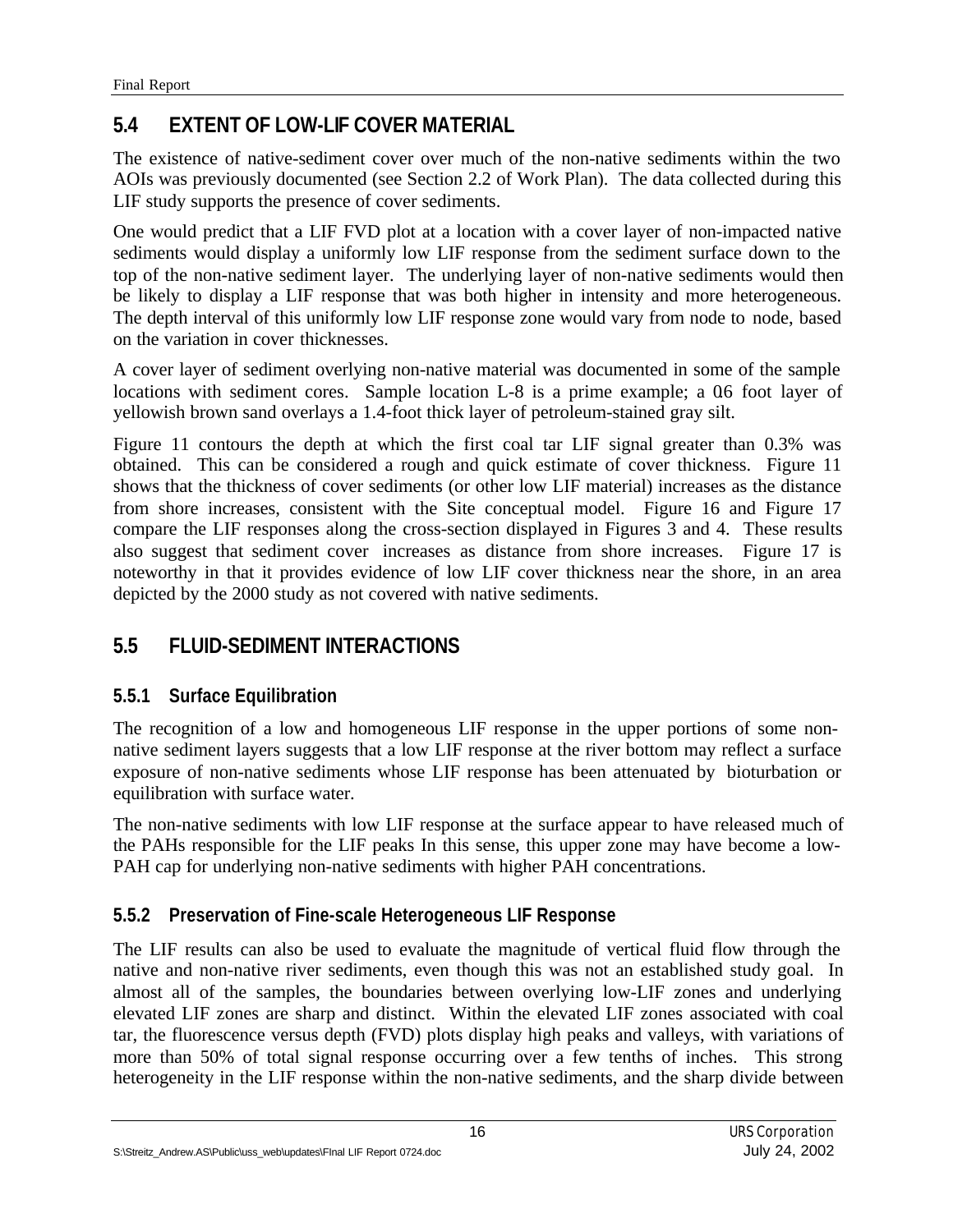high and low-LIF intervals is consistent with an environment in which there is relatively little upward vertical fluid flow.

# **6.0 Conclusions**

- Depth-to-sediment measurements at each of the 189 sample locations established a Site bathymetry consistent with previous studies and charts.
- Co-location of LIF borings and Geoprobe™ sediment core borings at 13 nodes within the 200- foot sample grid demonstrated that elevated LIF response was primarily associated with two sediment types: impacted non-native sediments (e.g. coal tar) and native peat.
- The material in each sediment that fluoresced (PAHs in the coal tar and organic acids in the peat) produced resolvable waveform signals that could be identified and separated within each raw LIF response.
- The LIF results are consistent with the established conceptual model of the Site; this supports the utility of the LIF technique in delineating the AOIs.
- The "coal tar" and "peat" signals are typically distinct, except for a few locations where impacted peat layers were identified (in some cases with sediment core evidence).
- The resolved "coal tar" LIF response can be contoured at each AOI with magnitude decreasing as the distance from shore increases.
- The highest LIF responses are in areas adjacent to the presumed source areas (outfall of Wire Mill Pond and the mouth of Unnamed Creek).
- The thickness of "surface-down" low LIF response layers, presumed to generally be native cover sediments, increases as distance from shore increases, with thickness contours that roughly parallel the shoreline.
- Elevated raw LIF responses at lower depths (greater than seven feet) and at the margins of the AOIs were generally the response of native peat sediments.
- Comparison of the LIF responses in each of the AOIs suggests that the relative magnitude of PAH chemicals associated with non-native sediments is higher in the Wire Mill Basin AOI.
- The Wire Mill Basin AOI also displays a larger areal extent, although the Unnamed Creek AOI displays deeper "coal tar" sediments (greater than 12 feet, compared with less than 6 feet deep in Wire Mill Basin AOI).
- Most of the AOIs are covered with a layer of low-LIF "cover" material that ranges from 0.5 to more than two feet in thickness.
- In locations where sediment cores document non-native sediments at the surface, a low and relatively "flat" LIF response in the upper 0.5- to 1.5-foot interval is interpreted to represent equilibration and PAH release to the environment through bioturbation and exchange with surface water.
- The collection and analysis of sediment samples suggests that LIF response is generally a good proxy indicator for elevated metal concentrations at the Site. LIF is less reliable as an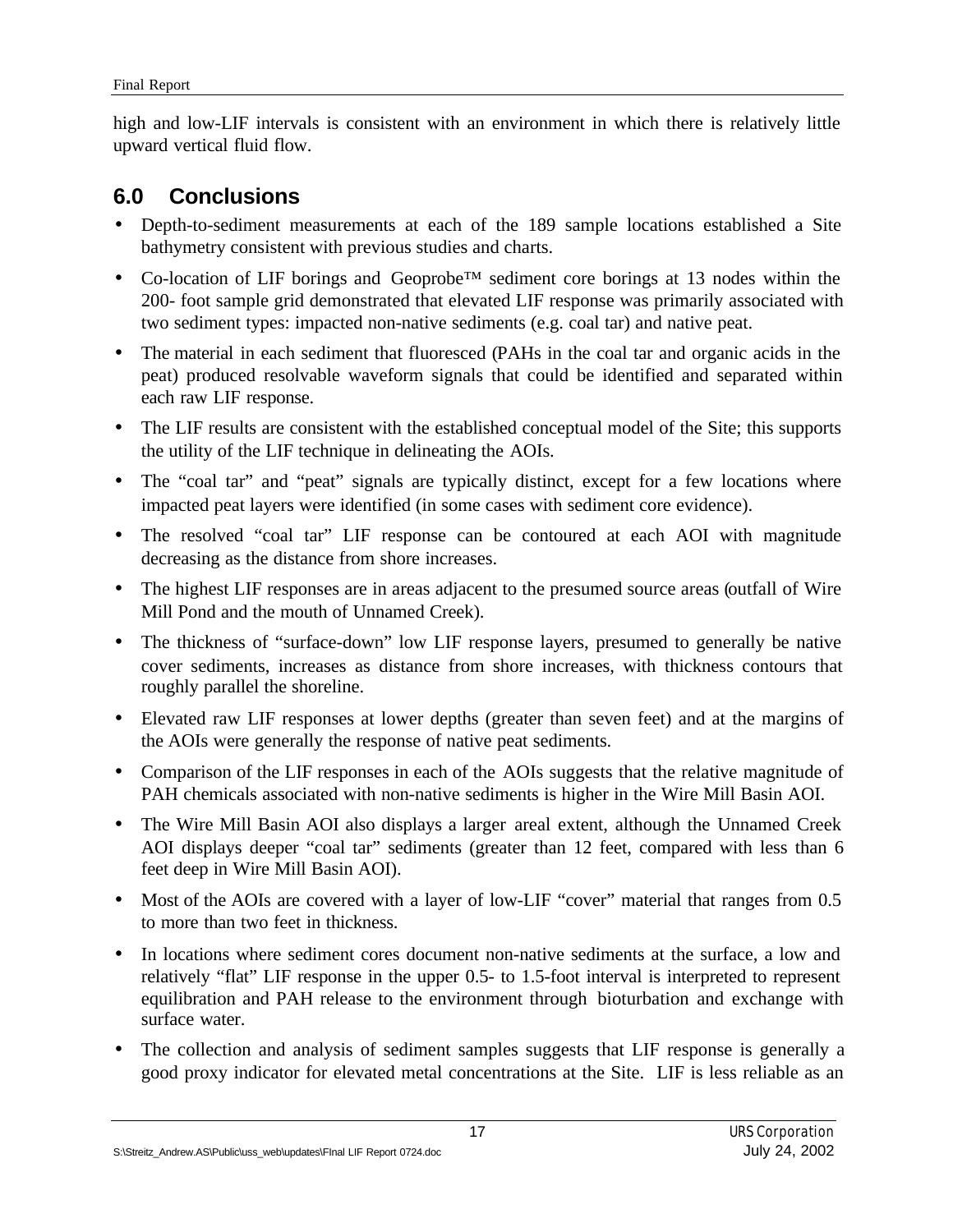indicator when non-native sediment is at the surface, since the PAHs responsible for the LIF response are lost to the environment much more readily than metals.

- The lack of good correlation between metals concentrations and LIF signal at two locations (D-66 and O-50) was attributed to the difficulty in assigning cored sediment depths when incomplete recovery was obtained.
- In almost all of the samples, the boundaries between overlying low-LIF zones and underlying elevated LIF zones are sharp and distinct. Within the elevated LIF zones associated with coal tar, the fluorescence versus depth (FVD) plots display high peaks and valleys, with variations of more than 50% of total signal response occurring over a few tenths of inches. This strong heterogeneity in the LIF response within the non-native sediments, and the sharp divide between high and low-LIF intervals is consistent with an environment in which there is relatively little vertical fluid flow.

## **7.0 Recommendations**

The success of the LIF technique in defining the relative magnitude and extent of non-native sediments in the AOIs will allow each of the areas to be better categorized based on relative risk. It is recommended that the relative magnitude of chemicals in the upper two feet of sediments, the thickness of impacted sediment layers within the upper two feet of sediments, and the amount of cover sediments (indicated by low-LIF response from surface-down) be used to group each of the sample locations into low, medium and high risk groups for the purposes of a more focused risk-based analytical and toxicological investigation of a limited (18 to 24) number of sample stations. It is further recommended that the documented extent of chemicals in sediments be confirmed by more limited analysis of sediment samples from the margins of each AOI.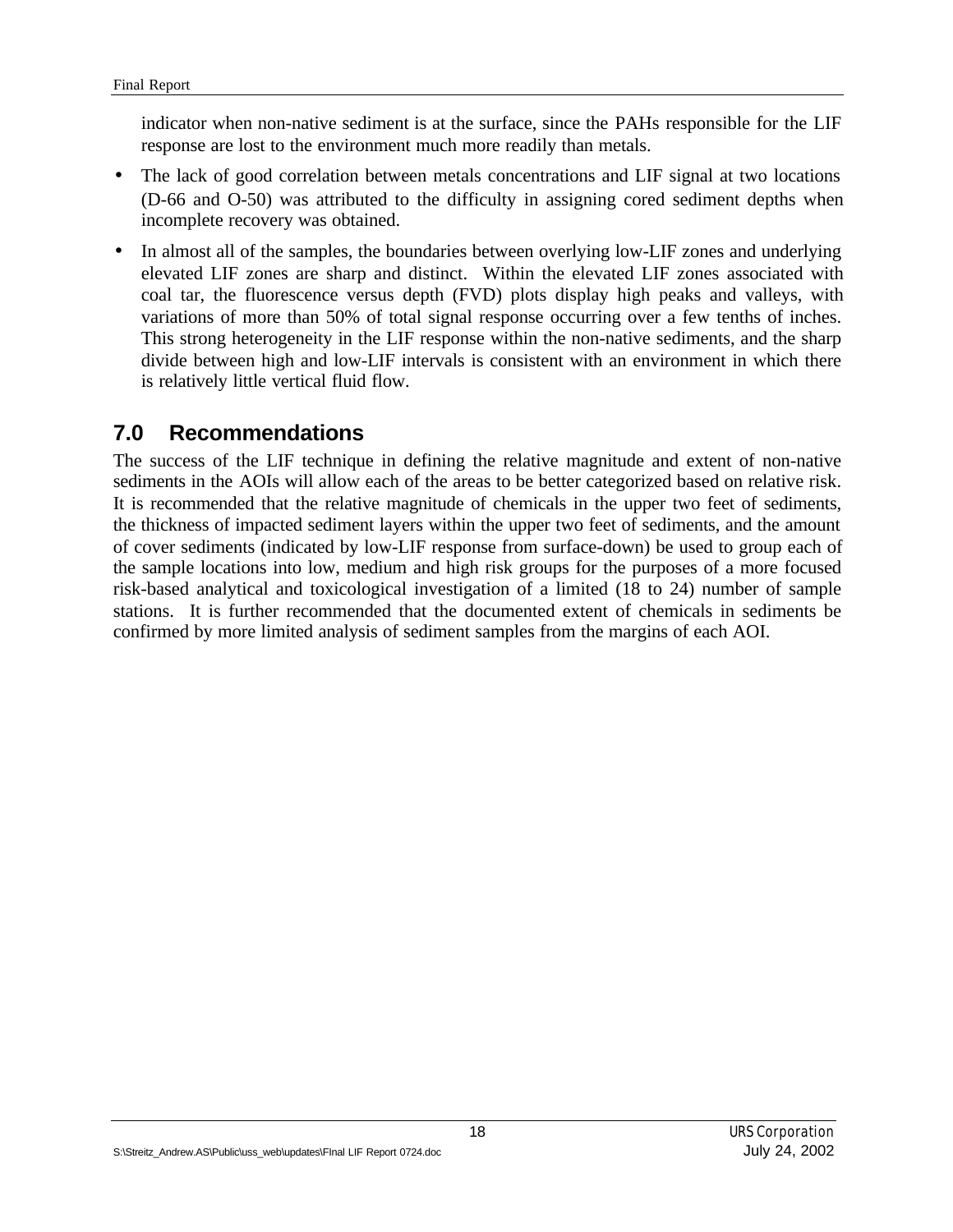# **In-situ LIF System for PAH Contaminated Sediments**

**Submitted by:**

**Randy St. Germain Dakota Technologies, Inc. 2201-A 12th St. N. Fargo, ND 58102 Phone: (701) 237-4908 Fax: (701) 237-4926 [stgermain@dakotatechnologies.com](mailto:stgermain@dakotatechnologies.com)**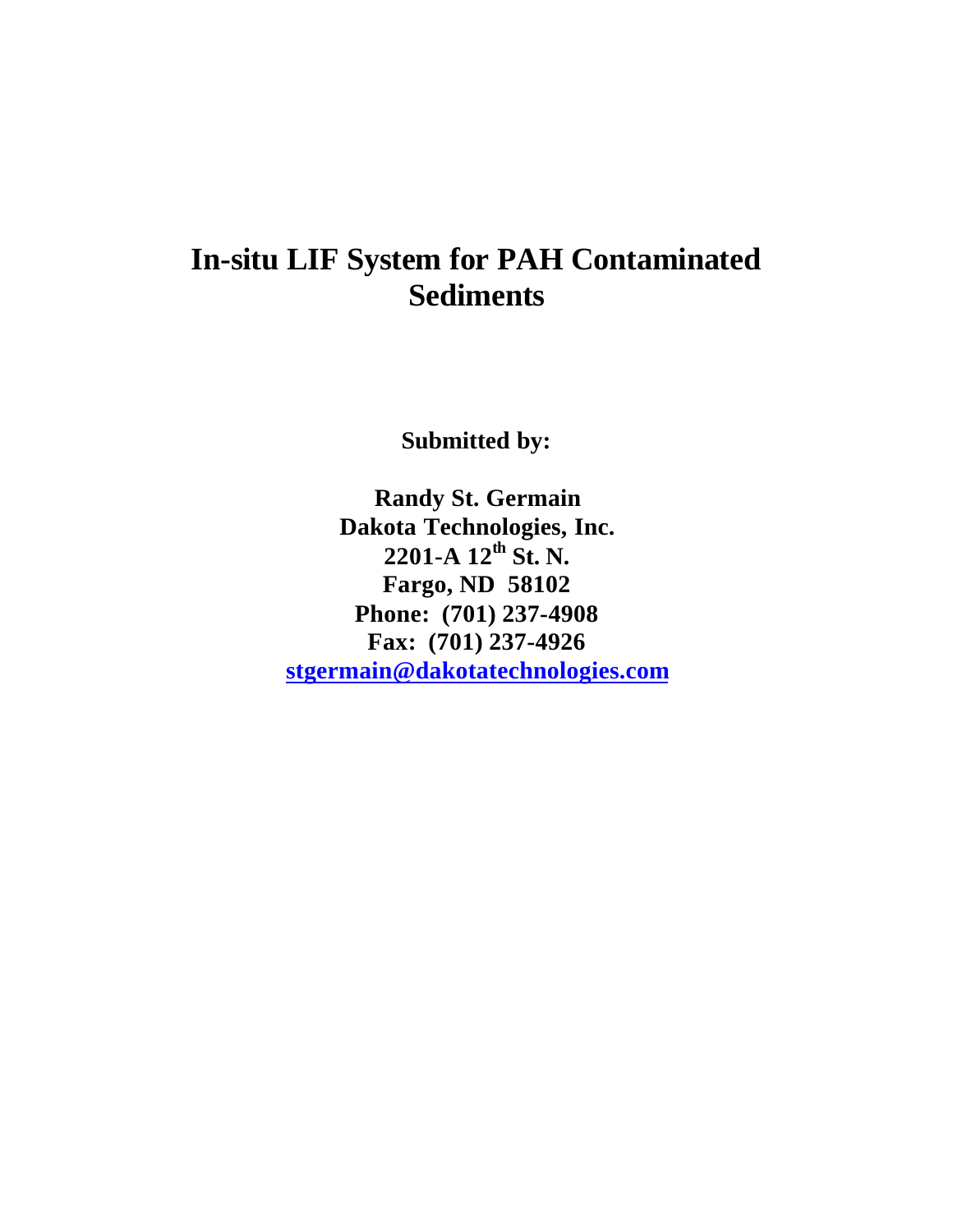#### **INTRODUCTION**

Dakota Technologies, Inc. was contracted by URS Corporation (URS) to provide the instrumentation, tools, and expertise needed to remotely measure the laser-induced fluorescence (LIF) of polycyclic aromatic hydrocarbons (PAHs) in lake sediments associated with the USS Duluth Works Site (Site). The effort fell into 5 main categories.

- Measure the fluorescence of previously collected sediment samples (of varying PAH concentration) with the Rapid Optical Screening Tool (ROST). Adjust system parameters to maximize our ability to detect PAHs and distinguish them from naturally occurring interferents.
- Measure and record PAH fluorescence on sediments in real time as the probe was advanced into the sediment.
- Correlate LIF response with sediment samples taken immediately adjacent to the LIF soundings for use in validation/chemometrics analysis studies.
- Submit a report describing the technology and the data generated.

This report documents the effort and is meant to serve as a guide to understanding what was actually being measured, how it was measured, and how the data can and should be interpreted.

#### **LIF PAH SCREENING SYSTEM DESCRIPTION**

#### **Polycyclic Aromatic Hydrocarbon (PAH) Fluorescence Principles**

#### Laser-induced fluorescence (LIF)

Fluorescence spectroscopy is one of the most widely applied spectroscopic techniques in use today. It is, by nature, a fast, sensitive and typically reversible process that makes it ideal for incorporation into a continuous screening technique that uses an optically transparent window as the conduit between the sensor and the analyte. Luminescence is the emission of light from any substance that returns to the ground state after being excited into an electronically excited state. If the bulk of the molecules emit their photons in less than a microsecond the emission is referred to as fluorescence. Emission that takes longer than this is called phosphorescence.

Fluorescence is typically observed in molecules that have an aromatic structure. One class of aromatics is the PAH found in quantity in typical petroleum products. The PAHs found in coal tars, creosotes and even sediments are also fluorescent, but they fluoresce much less efficiently than PAHs dissolved in more solvent-rich environments, such as the aliphatic body that makes up the bulk of fuels/petroleums. We have observed that the less solvent available, the less efficiently the PAHs fluoresce. The PAHs continue to absorb the excitation light, but there is a much higher likelihood of the PAHs finding a non-radiative mechanism with which to shed the additional energy they picked up during the absorption of the excitation photon(s). In spite of this, the PAHs in sediments can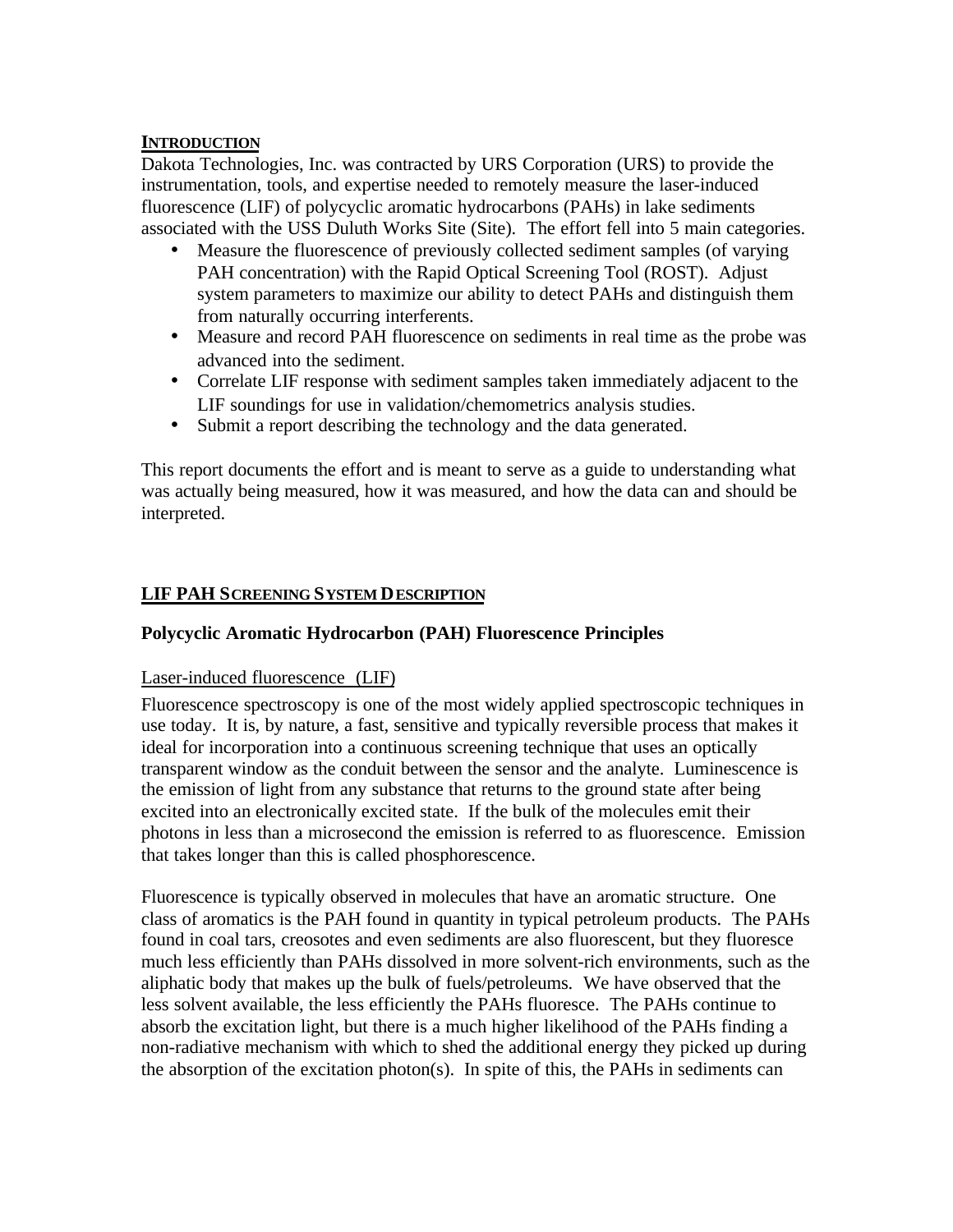still be coaxed into fluorescing well enough to allow in-situ laser-induced fluorescence screening via a sapphire-windowed probe.

A plot of the relative distribution of the different colors (or energies) of the photons being emitted by an excited sample of PAH is called the spectrum (or spectra when referring to more than one). Figure 1 illustrates the concept of PAH absorbance and fluorescence spectra. The spectra of individual PAH species (such as naphthalene and anthracene) can contain enough structure (peaks and valleys) to be identified in simple mixtures in the lab. The fluorescence of PAHs in sediments however, is originating from such a wide variety and concentrations of PAHs and differing local environments (dissolved phase, sorbed to particles, microcrystals, etc.) that the resulting spectra are very broad and contain very little "structure" that one might use to determine which individual PAHs are responsible for the fluorescence. The spectra do shift enough to recognize that the distribution of species or environments are changing, but individual speciation is impossible.

Another property of fluorescence that can be measured is the varying amount of time it takes for the molecules to emit the photons after exposure to a pulsed excitation source, such as a laser is illustrated in Figure 2. If we use a time sensitive detector to observe the number of photons being emitted over time, we can derive more information about the nature of the fluorophores and their environment. This decay time information contained within the waveform is measured with an oscilloscope. The different PAHs and the differing environments that exist in sediments all combine to change the decay times observed. This information is readily obtained when using a pulsed source such as the laser we used in this application. Our apparatus (described in the ROST System Description section) allows us to investigate not only what colors are being emitted, but also how long it takes for the excited population of PAHs to emit the fluorescence photons. We use a patented method of combining the photons from four regions of the emission spectrum optically collected over 20 nm wide sections of the emission spectra at 340, 390, 440, and 490 nm.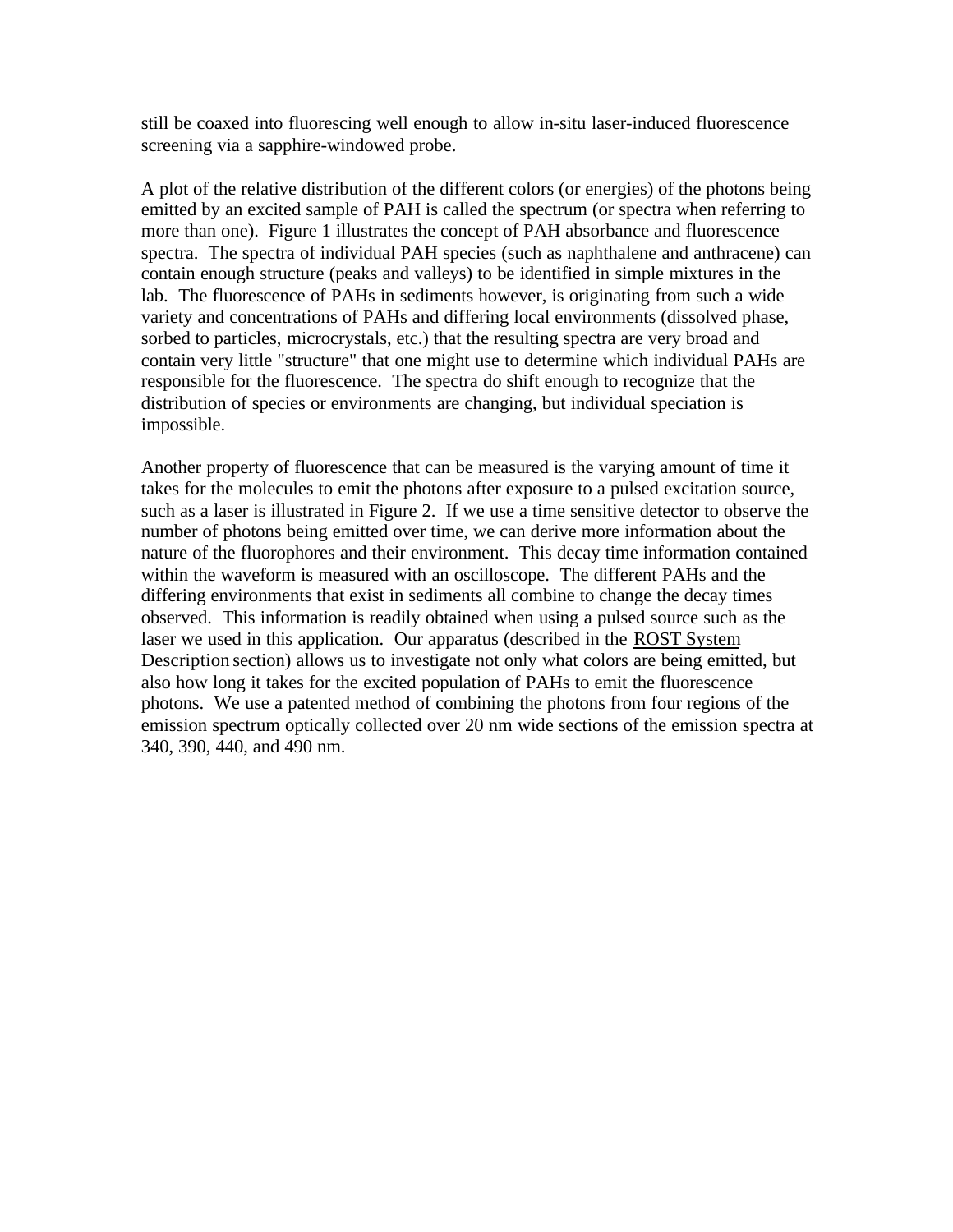

Figure 1. Spectral property of fluorescence



Figure2. Temporal property of fluorescence

These four "channels" are delayed in time through successively longer fiber optic delay lines and eventually arrive at the detector (photomultiplier tube or PMT). The resulting oscilloscope waveform is a unique measurement of both the spectral and temporal components of the fluorescence. This allows us to simultaneously observe the spectral and temporal qualities of the fluorescence. This technique is described in detail later in this report. It is these multi-wavelength waveforms, measured continuously and stored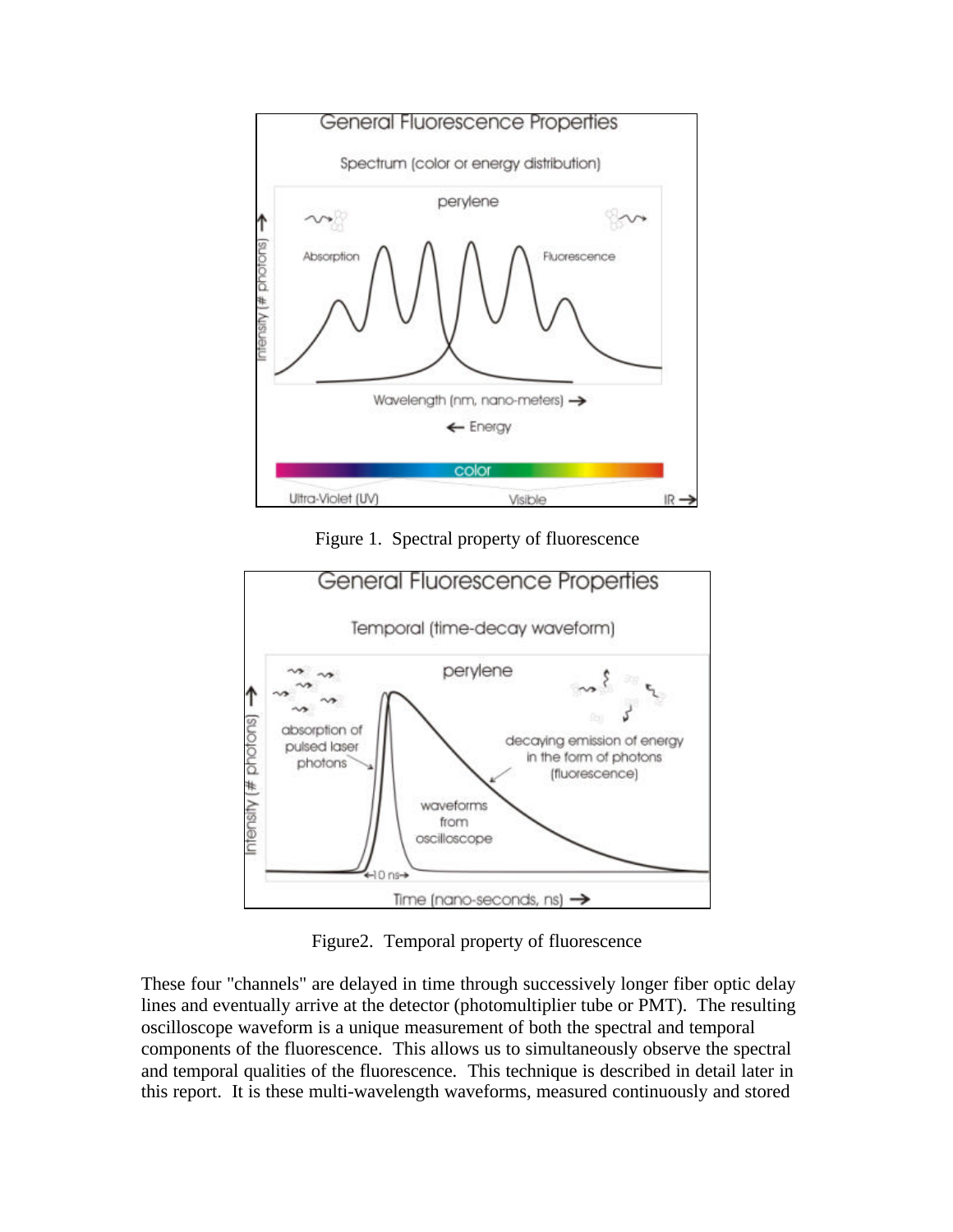vs. depth, that ultimately serve as our indicator of PAH concentration vs. depth in the sediment.

#### Interferences

Nature has co-deposited a myriad of additional fluorescent materials in sediments that will also absorb the laser light and fluoresce intensely enough to complicate the measurement of the PAH fluorescence. Example materials include minerals such as calcites and a variety of biological materials. Both living organisms and their associated breakdown products (humic and fulvic acids) fluoresce well enough to interfere with the observation of the fluorescence of the target PAHs. This fluorescence, along with scattered excitation laser light and Raman light generated throughout the optical train (fiber optics) will ultimately make it back to the detector, mixed in with true PAH fluorescence, and must be accounted for in some fashion. Throughout this document we will refer to all these sources of non-PAH emitted photons as "background" fluorescence, even though the true source might well be non-fluorescent (scatter) in nature.

#### **UNDERSTANDING ROST FLUORESCENCE WAVEFORMS**

Spectroscopic techniques involve probing the target matrix with light and learning about the contents of that matrix by analyzing the light that is emitted or absorbed by the target matrix. For screening tools it is crucial to glean as much information from this light as one can in as little time as possible. ROST accomplishes this task in a novel fashion. The fluorescence data from ROST is deceptively simple. There is a lot more going on in a ROST waveform than one would imagine at first glance. It is actually a twodimensional data set that contains three-dimensional fluorescence information. To complicate this, some of the information is overlapping. A full description of the multiwavelength waveform data follows in order to give the reader an understanding of the data acquired during this study.

#### **PAH time decay waveforms**

Each type of PAH molecule (such as phenanthrene, naphthalene, or anthracene) emits fluorescence over a unique time period after being excited by a pulsed excitation source such as the laser used in ROST. The emission starts out at maximum intensity, and then decays away at a rate unique to each type of PAH. The number of rings, the bonding between them, the amount of substitution on the rings, and other structural features of the molecule determine, to a great extent, the decay rate exhibited by a particular PAH. One class of molecule, the PCBs, have a structure that would seem to fluoresce well, but the chlorine substitution on the rings causes what is referred to as the heavy-atom effect, resulting in non-radiative relaxation from the excited state and a dramatic reduction in fluorescence. In fact the reduction is so significant that PCBs are essentially nonfluorescent molecules.

The environment in which the PAH exists also has a substantial influence on the decay rate. Quenching, which refers to any process that causes a decrease in the decay time (as well as the intensity) of the fluorescence, is dependent on conditions like oxygen levels, solvent availability, solvent viscosity, and a myriad of other matrix dependent conditions.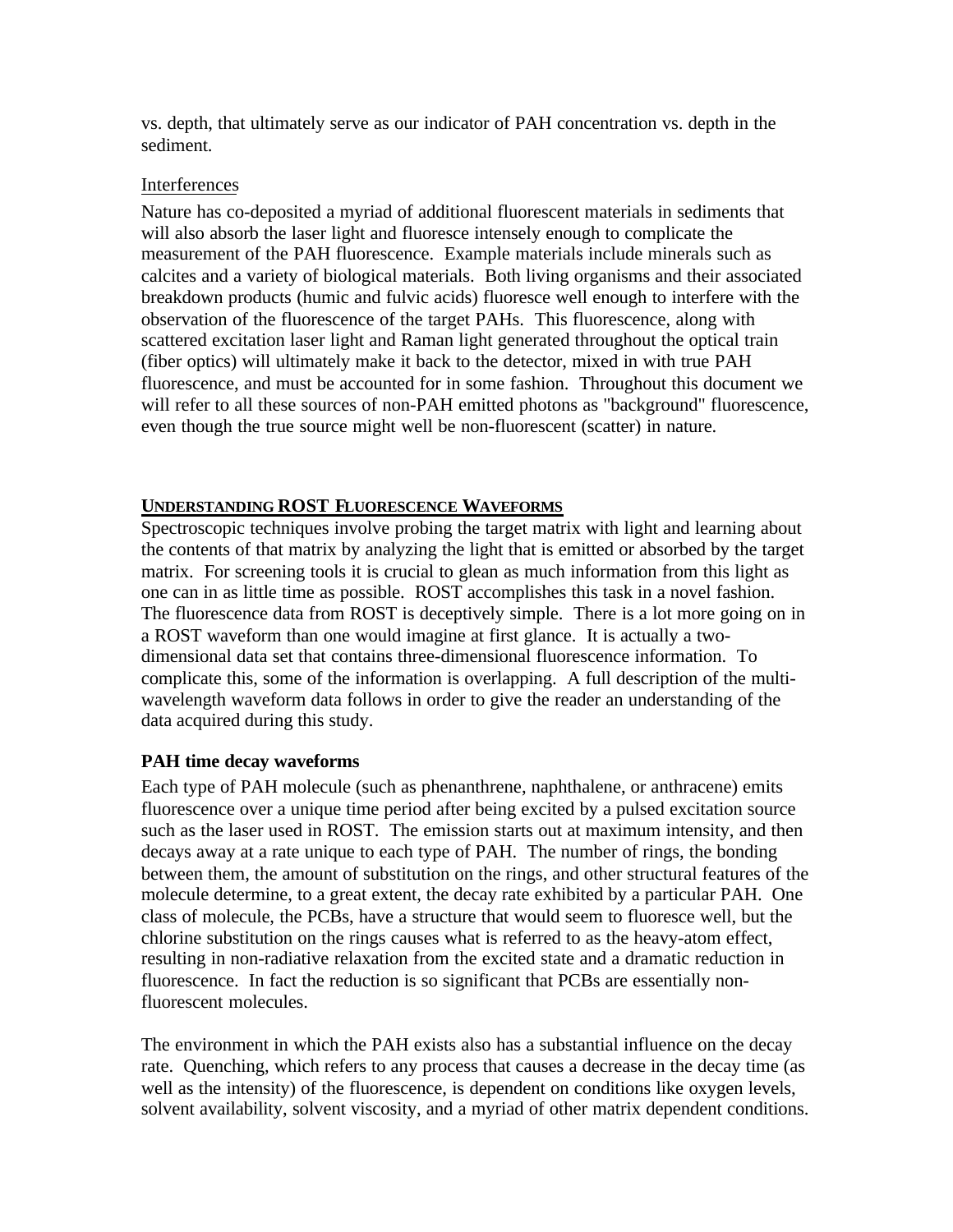An example of this can be found with the fluorescence of PAHs in fuels (gasoline, diesel, or kerosene) vs. coal tar oil. The coal tar oil can often contain more PAHs than the fuels, but the fluorescence lifetime is much shorter and the total fluorescence of fuels is often 2 to 3 orders of magnitude more intense. If one were to dissolve coal tar in a solvent such as hexane, its fluorescence intensity would rival that of fuels because the solvent matrix is simply more suited to allow fluorescence to occur.

Figure 3 illustrates the differing decay times one might observe for 4 different PAHs, along with the time profile of the laser pulse that excited them. Now remember, these are large populations of PAHs being excited and while some begin emitting immediately, other individual PAH molecules "wait" many nanoseconds before emitting a photon. What is plotted here is a picture of the distribution of times that the PAHs are remaining in the excited state before emitting photons. Now in our case (sediments) we have many different PAHs of differing ring number and substitution levels. The bold curve in Figure 3 illustrates the fluorescence decay profile that would result if we observed the fluorescence of all four PAHs simultaneously. This is the fluorescence waveform that would result if all 4 different PAHs fluoresced with equal intensity (normalized to keep it on scale). This same concept is happening in the sediments. We are observing the sum of all the decay profiles for all the different PAHs that are absorbing and emitting photons with each pulse of the excitation laser. It should be noted that there is no predictable trend between decay rate and structure like the trend that exists between spectrum and structure as described below.



Figure 3. Temporal fluorescence examples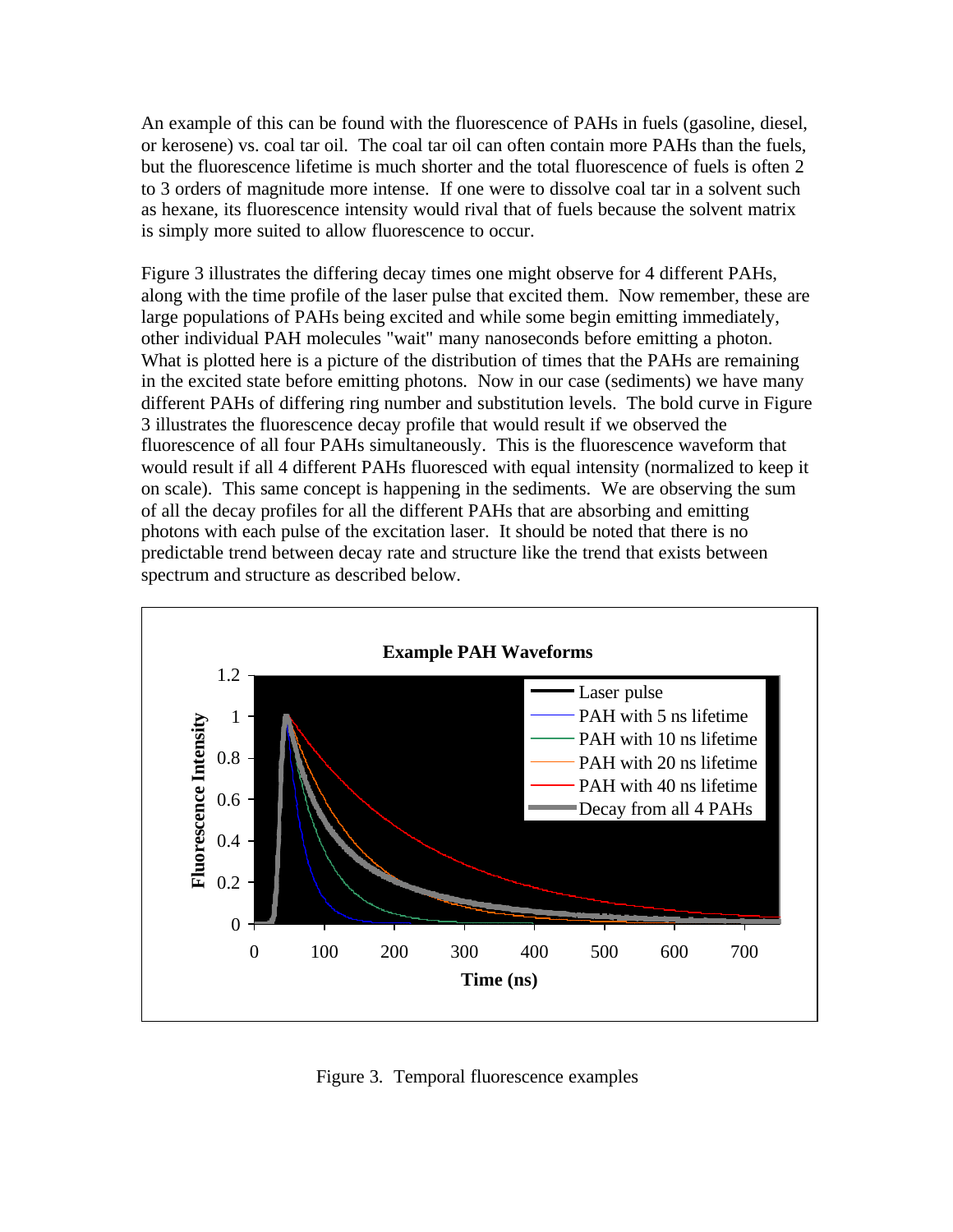Of course the fluorescence decay profile observed in sediments is not made up of equal amounts of fluorescence from the various PAHs found in them. The wavelengths of light being emitted by (spectra) and the relative fluorescence yields of the different PAHs are all quite different, but the concept is still valid. The decay profile of the PAHs observed in the sediment results from the decay profiles of a mixture of different PAHs, along with fluorescence from other materials in the matrix.

#### **PAH spectra**

Let's take a look at the other property of the fluorescence emission of the same 4 example PAHs we showed at in Figure 3. This time we'll examine not the time over which they fluoresce, but instead the distribution of energies found in the photons they emit. Remember that the fluorescence emission spectrum of a pure PAH is simply a graphical representation of the energy distribution of photons that are emitted from a large population of the PAHs as they release energy that was absorbed from the excitation beam of light (in our case, a laser). Spectra of pure PAHs are typically acquired by dissolving a sample of the pure PAH in a pure solvent that does not fluoresce.

Figure 4 depicts the fluorescence emission spectra of the same 4 PAHs used in the temporal example in Figure 3. The laser wavelength is also shown in Figure 4, demonstrating the principle that fluorescence occurs at longer wavelength (lower energy) than the excitation wavelength (also known as Stokes' shift). The basic trend is toward longer wavelength emission as more rings are added or substitution increases. Naphthalene emits at around 340 nm and the spectra "red-shift" as the number of rings increase. Another general property of fluorescence is that for a pure PAH the emission spectrum remains the same irrespective of what wavelength of light is used to excite them (Kasha's rule). This is not true for mixtures however, because changing the excitation wavelength might well change which PAH are being excited and to what degree. The bold spectrum in Figure 4 is the combined spectra of all 4 PAHs. This is a simplified illustration of what generally happens if we observe the total fluorescence of a mixture of different PAHs. Any change in the relative amounts of the differing PAHs or changes in the matrix in which they exist will cause a change in the spectrum of light actually emitted.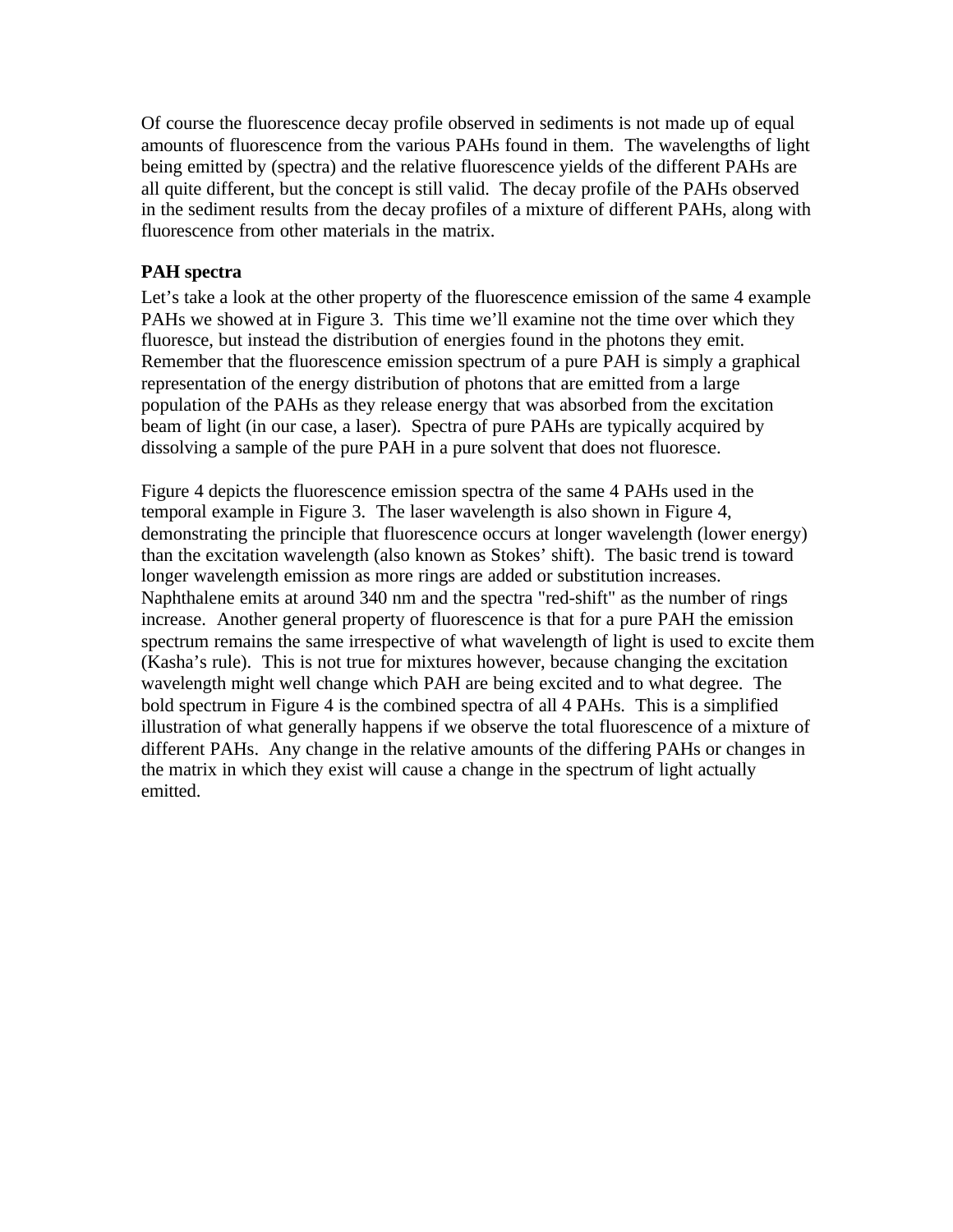

Figure 4. Spectral fluorescence examples

The fairly well defined structure (multiple peaks, valleys, and their various positions) of the spectra in Figure 4 suggests that perhaps one could use algorithms to extract information about the relative concentrations of the individual PAHs. While this is possible for very simple mixtures (2 to 3 PAHs) under controlled conditions, the algorithms quickly fail when many PAHs are present and interference fluorescence from humics, fulvics, and minerals is introduced. At best, one is able to use the overall shape of the total fluorescence spectrum to predict the *type* of mixture (diesel, coal tar, crude oil, etc.) and, in fact, this is routinely accomplished in environmental fluorescence forensics.

#### **PAH multi-wavelength waveform (MWW)**

The fluorescence of PAHs has both a spectral and temporal component. Real-world environmental samples typically contain at least several (if not dozens) of different PAHs along with other fluorophores, and the PAH fluorescence spectra overlap to form broad and fairly featureless spectral and temporal emission (compared to pure PAH spectra). If we were to record the temporal decay waveforms across the entire spectrum we would record what is called a wavelength-time matrix (WTM) that would describe the fluorescence emission completely. To create this we scan the emission selection monochromator from wavelength to wavelength, monitoring the pulsed emission vs. time at each wavelength with an oscilloscope.

Figure 5 contains the WTMs of diesel, jet, creosote, and gasoline on sand at several thousand ppm. The difference between the contaminants is clear and identification is straightforward. Dakota Technologies, Inc. (DTI) once employed these matrix style data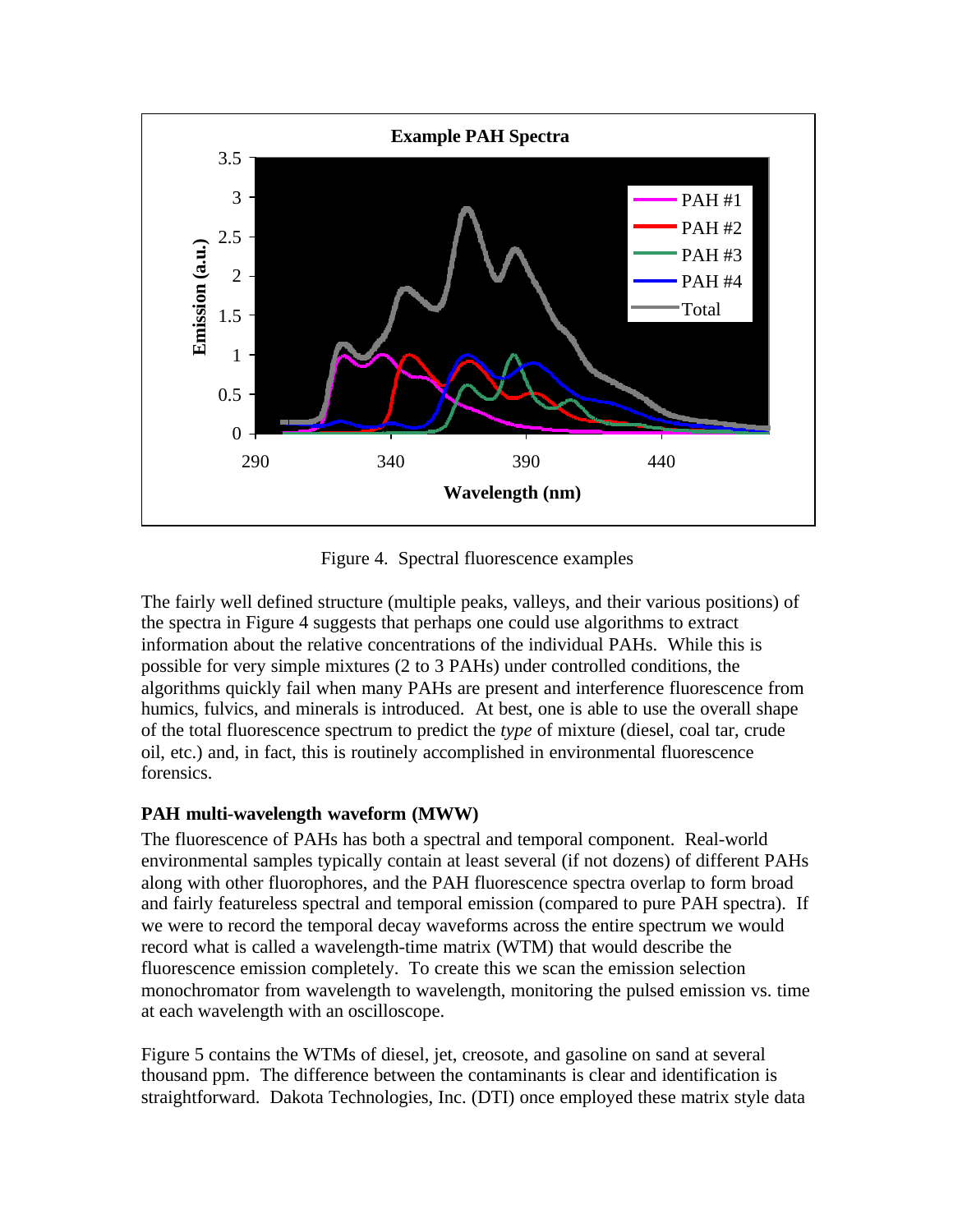sets to completely analyze the fluorescence of petroleum, oil, and lubricant (POL) contaminated soils. WTMs were (and still are) excellent for identifying/classifying the PAH fluorescence of environmental samples because of the unique information that both dimensions of PAH fluorescence exhibit when acquired in unison. While WTMs make different contaminants readily discernable from one another, they are 3-dimensional and large. Also, the screening tool must be held still while the measurement is being made. All of these qualities make WTMs unwieldy for environmental screening tools that are designed to continuously log (typically 1 Hz) the presence of PAHs vs. time or depth.



Figure 5. Example WTMs of common contaminants on sand

Because WTMs are so difficult to implement in screening mode, DTI developed (and patented) a multiple-wavelength waveform (MWW) technique that allows multidimensional PAH fluorescence measurements to be acquired "on the fly". Figure 6 illustrates the concept. Select regions of the spectrum are monitored for their temporal response. The responses are optically delayed and recombined, and the resulting responses converge to form one two-dimensional waveform. There is sometimes overlap between the "channels" with long decay times, and the spectral regions being monitored are fewer and farther between than WTMs, but the resulting waveform still retains a unique combination of spectral and temporal fluorescence information that makes speciation and identification of PAH mixtures possible. Figure 7 illustrates the unique waveform produced by a variety of common PAH-containing environmental contaminants.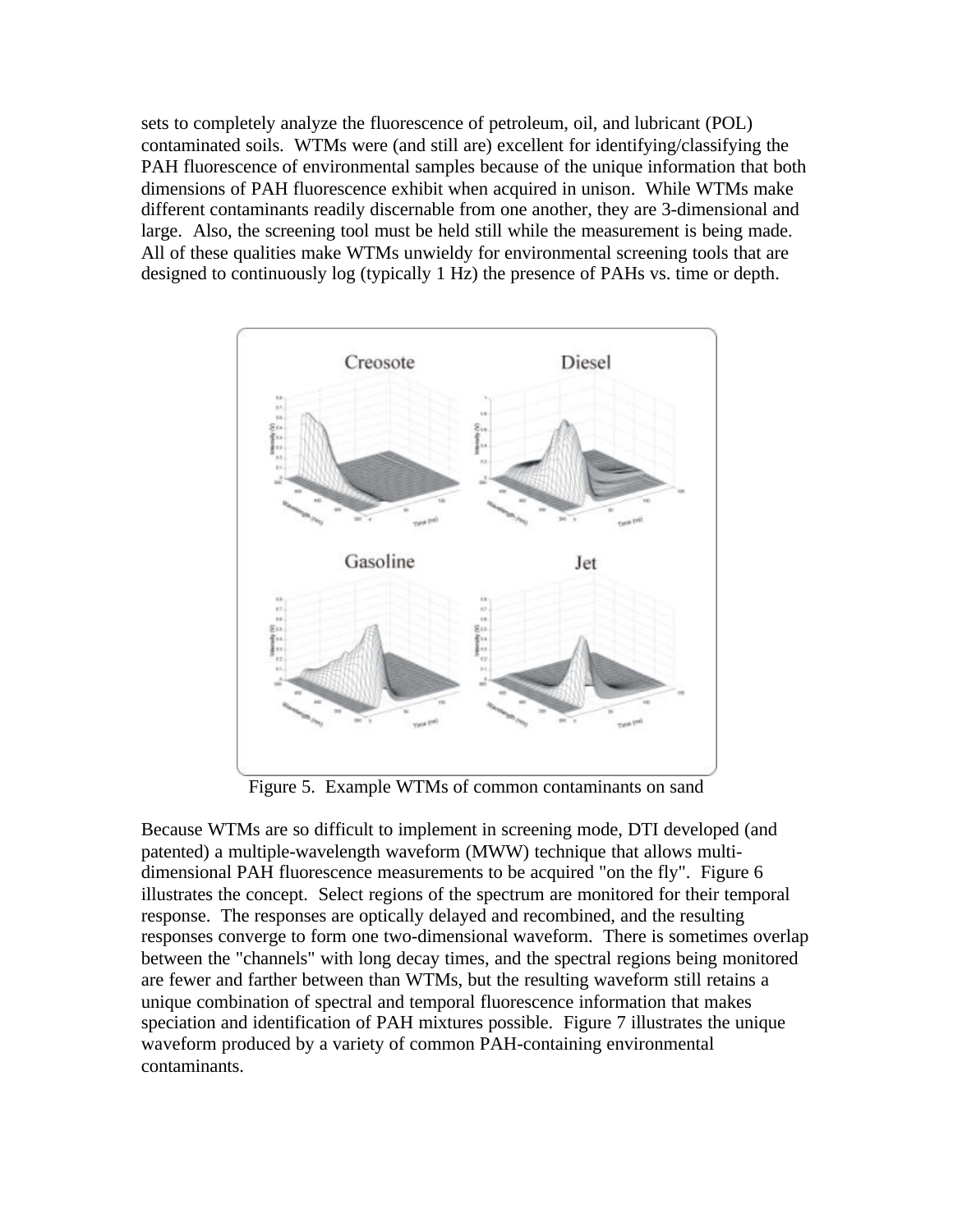

Figure 6. Multi-wavelength waveform concept

The ROST system acquires waveforms at  $\sim$ 1 Hz and logs them to the hard drive continuously. As described below (see Calibration and normalization) the waveforms are integrated to achieve a quantitative result that is plotted vs. depth. The shape of the waveform yields information on the nature of the fluorescing material. With experience the analyst learns to look for changes or similarities in the waveform and is able to assess changes in the analyte concentration or the matrix. For instance, are the decay times for the various channels changing due to changes in the PAHs or perhaps changes in oxygen levels that affect quenching? Is the emission shifting to shorter or longer wavelengths due to changes in the amount of degradation via biological activity, weathering, or volatilization? Is the first channel (closest to the laser) getting more or less contribution from laser scatter due to improper mirror alignment? These and a myriad of other questions and answers can be gleaned from the shape of this simple, yet informative, data format.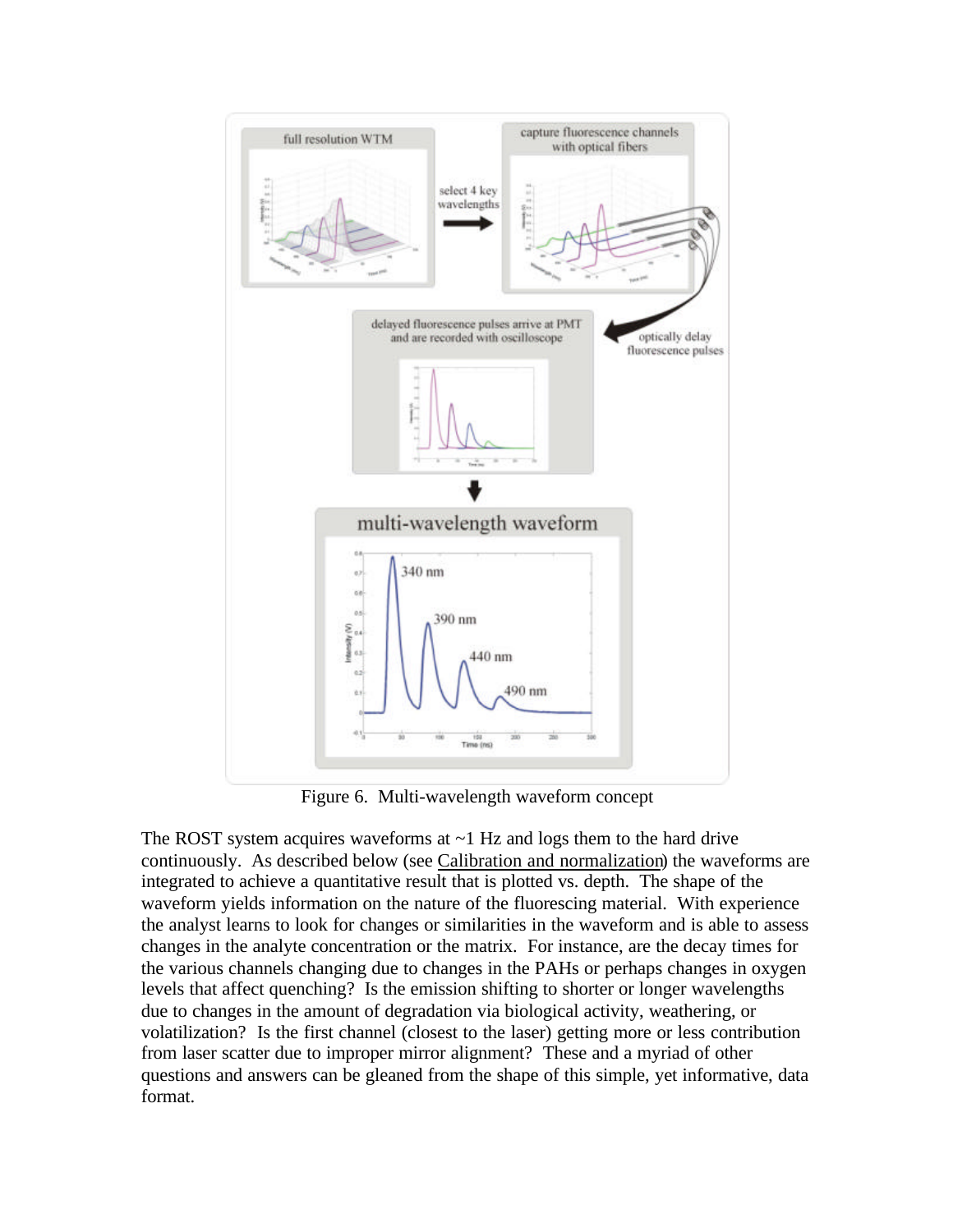

Figure 7. Waveforms of common contaminants

#### **FVD colorization**

The waveforms that are continuously logged vs. depth with ROST contain a wealth of information, but to make this information easily interpretable in fluorescence vs. depth (FVD) log format, we need to further reduce the data to a one-dimensional data set that we can plot vs. depth. As discussed, the quantitative information is contained within the area under the waveform (total fluorescence) but how do we convert a waveform's shape into a singular entity? To accomplish this, DTI has developed and implemented a novel technique that effectively converts the shape of the waveforms into colors. These colors are then used to fill in the area under the FVD that represents the total fluorescence measured at each point in the FVD. Figure 8, derived from data from a coal tar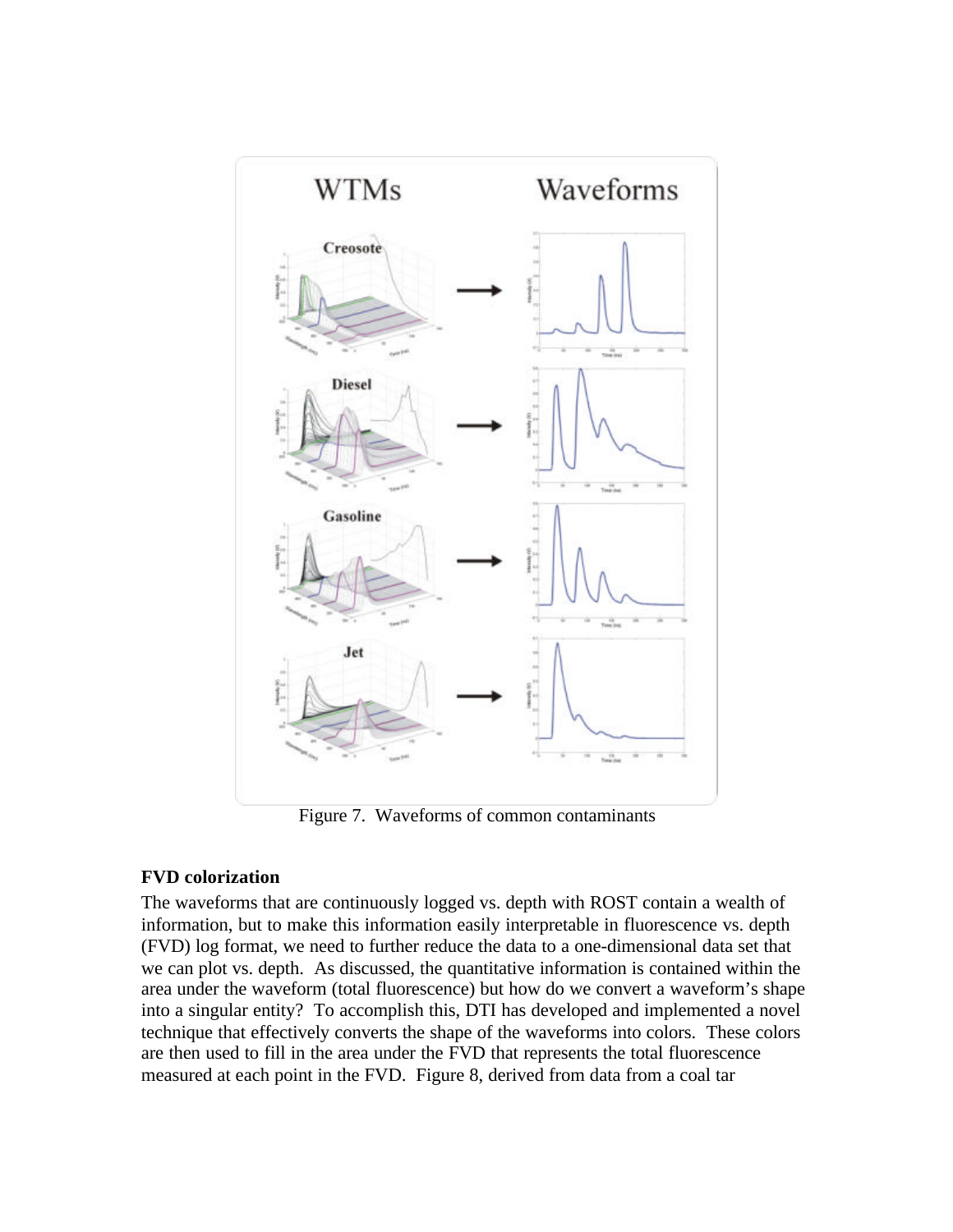

delineation project, illustrates the technique of colorizing the FVD according to the shape of the waveforms.

Figure 8. How color-coding is calculated

The result is a data presentation technique that allows the user to assess similarities or changes in the waveform shapes vs. depth by simply observing the colors that represent the shape of each and every waveform in the data set. This technique was used on the sediment measurements made in this project, both in the lab and in the field. It should be noted that the color black indicates that the algorithm that calculates the color failed to deconvolve the waveform successfully.

The colorization technique is limited to using three of the channels as a result of the red, green, and blue (RGB) color definition which computer colorization systems typically implement. A cyan, yellow, magenta, and black colorization system (CYMK) might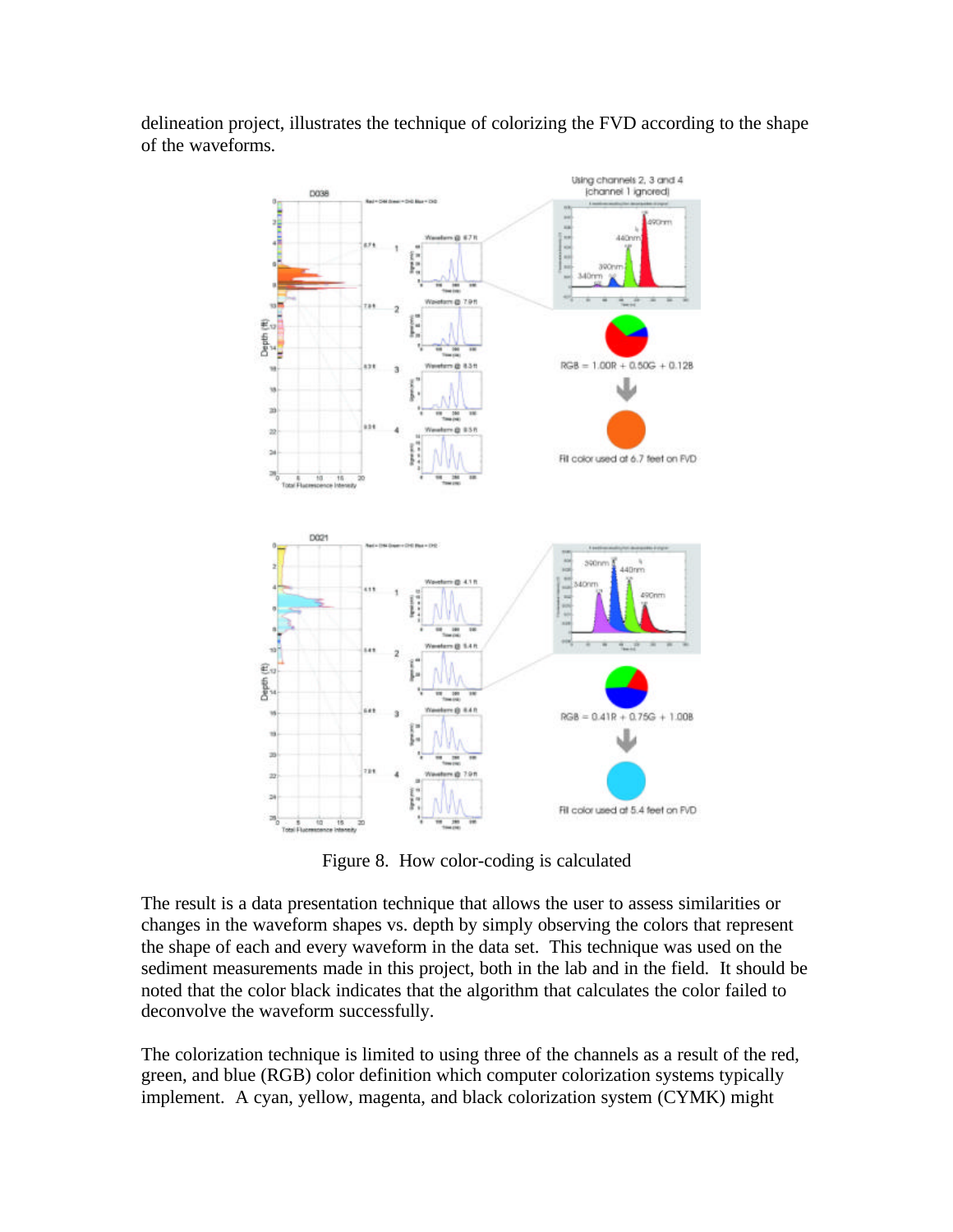allow the use of all four channels and is currently being considered as a replacement for RGB. The first three channels (340, 390, and 440 nm) were used to colorize the data in this study. The 490 nm channel was used in a quantitative sense, but was ignored for the colorization. It should be noted that a strictly temporal change (where only the decay times change, not the spectrum) would not necessarily result in a color change, since the ratios of the 3 channels used might remain constant even though the area under the waveform itself will increase or decrease.

An added benefit of this technique is that it provides insight in situations where nonlinear response behavior is encountered. Many contaminants such as coal tars, heavy crudes, and creosotes do not fluoresce with concentration in a linear fashion. For instance, a 10 fold increase in PAH concentration might produce very little or no increase in total fluorescence intensity. However, a spectral or temporal shift often does continue to occur with changes in concentration due to energy transfer, photon cycling, and other phenomenon. The color of the FVD fill continues to darken or shift in color, acting as an indicator of a change in the fluorescence of the sample, alerting the analyst to a possible increase in concentration. While this technique is less than analytical it does provide the analyst with additional insight into the distribution of PAHs in the soil vs. depth.

#### **ROST SYSTEM DESCRIPTION**

The ROST system is contained in a ruggedized shipping container as shown in Figure 9. The system actually consists of a variety of sub-systems that are described in detail in this section.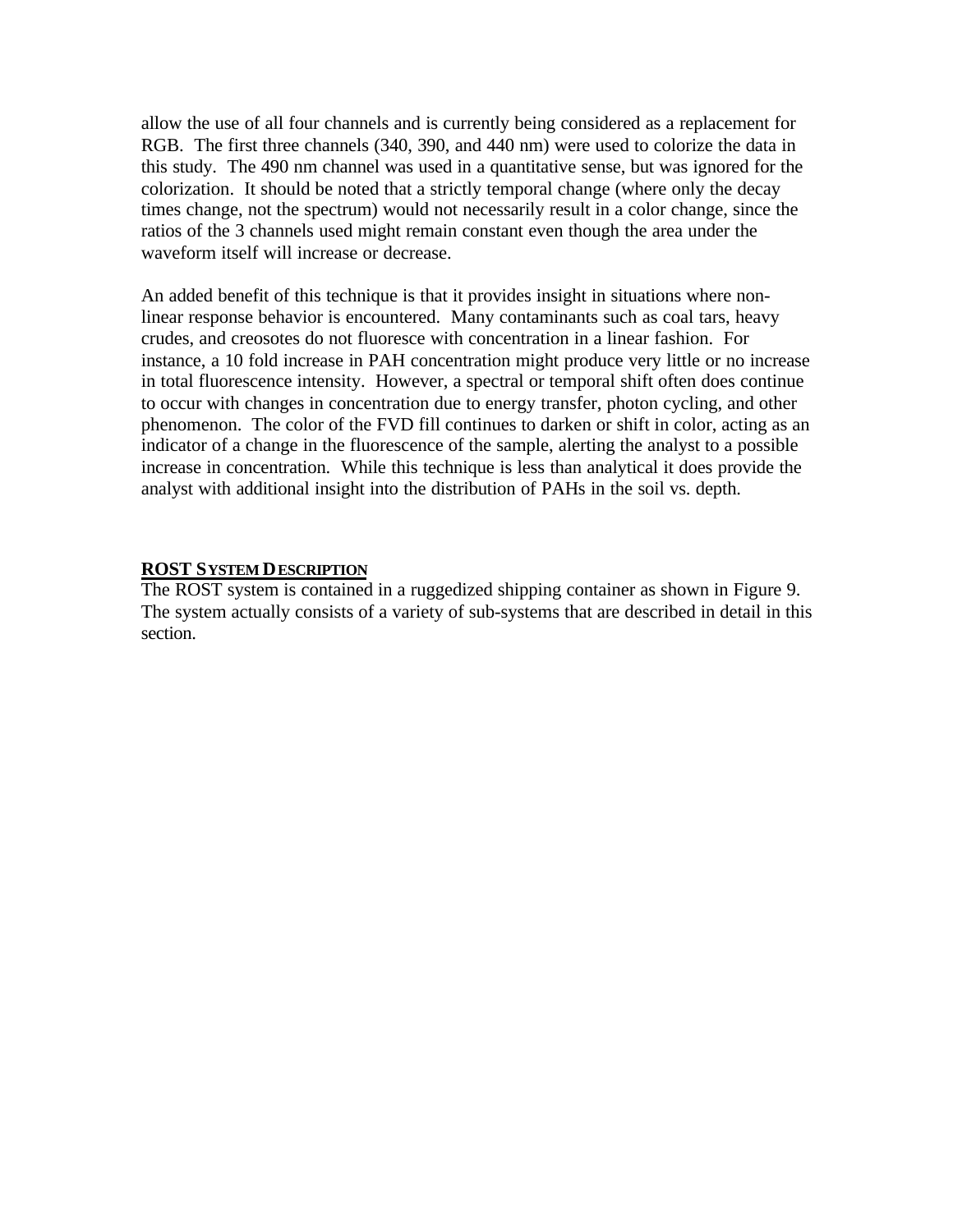

Figure 9. ROST system and key peripheral devices

#### Laser ⊂

The ROST system employs a pulsed XeCl excimer laser (MPB PSX-100) that generates very fast pulses of 308 nm light at 50 Hz. Each pulse measures less than 10 billionths (10 ns) of a second wide at half height. The 308 nm wavelength efficiently excites the vast majority of PAHs that are contained within the sediments being screened. A beamsplitter directs a small portion of the beam to an energy meter to monitor excitation pulse energy. A photodiode is positioned near the beamsplitter and serves as the trigger source for the time-resolved fluorescence measurement that takes place with the oscilloscope. A lens is used to launch the laser light into a fiber optic for delivery to the subsurface.

#### Fiber optic cable∉

The fiber optic cable consists of two 40 m silica/silica optical fibers. One fiber delivers the excitation pulse while the other serves to return a portion of the resulting fluorescence to the surface for measurement. Both silica/silica fibers with a 365 micron core-diameter and are SMA terminated at the surface. The fibers are terminated with a custom connector at the sub-surface (SPOC below). Since the fibers are readily broken if flexed or handled too aggressively, they are housed in a flexible polyurethane covered stainless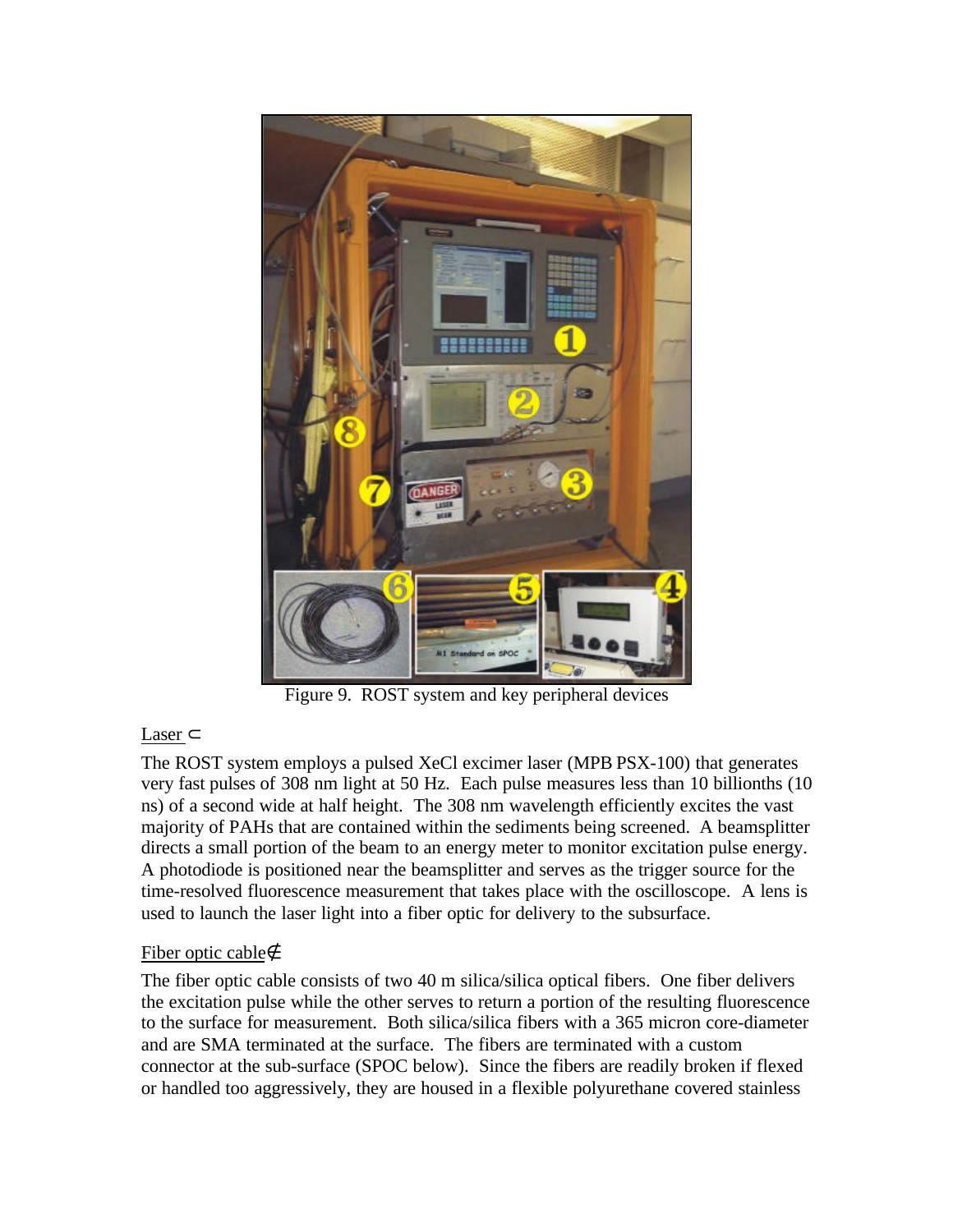steel sheath with bend radius limiting quality that drastically reduces fiber optic failure rates.

#### Shock-protected optical compartment (SPOC)  $\in$

The fiber optics deliver and receive the light to and from a steel probe that consists of 2 threaded Geoprobe® rods (1 inch diameter) terminated with a special optics module and tip called a SPOC. DTI typically uses a Geoprobe to jackhammer the LIF probe into the sub-surface to delineate typical POL spills, such as leaking underground storage tanks. Fibers terminated into a standard optical mount would shatter or cleave instantly under the shock and vibration of the jackhammer. DTI developed and built the SPOC that employs proprietary elastomer supports, in combination with Swagelock fittings, to insure long term stability of the optical alignment along with protection against breakage. The SPOC contains a parabolic mirror that acts to turn the excitation beam 90 degrees. The beam exits the SPOC through a sapphire window that is flush-mounted on the side of the SPOC and strikes the sediment that is pressed against the window as the probe advances through the sediment. Sapphire's Moh hardness of 9  $(2<sup>nd</sup>$  in hardness only to diamond) allows it to resist scratching or breaking under all but the most severe conditions such as jackhammering into gravels/cobbles. The laser beam illuminates several  $mm<sup>2</sup>$  of the sediment that is exposed to the window's surface and any resulting fluorescence (along with a substantial quantity of scattered laser light) is emitted back into the window where a portion is reflected by the parabolic mirror into the return fiber for transport to the surface.

The SPOC design is watertight; a necessary attribute when probing in saturated zones such as those obviously experienced when probing sediments. Any leakage can result in evaporation of the intruding water into the air space within the SPOC. The water vapor that results can cause fogging on the interior surface of the sapphire window that has the effect of changing background levels and reducing fluorescence intensity. The moisture can also cause corrosion of the optics and hardware within the SPOC. An extra measure of humidity prevention is achieved by purging the SPOC with an inert gas immediately prior to reassembly any time it is open to the atmosphere for maintenance or adjustment.

#### Emission detection system ∠&∇ (hidden from view)

The collection fiber returns the entire spectrum of light ("white light") that is collected from the sediment surface. Since this is a multi-channel (multi-wavelength) detection system, we must disperse the white light. To accomplish this, the collection fiber is buttcoupled directly into an Acton SP150 imaging monochromator where a series of mirrors and a 600 groove/mm grating act to disperse the white light into a "rainbow" that can sampled (4 regions at 340, 390, 440, and 490 nm) for detection.

Before the light is dispersed by the monochromator the laser light (308 nm) must be removed and the amount of fluorescence light must be controlled. If not rejected, the relatively intense laser light that accompanies the fluorescence bounces around the interior surfaces of the monochromator and ultimately ends up in the detector. The detector does not differentiate between laser light and fluorescence, so this laser light must be filtered out. To achieve this, a cutoff long-pass filter (320 nm CFLP) is arranged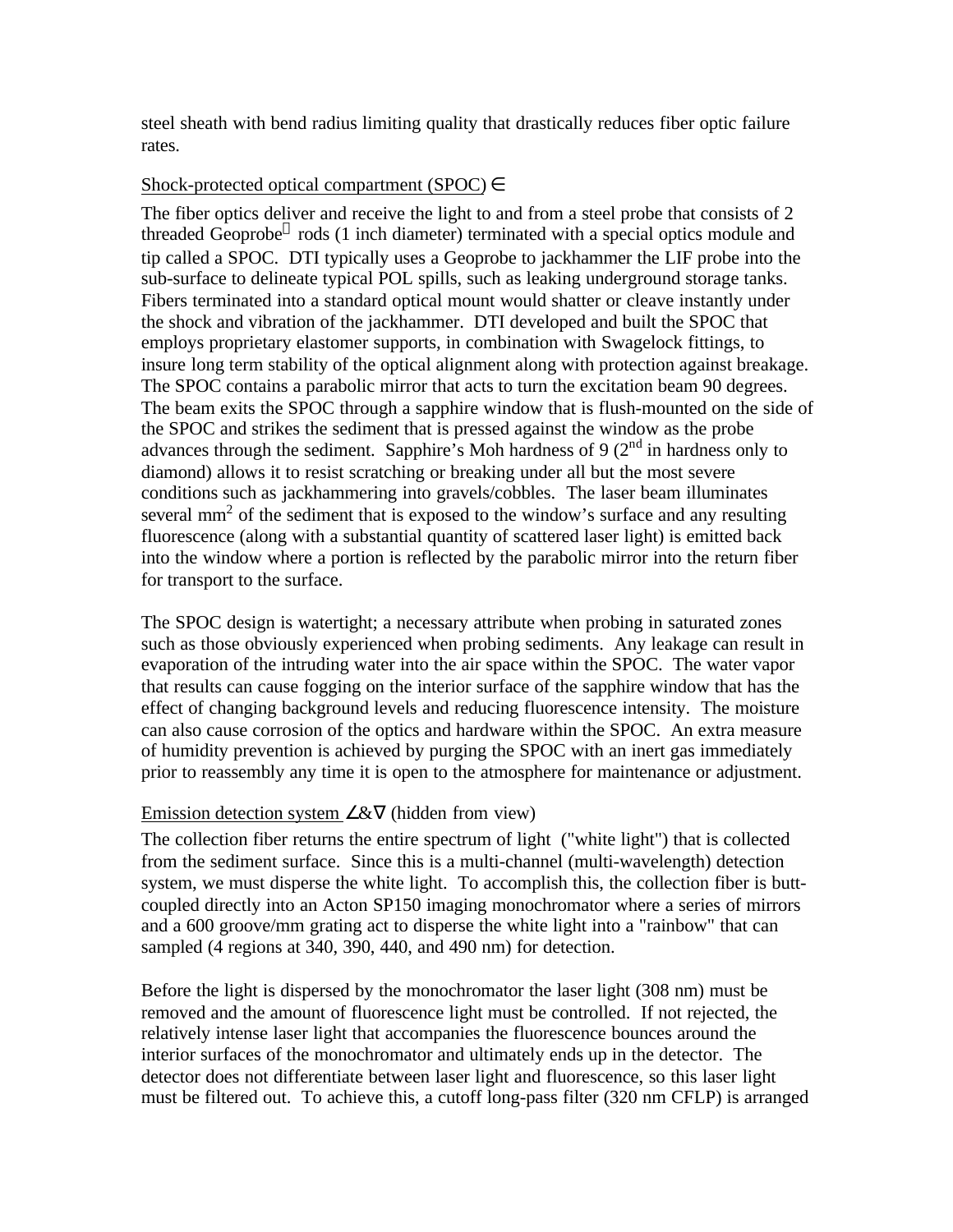immediately inside the monochromator, rejecting the vast majority of laser light, but passing the lower energy (longer wavelength) fluorescence. Butt-coupling of the fiber to the monochromator eliminates the slits that are usually found on the entrance of a monochromator. These slits are designed to control bandpass and the amount of light that enters the monochromator to avoid saturating the detector. The ROST system employs a neutral density filter wheel for controlling light levels instead. By selecting an appropriate optical density filter the light levels can be controlled with precision. The reference emitter signal (M1 described later) was attenuated in these studies while the PAH fluorescence was passed through without filtering due to its relatively low intensity compared to standard POLs.

The fluorescence passes through the CFLP and neutral density filterwheel assembly and is ultimately dispersed into a rainbow of light on the back plate of the monochromator. The polished faces of 4 fiber optics are located on this plate and are arranged to "pick off" 4 regions of the spectrum where PAHs fluoresce with varying intensity, depending on number of rings and substitution level of the PAHs being observed. Rotating the grating allows selection of different regions, but always with 50 nm between channels because the space between fibers is not adjustable. ROST uses 340, 390, 440, and 490 nm under standard conditions and these wavelengths were used here.

At this point if all four fiber optics were of the same length and were directed into the detector (PMT), we would observe all four channels combined into a single decay curve (waveform). To achieve separation of the four channels we must time delay the photons so that they strike the detector at different times. To achieve this the fiber optics are all made 10 m longer than the next. The fibers are 2, 12, 22, and 32 m long for the 340, 390, 440, and 490 nm wavelengths, successively, delaying each channel by approximately 50 ns. These four fibers are then terminated in a single large core SMA fitting which couples to a large diameter (1500 micron) fiber optic that is .33 m in length. This large diameter fiber is taken through a relatively sharp bend that serves to "mix" the 4 fiber optic beams into one homogeneous beam. The large fiber is attached to a mount that directs the light at the photocathode of the PMT detector.

The dynode chain of the PMT is held at a –900 V bias with a high voltage power supply. This bias accelerates and multiplies the electrons that are ejected from the photocathode when the photons strike the surface. The PMT detector (Hamamatsu R928) essentially converts the pulse of photons into a pulse of electrical current. The pulse is actually a train of 4 pulses that results from each channel's photons arriving at the PMT in succession.

#### Oscilloscope ⊄

The pulse of electrical current is very short lived. In fact, the entire train of pulses (the waveform) arrives in less than 250 ns. A very fast device is required to accurately record the current pulse. The ROST system employs a 100 MHz Tektronix<sup>®</sup> TDS 220 digital storage oscilloscope capable of 1 billion samples per second (1 GS) to record the waveforms. A 50-ohm terminator at the input of the fluorescence channel converts the current to a voltage, allowing measurement of a voltage vs. time waveform that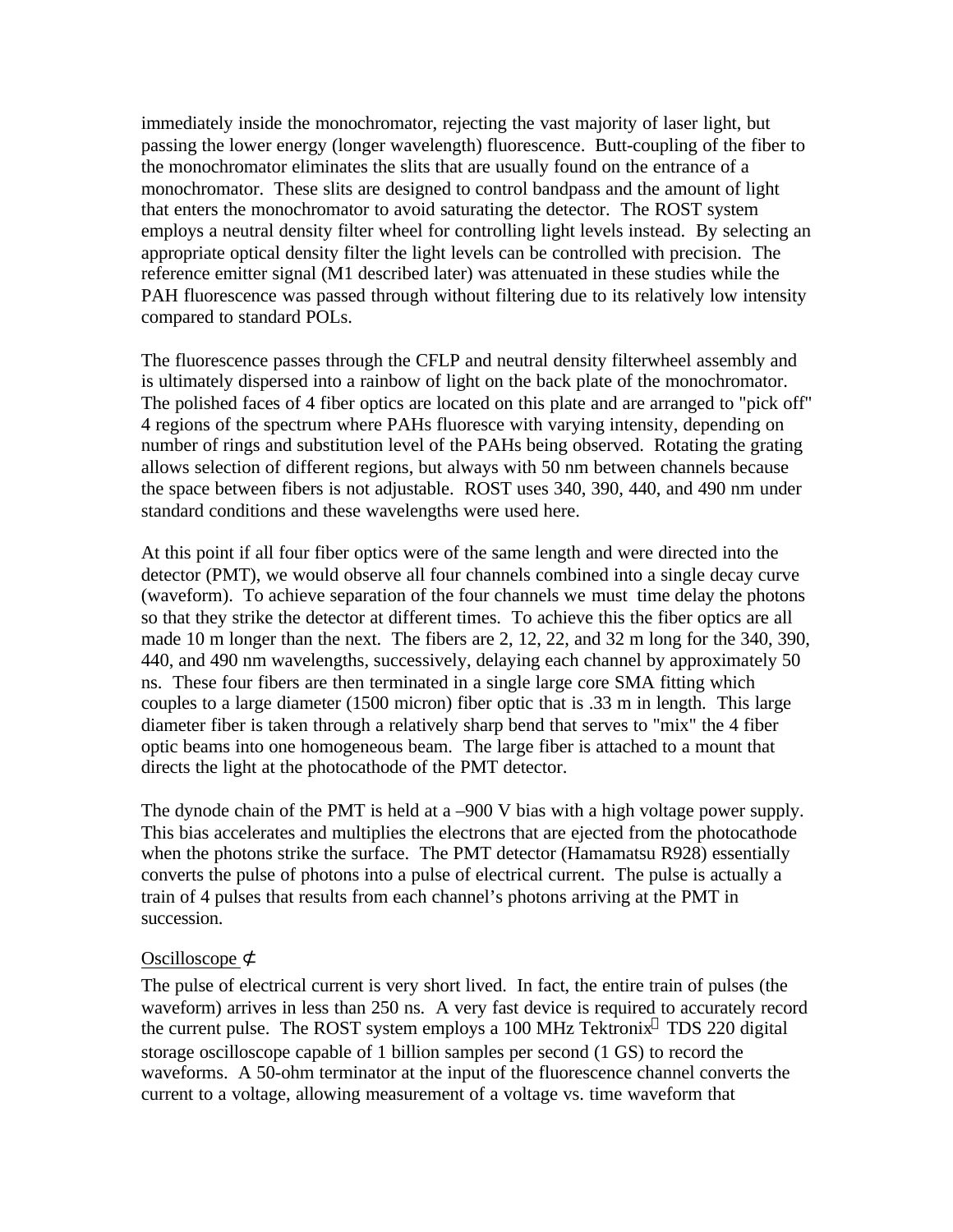represents the arrival of the photons at the PMT. A second channel of the oscilloscope is used to monitor an energy meter (a much slower measurement) before each test, to log the laser energy performance for maintenance/service tracking purposes. The fluorescence waveforms are displayed on the oscilloscope in real time and are retrieved from the oscilloscope via general-purpose interface bus (GPIB) for storage and analysis. Approximately 50 laser shots are averaged for each sampling point along the test, which ends up being equivalent to a 1 Hz waveform storage rate. At the probe advancement speed used in these studies, the vertical data density averaged 0.3 to 0.5 inches (0.8 to 1.0 cm).

#### Control computer ⊇

A rack-mounted industrial computer is used to control the ROST system and log the data to hard drive. The computer controls the monochromator, the oscilloscope, a differential GPS beacon, and the depth control and acquisition module (DCAM). The host computer program was written in Visual Basic 5. The software provides a real time display of the test results while the test is in progress and generates a full color picture of the log at the end of the test. The waveforms are continuously logged to the hard drive while a total FVD log is created by integrating the entire fluorescence waveform and plotting it's intensity vs. depth. The final data analysis and display was done on a separate workstation in the office.

#### $DCAM \subset$

During an Air Force SBIR Phase II project, DTI designed and built the original DCAM. It allows a host computer to track and control the probe advancement on a Geoprobe platform. DTI built and delivered a modified version of the DCAM that monitored the gear/proximity sensor on the derrick, displayed the current depth, and communicated the results to the ROST host computer via RS-232 commands for this project. The system runs off 12 V which was supplied by the Geoprobe track rig.

#### Calibration and normalization

The ROST system response depends on a host of factors. These include laser energy, fiber termination quality, neutral density filter selection, parabolic mirror efficiency, and fiber length, just to name a few. To account for changes in these over time and location, a single point calibration and system check is performed. A reference emitter (coined M1) is placed on the sapphire window and the response is measured. The M1 solution is permanently stored in a quartz cuvette for convenience and the measurement takes place through the wall of the cuvette. This proprietary mix of hydrocarbons fluoresces efficiently across the entire system and serves as both an indicator of system function and as a data normalization benchmark.

The total fluorescence intensity (area under the waveform) of M1 serves to normalize the data from the push that immediately follows the reference emitter measurement. All the FVD logs are presented as a percentage of the signal achieved with M1. The area under every waveform in the data set is integrated, resulting in a pico-Volt-seconds unit (picoseconds  $*$  V or pVs). These values are divided by the pVs measured for M1, and the result is multiplied by 100. The result is a log with x-axis units of percent of M1.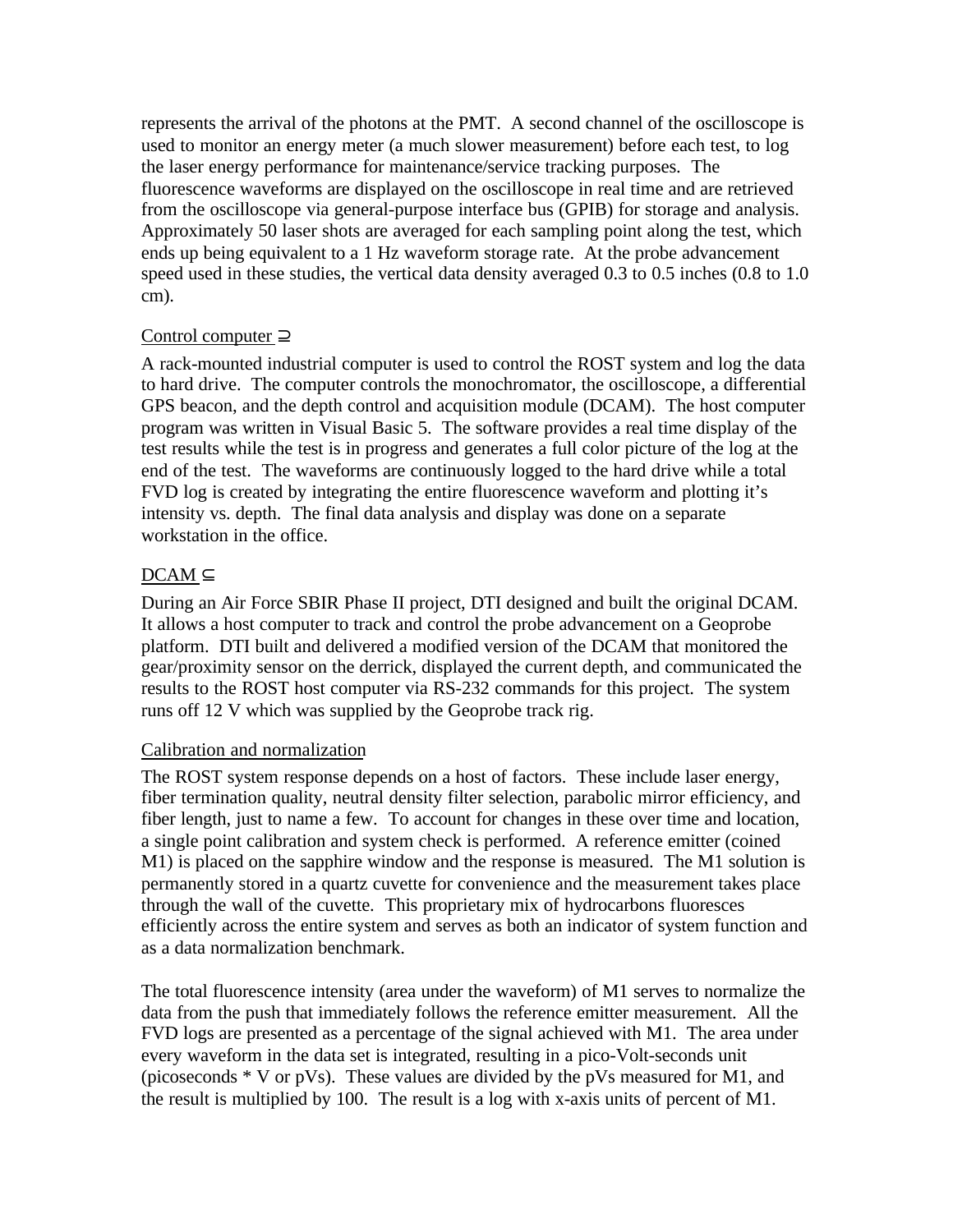This creates a normalized data set that takes into account the entire system performance, from end to end (laser to oscilloscope). The shape of the M1 waveform acts to guide the operator in assessing proper alignment of the detection system. The e relative contribution for each channel and the shape of M1 waveform is monitored for consistency to insure that the waveforms remain consistent from day to day.

The DCAM monitors an optical encoder on a Geoprobe direct push probe advancement system. The DCAM's sole function is to monitor the proximity sensor, calculate the speed, direction, and distance traveled, display the result on a digital display, and make the results available to the ROST computer via RS-232 protocol.

#### **FIELD WORK DESCRIPTION**

Given the proposed use of this technique on ice, two Geoprobe direct push probe advancement systems were mobilized to the site; a standard truck mounted system and a lighter (but slower moving) skid steer vehicle. The ROST system, housed in its rugged container, was transferred to the skid-steer vehicle once most of the sample locations with sufficient ice to support the truck's weight were obtained.

DTI performed LIF and Geoprobe investigation services at the site from March X to March Y, 2002. A URS field geologist directed DTI efforts with respect to selected sample locations, boring depths and sediment core locations.

#### **LIF WAVEFORM ANALYSIS**

DTI has written software that allows us to extract information from the raw waveforms in a continuous fashion along the entire FVD log. This permits classifying certain waveform shapes as belonging to certain contaminant or naturally occurring fluorophore classes. URS's field observations and validation sampling information was used by the analyst at DTI to generate a Basis Set of waveforms that represent the general classes of waveforms observed at the site. Every data point in an FVD log has a complete waveform associated with it. The previously determined Basis Set of waveforms was applied to each of the raw waveforms using a non-negative least squares fit algorithm. An automated software system calculated the relative contributions of each class of waveform for the entire FVD log. The result of the analysis was a measure of how much tar, peat, and system/soil background is represented within the raw logs. An ASCII file and JPG image of the resulting individual component contribution logs were produced and supplied to the URS. The analysis results are valuable for understanding the distribution of the contaminants and natural interferents identified earlier during the Basis Set determination.

#### **Brief summary of the Analysis:**

1. The raw FVD ACSII data files and colorized JPG images of the plotted logs of each boring were provided to URS. URS provided detailed sediment characterizations/observations and analytical results that identified boring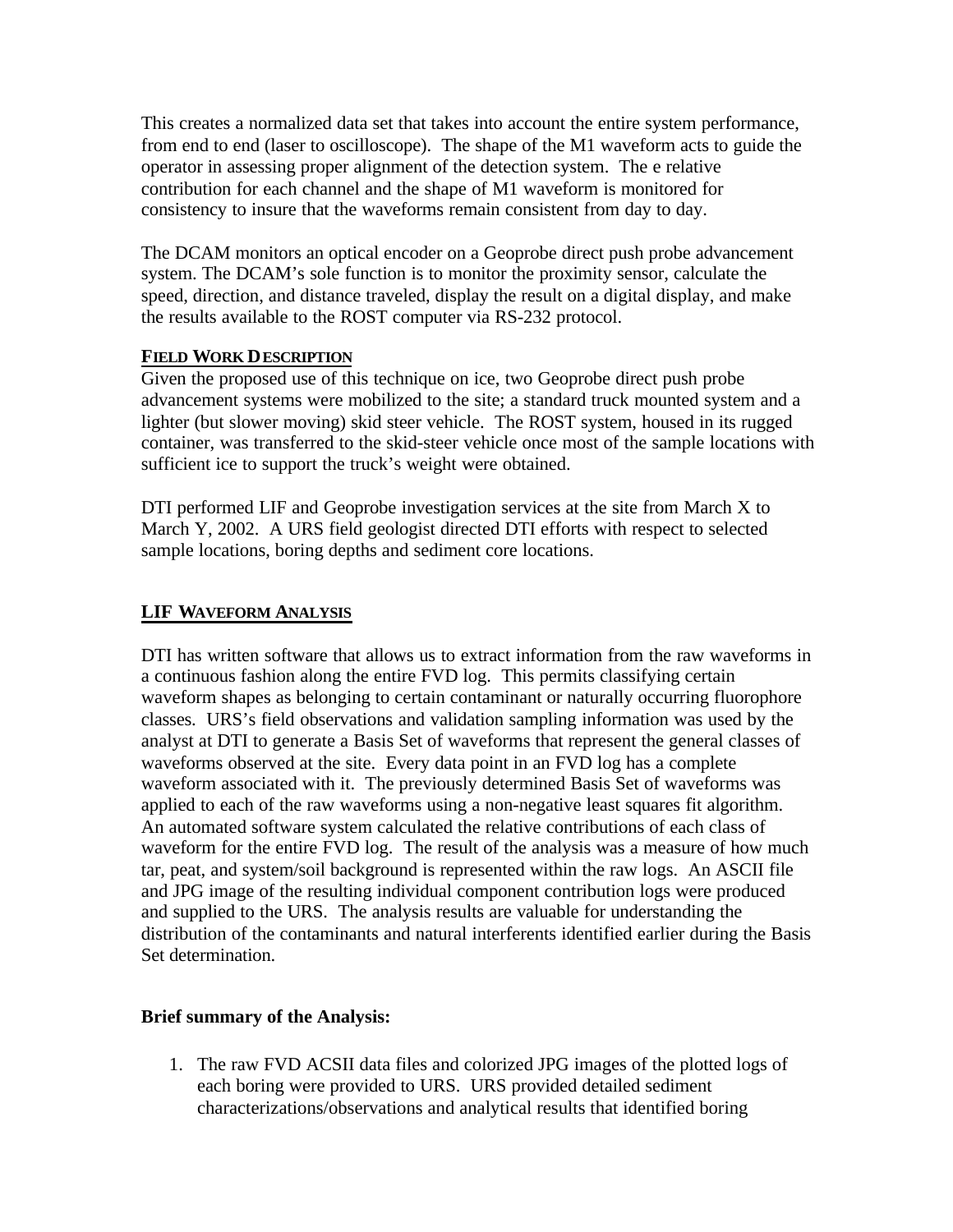locations and depth intervals that were associated with sediment types of interest (i.e. non-native "coal tar" sediments and native peat).

- 2. The LIF logs were loaded into the analysis software and several color-coding schemes were examined. I decided that assigning the color rendition to 440nm(Red), 390nm(Green) and 340nm(Blue) RGB color scheme gave best contrast between product types (after reviewing preview images). These were the same channels used in the field and other combinations didn't result in improved differentiation (contrast) between tars and peat.
- 3. I harvested (with depth cursors in software) 3 types of tar signals that I kept running across when I reviewed printouts of the logs and the spreadsheets and other documentation URS supplied us with. The tars gave consistently longer decay times (wider peaks) than the peats, but the intensity distribution in the last 3 channels seemed to shift spectrally. This could be a result of differences in oxygen content, soil type, or even tar type. Nonetheless, historical experience and URS filed observations supported the theory that all these types of waveforms were tars. I decided that if I chose tars that covered the entire range of left-right shifting, the algorithm would be able to match any tars it came across by using some combination of the 3 tars of the basis set. (see SaveTar\*.\* images to understand where the tar Basis Set waveforms were harvested from)
- 4. I harvested two peat signals that seemed to represent the two major classes of peat that I observed in the data set when reviewed against the documentation provided by URS. The peats consistently yielded very short lifetimes (very narrow peaks in time shown in waveform plots). Again, I felt that the non-negative least squares fit algorithm would be able to match all the peats found in the data set by using some combination of the two peat Basis Set waveforms. (see SavePeat\*.\* images to understand where the peat basis waveforms were harvested from).
- 5. I loaded each FVD, selected a background region (lowest signal) to use as the Background waveform of the Basis Set, and then ran the automated routine that looks at each raw waveform and attempts to fit the raw with some combination of the Basis Set. The 'Setup' names (JPGs and PNGs) represent the data just before anlaysis and the 'Result' names show the results of the analysis. The last column shows the residual between the best fit and the raw data.

Area vs. depth (.AVD) ASCII files that contain the results of the analysis were supplied to URS. The 'parsed' file contains the ASCII data of what was displayed in the 'Result" images. The columns contain Depth, Raw, TarTypeA, TarTypeB, TarTypeC, PeatA, PeatB, and residual data, respectively. The other .AVD files for each log contain the depth and fluorescence area for each basis waveform's individual contribution. Tar and peat distribution can now readily be introduced into GIS plotting programs by simply totaling the tar components or peat components vs. depth. DTI could provide this service at a nominal fee if desired. Any output data format, any combination of channels added, averaging over depth intervals (summing or averaging over 6 inch averages, correcting for water depth automatically to give elevation tagging, etc.) could be accommodated